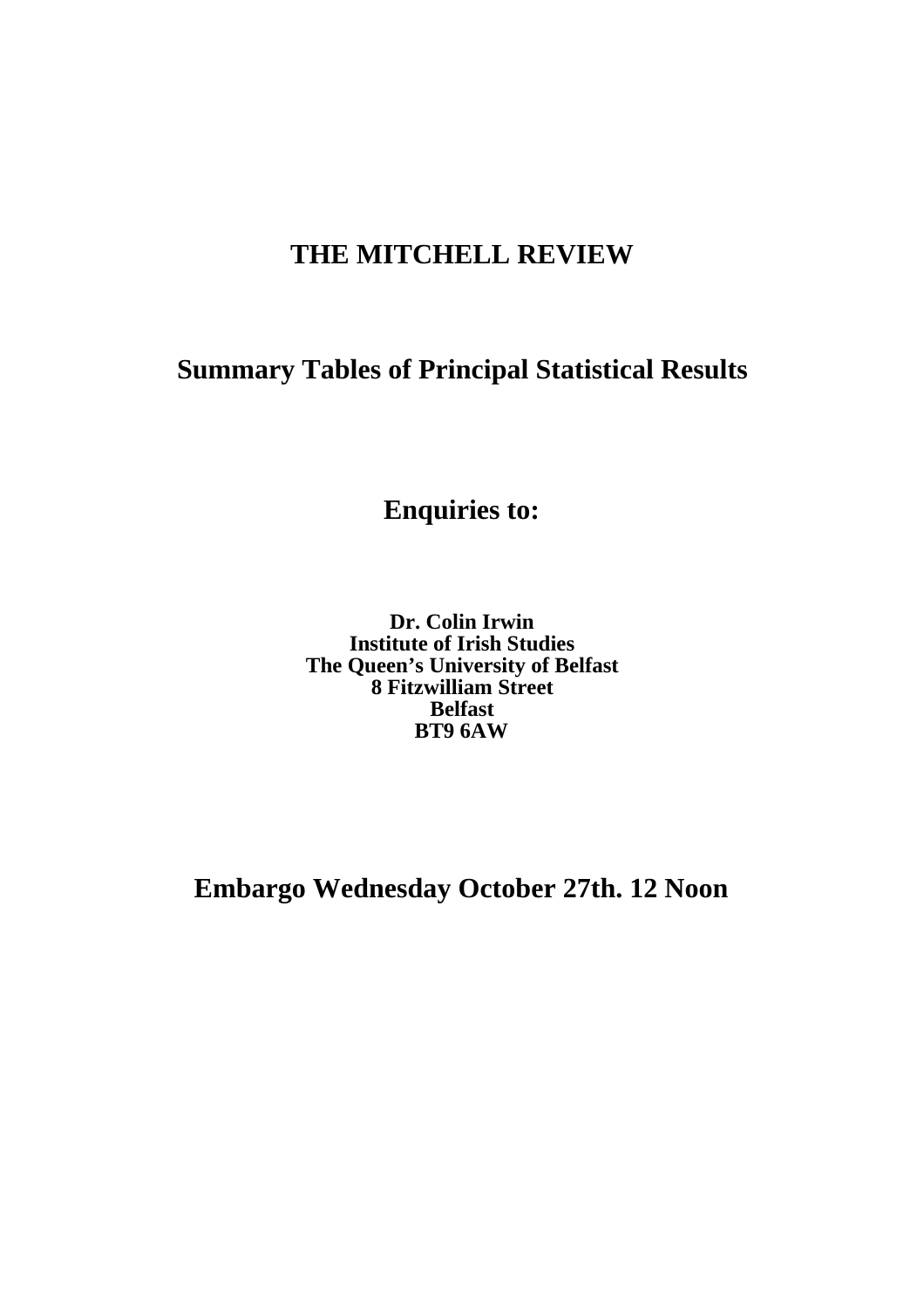| <b>MRNI Ltd.</b>         | <b>Interviewer</b> |  |
|--------------------------|--------------------|--|
| <b>46 Elmwood Avenue</b> |                    |  |
| <b>Belfast</b>           | Date               |  |
| <b>BT9 6AW</b>           |                    |  |
| Tel (01232) 661037       | <b>Quest No:</b>   |  |

# **THE MITCHELL REVIEW**

Good morning/afternoon/evening. My name is ........... from MRNI Ltd. We are currently undertaking a survey aimed at discovering how the people of Northern Ireland view the current state of the peace process and the Review of the Implementation of the Belfast Agreement.

The results of the survey will be analysed and widely published in the local press and in reports that will be sent to all the parties who have been elected to the New Northern Ireland Assembly.

The research is independently funded by the Joseph Rowntree Charitable Trust and is being undertaken by Dr Colin Irwin at the Queen's University of Belfast.

#### **All your answers will be kept completely confidential.**

The survey involves interviewing one thousand people from across Northern Ireland to complete a representative sample in terms of age, gender, social class, political and religious affiliation and geographical area.

If you would like to take part in the survey I will start by asking you a few questions about your background to see where you fit into our sample.

Postcode

Telephone Number

| FOR OFFICE USE ONLY       |  |
|---------------------------|--|
| <b>I DATE RECEIVED</b>    |  |
| <b>I DATE BACKCHECKED</b> |  |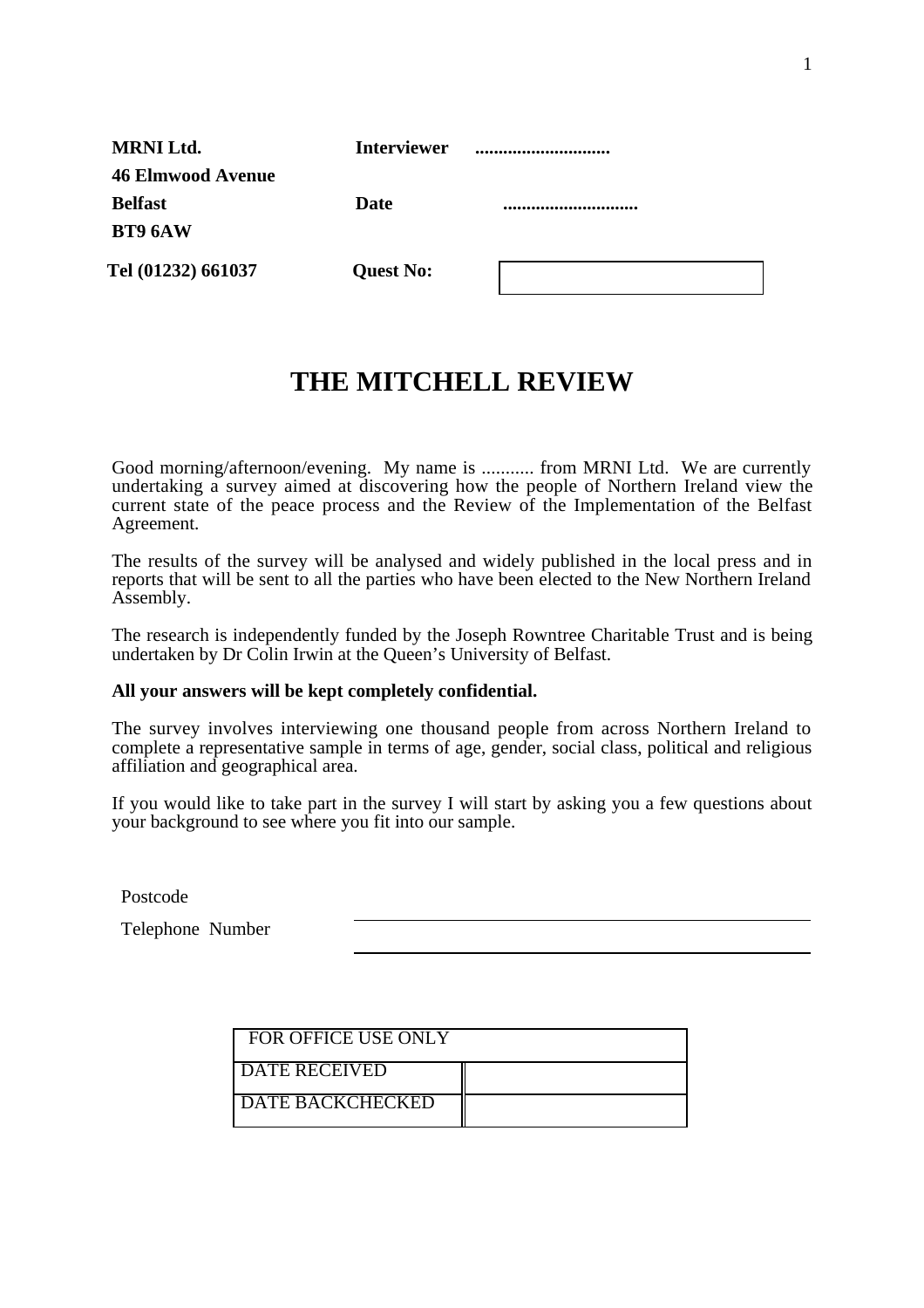### **Background Questions**

It is very important that we answer all the questions in this section to ensure that we have given every section of the community a chance to participate in the survey. Please remember that all responses are totally CONFIDENTIAL.

#### **A. Age**

Please indicate into which of the following age ranges you may be placed.

All NI

| $18 - 24$            | 15 |
|----------------------|----|
| $\overline{25 - 34}$ | 20 |
| $35 - 44$            | 18 |
| 45 - 54              | 16 |
| $\overline{5}5 - 64$ | 15 |
| 65 and over          | 16 |

Protestant

| $18 - 24$                | 15 |
|--------------------------|----|
| $25 - 34$                | 19 |
| $35 - 44$                | 16 |
| $45 - 54$                | 18 |
| $\overline{55}$ - 64     | 16 |
| $\overline{65}$ and over | 16 |

Catholic

| $18 - 24$            | 14 |
|----------------------|----|
| $25 - 34$            | 20 |
| $35 - 44$            | 22 |
| $45 - 54$            | 13 |
| $\overline{55}$ - 64 | 15 |
| 65 and over          | 16 |

DUP

| $18 - 24$            | 20 |
|----------------------|----|
| $\overline{25}$ - 34 | 16 |
| $\overline{35}$ - 44 | 13 |
| $\overline{45}$ - 54 | 21 |
| $\overline{5}5 - 64$ | 12 |
| 65 and over          | 18 |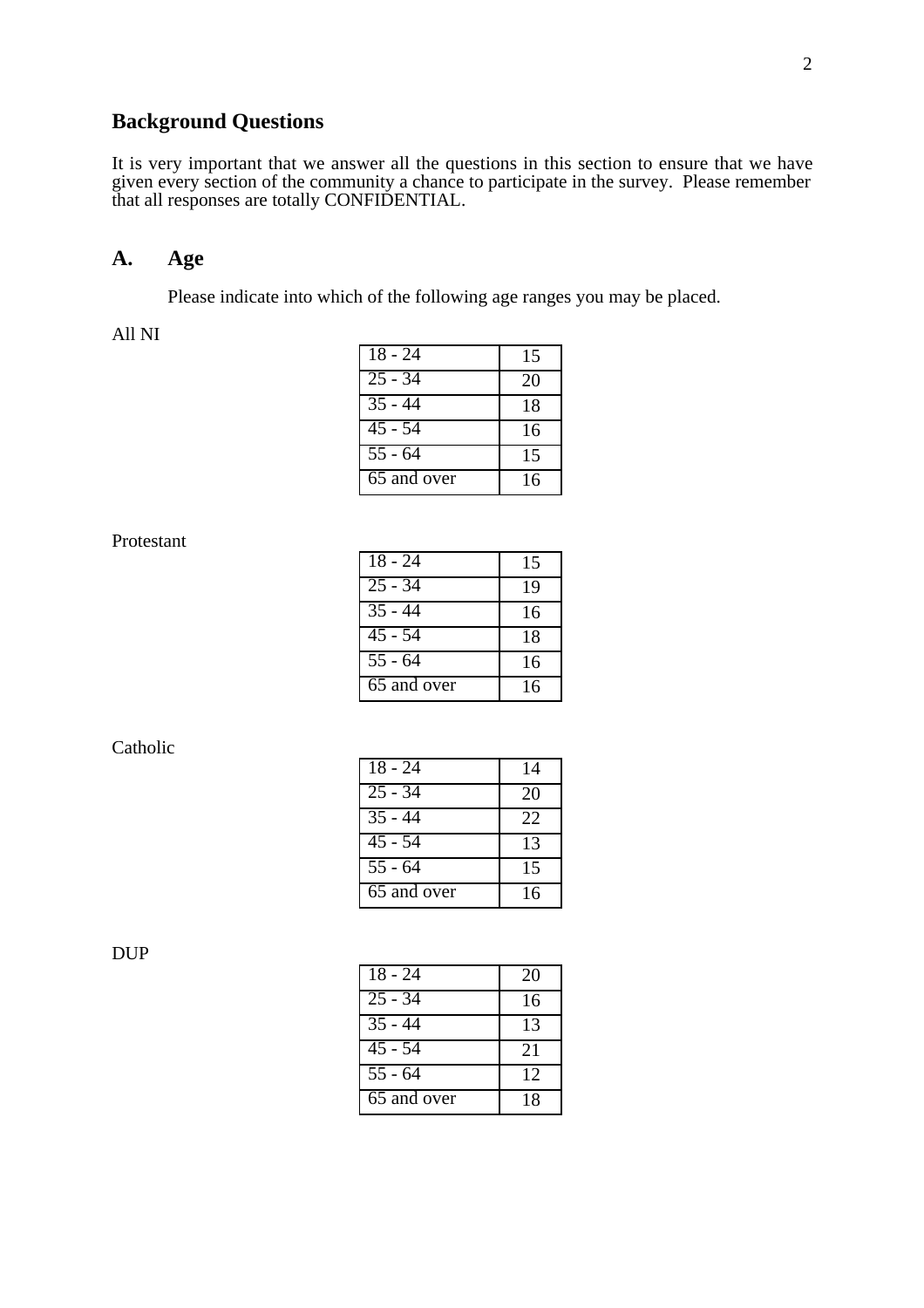| $18 - 24$            | 13 |
|----------------------|----|
| $25 - 34$            | 17 |
| $35 - 44$            | 15 |
| $\overline{45}$ - 54 | 19 |
| $55 - 64$            | 18 |
| 65 and over          | 18 |

# PUP

| $18 - 24$            | Q  |
|----------------------|----|
| $\overline{25}$ - 34 | 23 |
| $\overline{35}$ - 44 | 23 |
| $\overline{45}$ - 54 | 18 |
| $\overline{55}$ - 64 | 20 |
| 65 and over          |    |

### Alliance

| $18 - 24$            | 11 |
|----------------------|----|
| $25 - 34$            | 21 |
| $35 - 44$            | 34 |
| $\overline{45}$ - 54 |    |
| $\overline{55}$ - 64 | 20 |
| 65 and over          |    |

SDLP

| $18 - 24$            | 9  |
|----------------------|----|
| $25 - 34$            | 20 |
| $\overline{35 - 44}$ | 21 |
| $\overline{45}$ - 54 | 16 |
| $\overline{55}$ - 64 | 16 |
| 65 and over          | 18 |

| $18 - 24$            | 25 |
|----------------------|----|
| $25 - 34$            | 25 |
| $\overline{35}$ - 44 | 23 |
| $\overline{45}$ - 54 |    |
| $55 - 64$            | 8  |
| 65 and over          | 12 |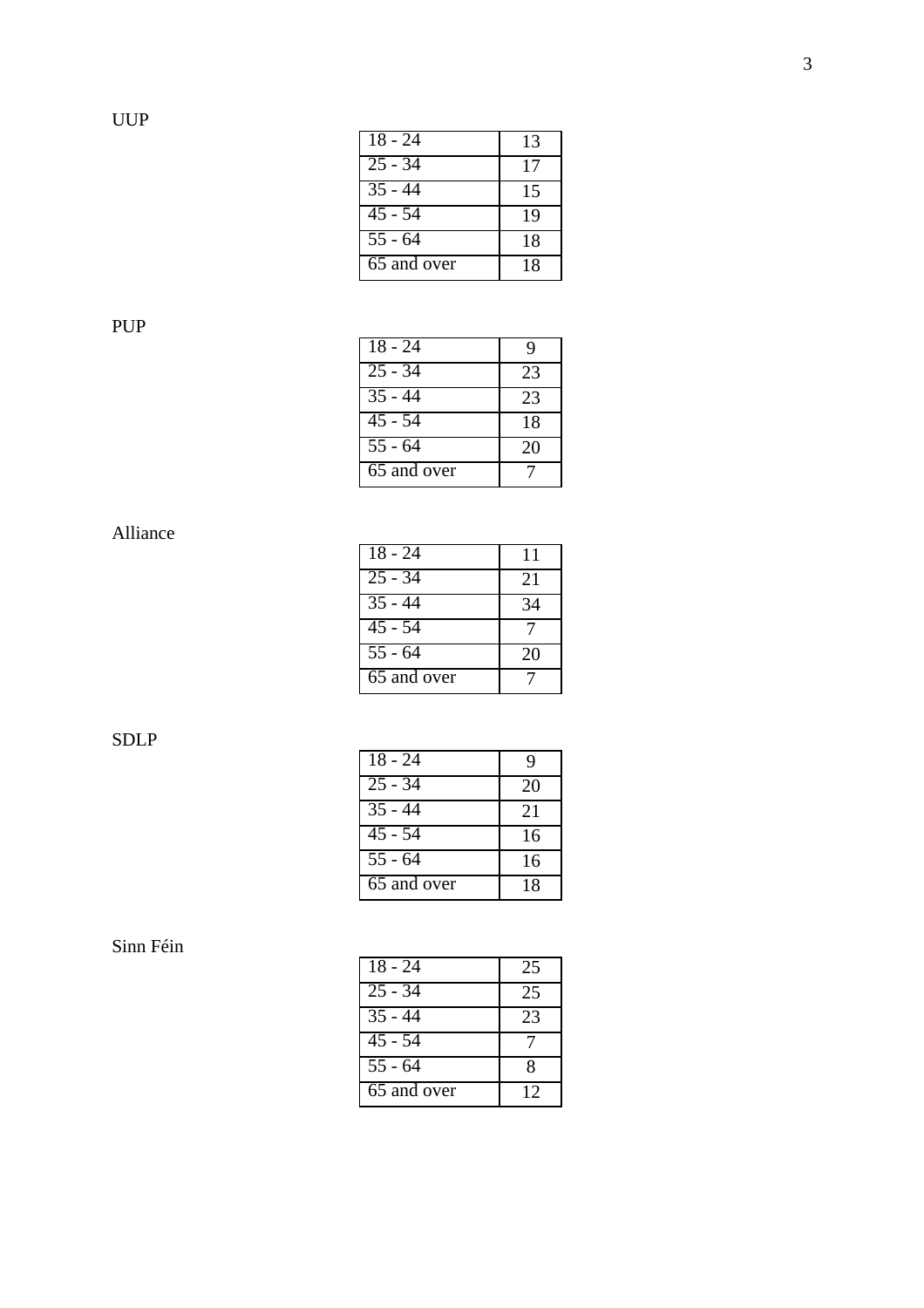# **B. Gender**

|             | Female | 51              |
|-------------|--------|-----------------|
| Protestant  |        |                 |
|             | Male   | $\overline{51}$ |
|             | Female | 49              |
| Catholic    |        |                 |
|             | Male   | 49              |
|             | Female | $\overline{51}$ |
| <b>DUP</b>  |        |                 |
|             | Male   | $\overline{56}$ |
|             | Female | 44              |
| <b>UUP</b>  |        |                 |
|             | Male   | 52              |
|             | Female | 48              |
| <b>PUP</b>  |        |                 |
|             | Male   | $\overline{57}$ |
|             | Female | 43              |
| Alliance    |        |                 |
|             | Male   | $\overline{44}$ |
|             | Female | $\overline{56}$ |
| <b>SDLP</b> |        |                 |
|             | Male   | $\overline{39}$ |
|             | Female | 61              |
| Sinn Féin   |        |                 |
|             | Male   | 63              |

| Male   | 49 |
|--------|----|
| Female |    |
|        |    |

| Male   |  |
|--------|--|
| Female |  |
|        |  |

| Male   |  |
|--------|--|
| Female |  |

| Male   |  |
|--------|--|
| Female |  |

| Male   |  |
|--------|--|
| Female |  |

| Male   |  |
|--------|--|
| Female |  |

| Male   |  |
|--------|--|
| Female |  |

| Male   |              |
|--------|--------------|
| Female | <sub>n</sub> |

| Male   |  |
|--------|--|
| Female |  |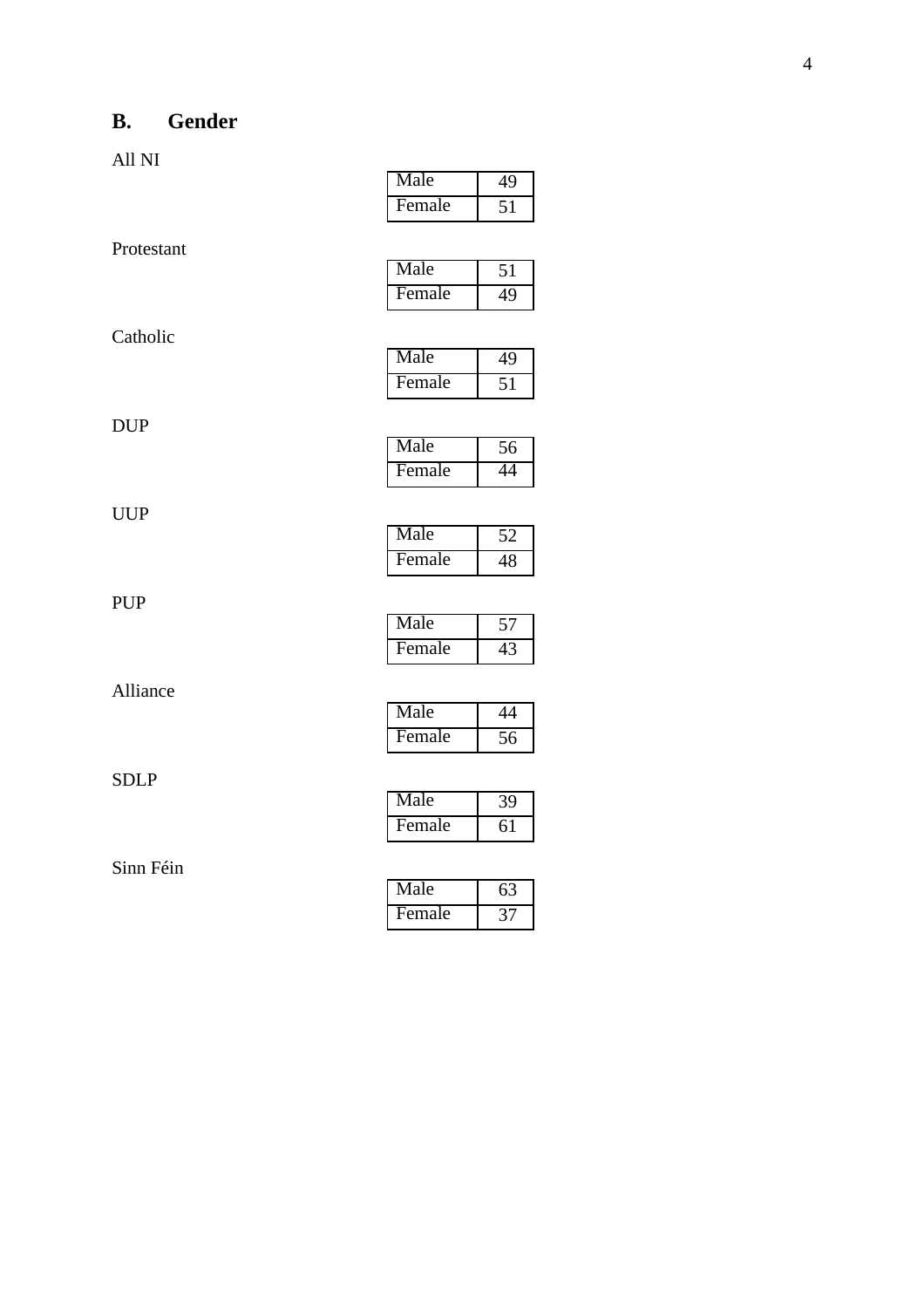# **C. Occupation**

What is or was the occupation of the chief wage earner in your household?

All NI

| AΒ | 15 |
|----|----|
| C1 | 29 |
| C2 | 23 |
| DE | 33 |

Protestant

| AB | 13 |
|----|----|
| C1 | 31 |
| C2 | 23 |
| DE | 33 |

| AB       | 15 |
|----------|----|
| C1       | 24 |
| $\alpha$ | 24 |
| DE       | 37 |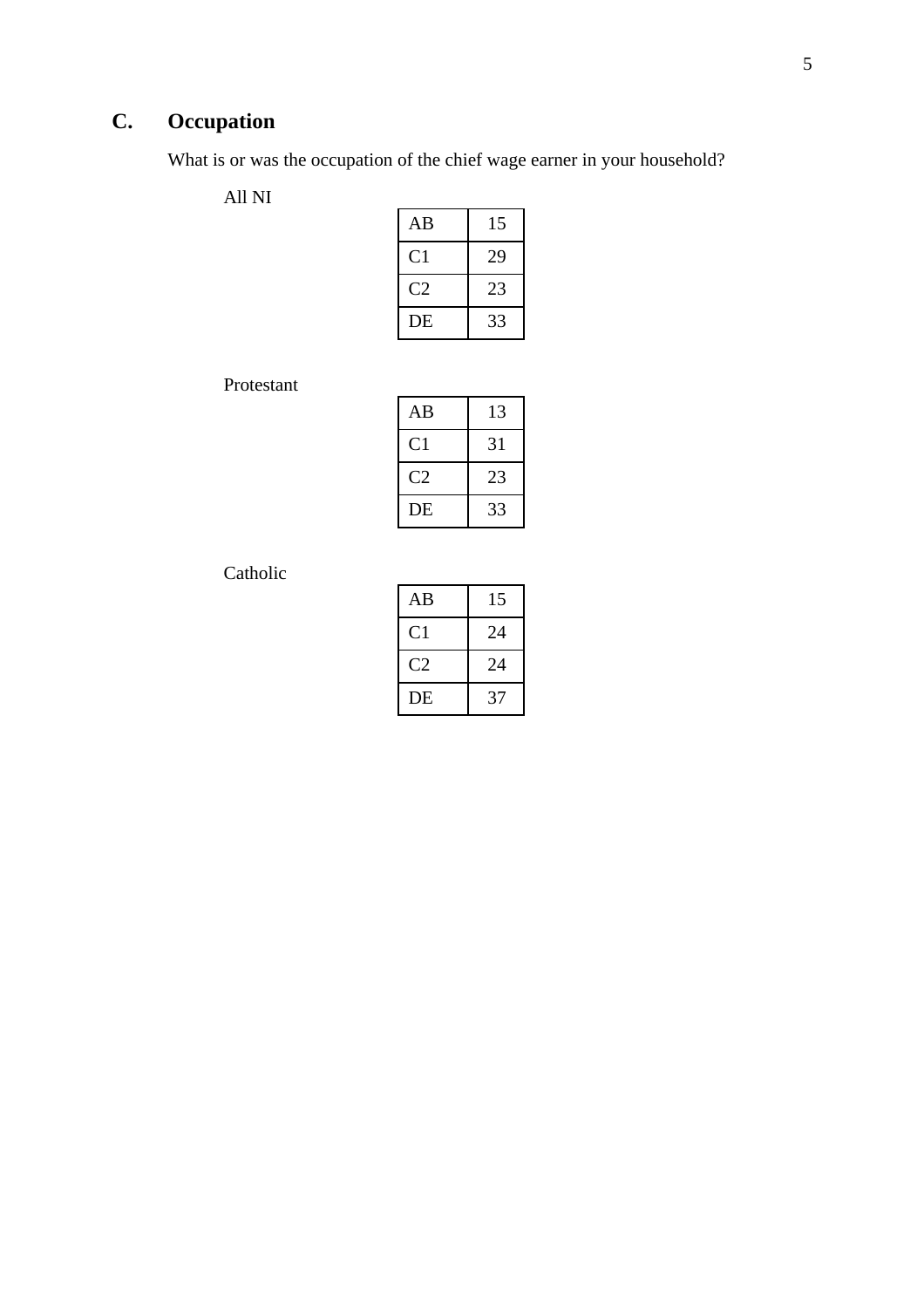| AB             | 18 |
|----------------|----|
| C <sub>1</sub> | 23 |
| C2             | 19 |
| DE             | 40 |

UUP

| AB             | 14 |
|----------------|----|
| C <sub>1</sub> | 32 |
| C2             | 25 |
| DE             | 29 |

# PUP

| AB                     |    |
|------------------------|----|
| C1                     | 34 |
| $\mathcal{C}^{\prime}$ | 27 |
| DE                     | 32 |

Alliance

| AΒ   | 13 |
|------|----|
| C 1  | 36 |
| C '2 | 26 |
| DE   | 25 |

SDLP

| AВ       | 20 |
|----------|----|
| C1       | 24 |
| $\alpha$ | 23 |
| DE       | 33 |

| AB |    |
|----|----|
| C1 | 21 |
| C2 | 20 |
| DE | 52 |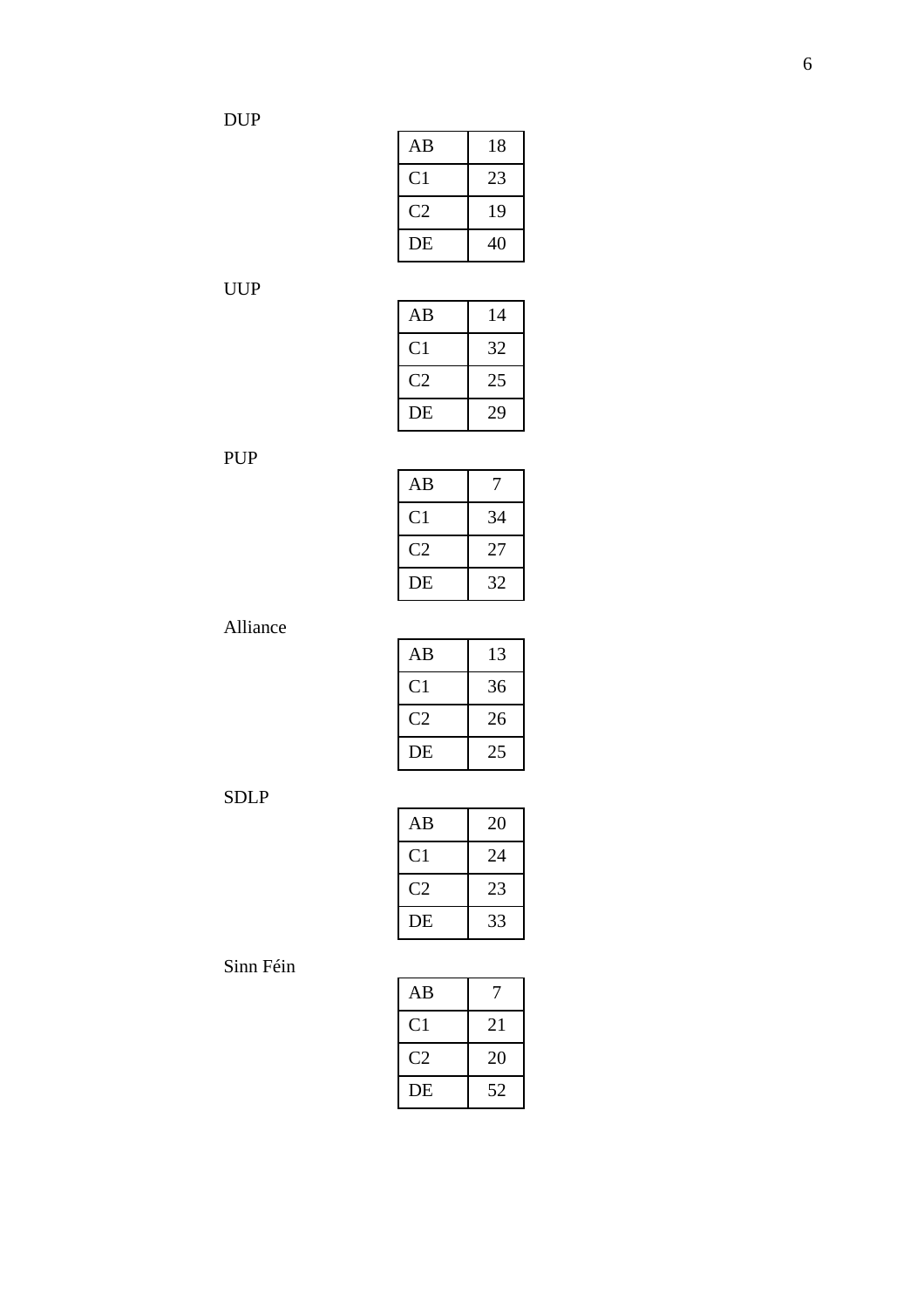# **D. Religion**

Could you please tell me which of the following best describes your religion? (Please remember that all responses are totally CONFIDENTIAL).

| Protestant | 53 |
|------------|----|
| Catholic   | 38 |
| Other      |    |
| Refused    |    |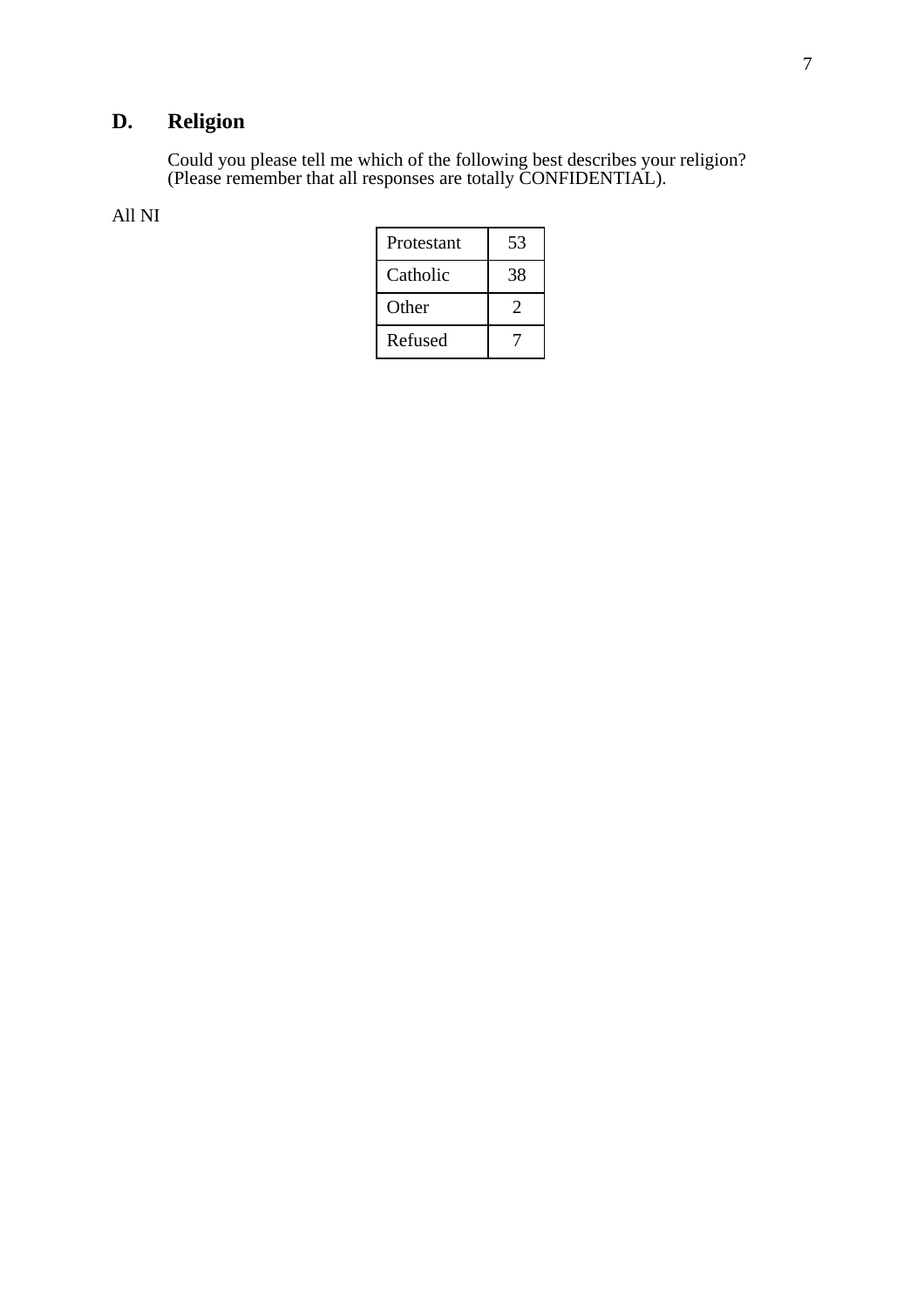| Protestant | 86 |
|------------|----|
| Catholic   | 4  |
| Other      |    |
| Refused    | Q, |

UUP

| Protestant | 88 |
|------------|----|
| Catholic   | 5  |
| Other      | 2  |
| Refused    |    |

PUP

| Protestant |    |
|------------|----|
| Catholic   | 16 |
| Other      | 2  |
| Refused    |    |

Alliance

| Protestant | 53 |
|------------|----|
| Catholic   | 41 |
| Other      |    |
| Refused    |    |

SDLP

| Protestant |    |
|------------|----|
| Catholic   | 92 |
| Other      | ш  |
| Refused    |    |

| Protestant |    |
|------------|----|
| Catholic   | 98 |
| Other      | 2  |
| Refused    |    |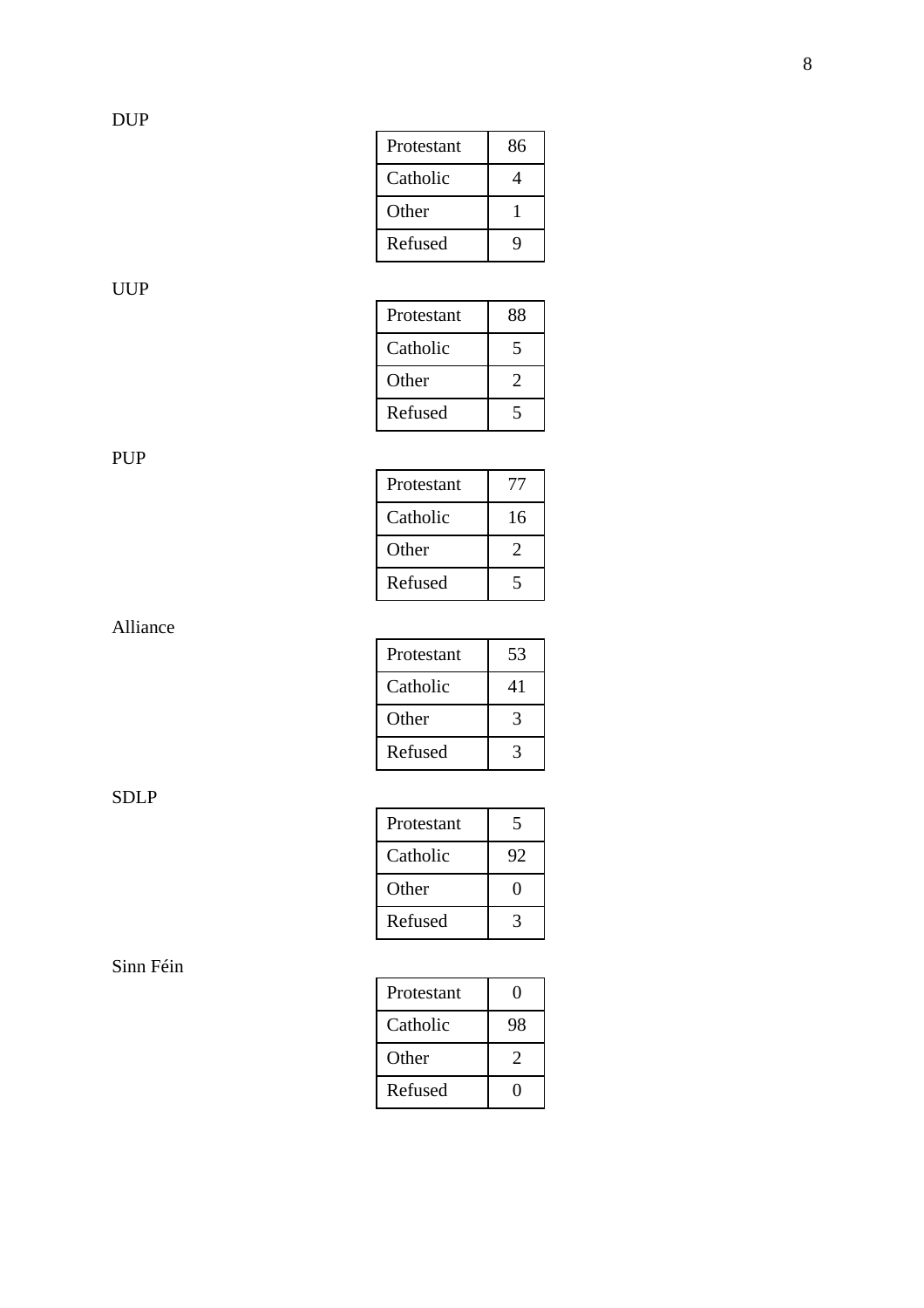# **E. Political support**

Which ONE of these Northern Ireland political parties do you support?

All NI

| <b>UUP/Ulster Unionist Party/OUP/Official Unionist Party</b> | 23 |
|--------------------------------------------------------------|----|
| <b>SDLP/Social Democratic Labour Party</b>                   | 18 |
| <b>DUP/Democratic Unionist Party</b>                         | 16 |
| <b>Sinn Féin</b>                                             | 11 |
| <b>Alliance</b>                                              | 6  |
| <b>PUP/Progressive Unionist Party</b>                        |    |
| <b>Northern Ireland Women's Coalition</b>                    |    |
| <b>UUAP/United Unionist Assembly Party</b>                   |    |
| <b>NIUP/Northern Ireland Unionist Party</b>                  |    |
| <b>UKUP/United Kingdom Unionist Party</b>                    |    |
| <b>UDP/Ulster Democratic Party</b>                           |    |
| Other(Write in)                                              |    |
| <b>Refused</b>                                               |    |

#### Protestant

| UUP/Ulster Unionist Party/OUP/Official Unionist Party | 39 |
|-------------------------------------------------------|----|
| <b>SDLP/Social Democratic Labour Party</b>            |    |
| <b>DUP/Democratic Unionist Party</b>                  | 27 |
| <b>Sinn Féin</b>                                      |    |
| <b>Alliance</b>                                       | 6  |
| <b>PUP/Progressive Unionist Party</b>                 | 6  |
| <b>Northern Ireland Women's Coalition</b>             |    |
| <b>UUAP/United Unionist Assembly Party</b>            |    |
| <b>NIUP/Northern Ireland Unionist Party</b>           |    |
| <b>UKUP/United Kingdom Unionist Party</b>             |    |
| <b>UDP/Ulster Democratic Party</b>                    |    |
| Other(Write in)                                       | 6  |
| <b>Refused</b>                                        |    |

| UUP/Ulster Unionist Party/OUP/Official Unionist Party |    |
|-------------------------------------------------------|----|
| <b>SDLP/Social Democratic Labour Party</b>            | 45 |
| <b>DUP/Democratic Unionist Party</b>                  |    |
| <b>Sinn Féin</b>                                      | 28 |
| <b>Alliance</b>                                       |    |
| <b>PUP/Progressive Unionist Party</b>                 |    |
| <b>Northern Ireland Women's Coalition</b>             |    |
| <b>UUAP/United Unionist Assembly Party</b>            |    |
| <b>NIUP/Northern Ireland Unionist Party</b>           |    |
| <b>UKUP/United Kingdom Unionist Party</b>             |    |
| <b>UDP/Ulster Democratic Party</b>                    |    |
| Other(Write in)                                       |    |
| <b>Refused</b>                                        |    |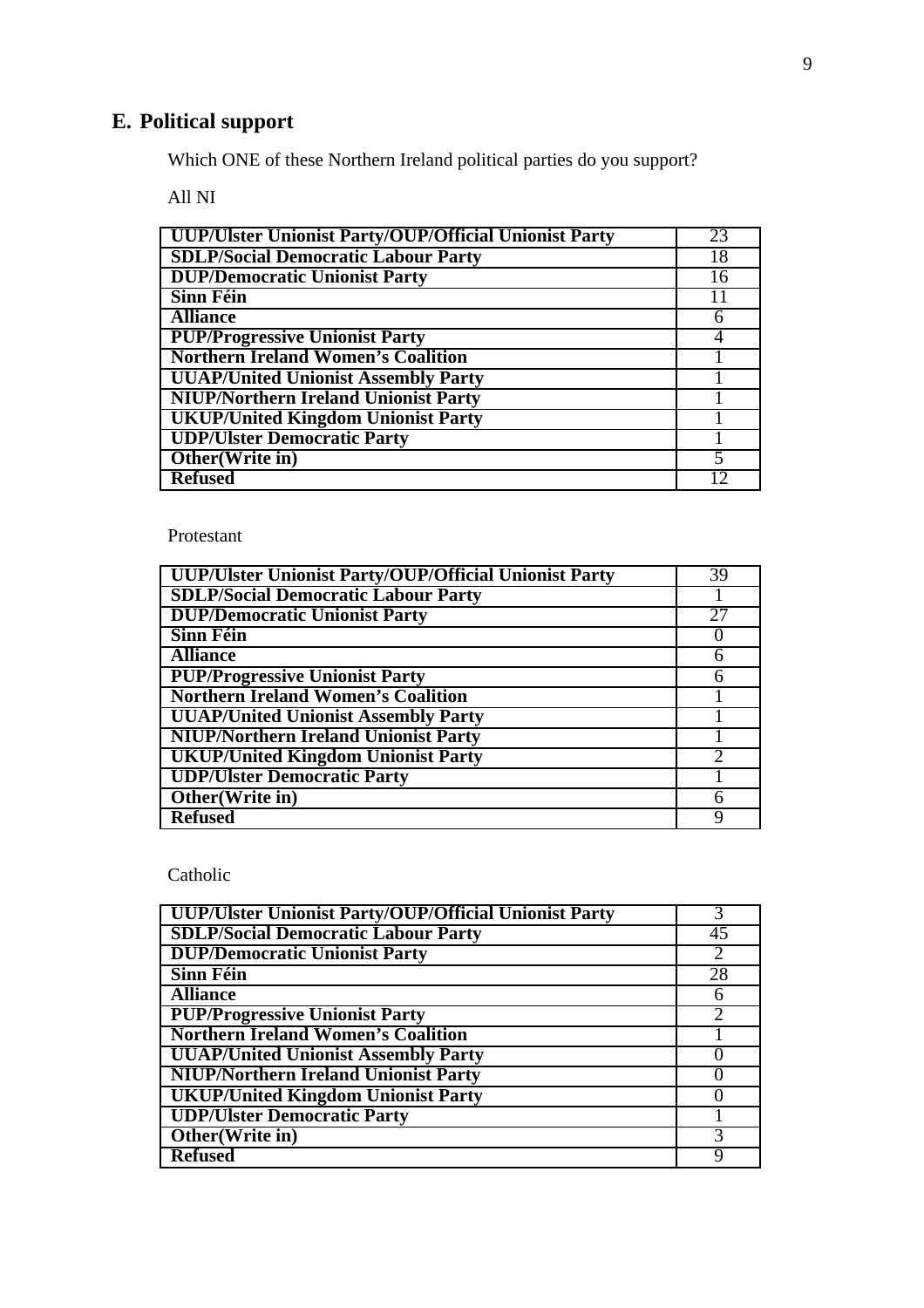### **1 – Making the Peace Process Work**

From the different parts of the Belfast Agreement listed below please indicate how important you feel each is for the eventual success of the peace process. Please indicate which ones you consider to be 'Very important', 'Important', 'Of some importance', 'Of little importance' or 'Of no importance at all'.

|                                                                                        | Very<br>important | Important       | Of some<br>importance | Of little<br>importance | Of no<br>importance<br>at all |
|----------------------------------------------------------------------------------------|-------------------|-----------------|-----------------------|-------------------------|-------------------------------|
| The New Northern Ireland Assembly.                                                     | 35                | 36              | $\overline{15}$       | $\overline{8}$          | $\overline{6}$                |
| The Northern Ireland Executive.                                                        | 34                | $\overline{36}$ | 15                    | $\overline{8}$          | 7                             |
| The Civic Forum.                                                                       | 19                | 32              | 29                    | $\overline{11}$         | $\overline{9}$                |
| The North/South Ministerial Council.                                                   | 22                | 31              | 22                    | $\overline{14}$         | 11                            |
| North/South implementation bodies.                                                     | 23                | 29              | $\overline{22}$       | 15                      | $\overline{11}$               |
| The British/Irish Council.                                                             | 19                | 29              | 25                    | 14                      | 13                            |
| The Equality Commission.                                                               | 28                | 32              | $\overline{22}$       | $\overline{11}$         | 7                             |
| The new Human Rights Commission.                                                       | 30                | 33              | 22                    | $\overline{9}$          | $\overline{6}$                |
| A Bill of Rights for Northern Ireland.                                                 | 29                | 33              | 23                    | 10                      | 5                             |
| Cultural and language rights.                                                          | 24                | 26              | 21                    | $\overline{17}$         | 12                            |
| The reform of the RUC.                                                                 | 29                | 21              | 20                    | 16                      | $\overline{14}$               |
| The reform of the criminal justice system.                                             | $\overline{30}$   | 29              | 22                    | $\overline{11}$         | $\overline{8}$                |
| The early release of prisoners.                                                        | 20                | 18              | 21                    | 20                      | 21                            |
| Support for victims of the 'Troubles'.                                                 | $\overline{46}$   | 36              | 10                    | $\overline{5}$          | $\overline{3}$                |
| Commitments to non-violence, peace and<br>democracy.                                   | 51                | 36              | 8                     | $\overline{4}$          | $\mathbf{1}$                  |
| Decommissioning of paramilitary<br>weapons.                                            | 49                | 32              | 10                    | 5                       | $\overline{4}$                |
| Demilitarisation - Security arrangements<br>compatible with a normal peaceful society. | 38                | 35              | 17                    | 6                       | $\overline{4}$                |
| Changes to Articles 2 and 3 of the Irish<br>Constitution.                              | 23                | 27              | 26                    | 13                      | 11                            |
| Changes to British constitutional law.                                                 | 18                | 26              | 33                    | 13                      | 10                            |
| The Principle of Consent of the people of<br>Northern Ireland to decide their Status.  | 40                | 38              | 16                    | $\overline{4}$          | $\overline{2}$                |
| The present status of Northern Ireland as<br>part of the UK.                           | 31                | 35              | 23                    | 6                       | 5                             |
| The full implementation of all parts of the<br>Agreement together.                     | 33                | 34              | 19                    | 8                       | 6                             |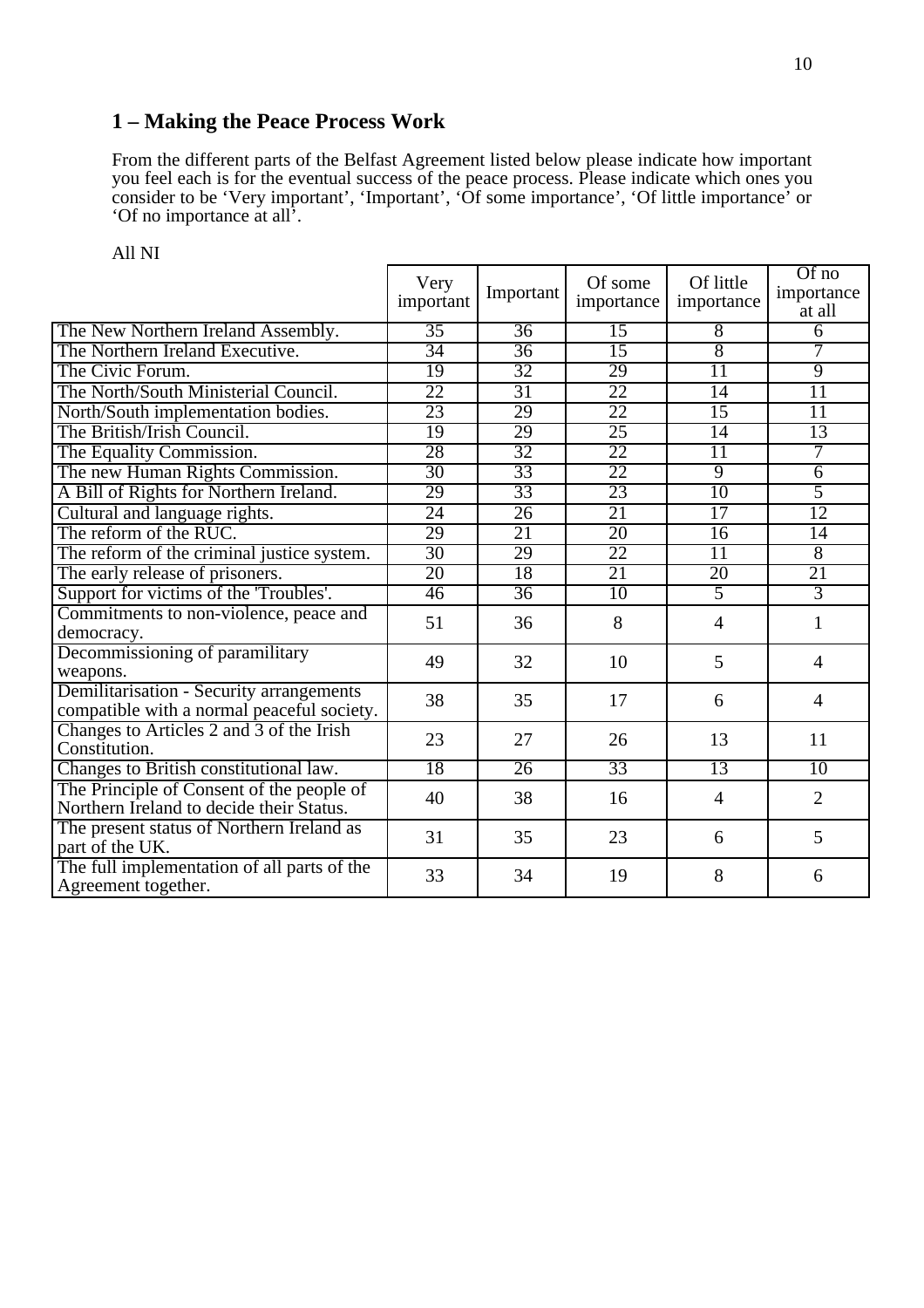#### Protestant

|                                            | Very<br>important | Important       | Of some<br>importance | Of little<br>importance | Of no<br>importance<br>at all |
|--------------------------------------------|-------------------|-----------------|-----------------------|-------------------------|-------------------------------|
| The New Northern Ireland Assembly.         | 30                | 32              | 15                    | 13                      | 10                            |
| The Northern Ireland Executive.            | 29                | 31              | $\overline{17}$       | $\overline{12}$         | 11                            |
| The Civic Forum.                           | $\overline{15}$   | $\overline{26}$ | 29                    | $\overline{16}$         | $\overline{14}$               |
| The North/South Ministerial Council.       | 12                | 21              | 27                    | 22                      | 18                            |
| North/South implementation bodies.         | 13                | 20              | $\overline{26}$       | 23                      | 18                            |
| The British/Irish Council.                 | 13                | 20              | 27                    | 20                      | 20                            |
| The Equality Commission.                   | 19                | 29              | 25                    | 16                      | $\overline{11}$               |
| The new Human Rights Commission.           | 21                | 30              | $\overline{26}$       | 13                      | 10                            |
| A Bill of Rights for Northern Ireland.     | $\overline{24}$   | 28              | $\overline{26}$       | 14                      | $\overline{8}$                |
| Cultural and language rights.              | 13                | $\overline{17}$ | 25                    | 25                      | 20                            |
| The reform of the RUC.                     | 19                | 14              | 19                    | 25                      | 23                            |
| The reform of the criminal justice system. | 25                | 22              | 23                    | $\overline{17}$         | 13                            |
| The early release of prisoners.            | $\overline{17}$   | 10              | $\overline{17}$       | 24                      | 32                            |
| Support for victims of the 'Troubles'.     | 49                | $\overline{31}$ | $\overline{9}$        | 7                       | $\overline{4}$                |
| Commitments to non-violence.               | 54                | 32              | $\overline{6}$        | 5                       | $\overline{3}$                |
| Paramilitary decommissioning.              | 60                | 29              | $\overline{5}$        | 4                       | $\overline{2}$                |
| NI demilitarisation.                       | 38                | $\overline{30}$ | 18                    | $\overline{9}$          | 5                             |
| Changes to Articles 2 and 3.               | 29                | $\overline{26}$ | 21                    | $\overline{12}$         | $\overline{12}$               |
| Changes to British constitutional law.     | 18                | 19              | $\overline{30}$       | $\overline{19}$         | $\overline{14}$               |
| The Principle of Consent.                  | 44                | 33              | $\overline{16}$       | $\overline{4}$          | $\overline{3}$                |
| The present status of Northern Ireland.    | 44                | 33              | 17                    | $\overline{3}$          | $\overline{3}$                |
| The full implementation of the Agreement.  | 30                | 29              | 21                    | 11                      | $\overline{9}$                |

|                                            | Very<br>important | Important       | Of some<br>importance | Of little<br>importance | Of no<br>importance<br>at all |
|--------------------------------------------|-------------------|-----------------|-----------------------|-------------------------|-------------------------------|
| The New Northern Ireland Assembly.         | 41                | 43              | 14                    |                         |                               |
| The Northern Ireland Executive.            | 40                | 45              | 12                    | 2                       |                               |
| The Civic Forum.                           | 23                | 42              | 29                    | 5                       |                               |
| The North/South Ministerial Council.       | 34                | 44              | $\overline{17}$       | 4                       |                               |
| North/South implementation bodies.         | 36                | 45              | 14                    | 4                       |                               |
| The British/Irish Council.                 | 25                | 45              | 21                    | 6                       | 3                             |
| The Equality Commission.                   | 39                | 39              | 18                    | 3                       |                               |
| The new Human Rights Commission.           | 42                | 39              | 15                    | 3                       |                               |
| A Bill of Rights for Northern Ireland.     | 34                | 42              | 18                    | 5                       |                               |
| Cultural and language rights.              | 40                | 37              | $\overline{14}$       | 6                       | 3                             |
| The reform of the RUC.                     | 45                | 29              | 19                    | 5                       | 2                             |
| The reform of the criminal justice system. | 39                | 38              | 18                    | $\overline{3}$          | $\overline{2}$                |
| The early release of prisoners.            | $\overline{26}$   | $\overline{30}$ | 22                    | $\overline{14}$         | $\overline{8}$                |
| Support for victims of the 'Troubles'.     | 42                | 44              | $\overline{10}$       | 3                       |                               |
| Commitments to non-violence.               | 50                | 38              | $\overline{9}$        | $\overline{2}$          |                               |
| Paramilitary decommissioning.              | $\overline{36}$   | 34              | 16                    | 8                       | $\overline{6}$                |
| NI demilitarisation.                       | 38                | 43              | 14                    | 3                       | $\overline{2}$                |
| Changes to Articles 2 and 3.               | 13                | 29              | 31                    | $\overline{16}$         | 11                            |
| Changes to British constitutional law.     | $\overline{17}$   | 36              | 39                    | 6                       | $\overline{2}$                |
| The Principle of Consent.                  | 33                | 45              | 17                    | $\overline{3}$          | $\overline{2}$                |
| The present status of Northern Ireland.    | 13                | $\overline{36}$ | 31                    | 12                      | $\overline{8}$                |
| The full implementation of the Agreement.  | 39                | 40              | 16                    | 4                       |                               |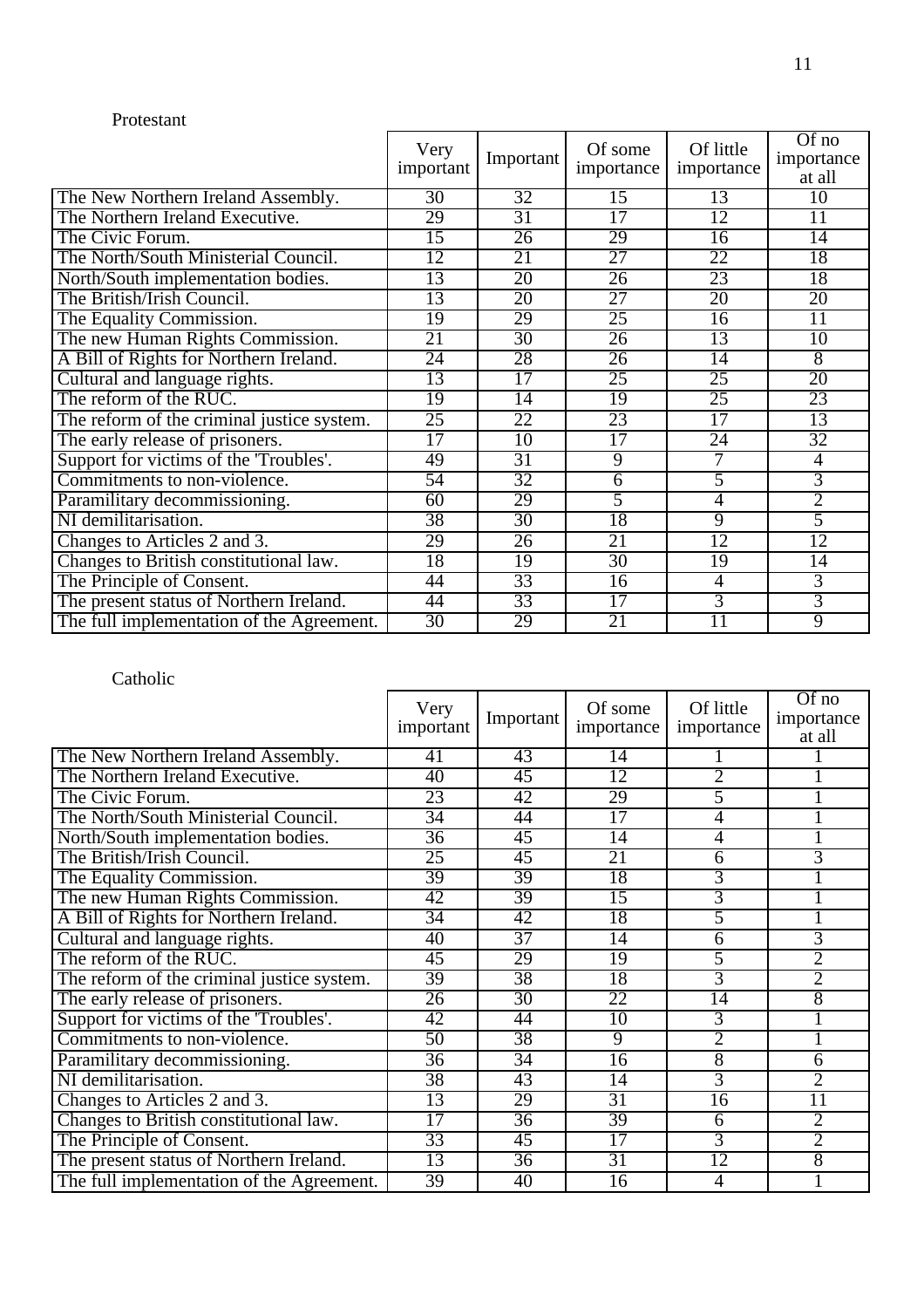|                                            | Very<br>important | Important       | Of some<br>importance | Of little<br>importance | Of no<br>importance<br>at all |
|--------------------------------------------|-------------------|-----------------|-----------------------|-------------------------|-------------------------------|
| The New Northern Ireland Assembly.         | 20                | 26              | 18                    | 18                      | 18                            |
| The Northern Ireland Executive.            | $\overline{19}$   | 25              | 22                    | $\overline{16}$         | 18                            |
| The Civic Forum.                           | $\overline{9}$    | 18              | 33                    | 19                      | 21                            |
| The North/South Ministerial Council.       | 10                | 14              | 20                    | 24                      | 32                            |
| North/South implementation bodies.         | 10                | $\overline{15}$ | $\overline{17}$       | $\overline{26}$         | 32                            |
| The British/Irish Council.                 | $\overline{10}$   | $\overline{16}$ | 15                    | 23                      | $\overline{36}$               |
| The Equality Commission.                   | 18                | 28              | 20                    | 18                      | 16                            |
| The new Human Rights Commission.           | 22                | 30              | 25                    | $\overline{11}$         | $\overline{12}$               |
| A Bill of Rights for Northern Ireland.     | 24                | 32              | 21                    | $\overline{11}$         | 12                            |
| Cultural and language rights.              | $\overline{14}$   | $\overline{17}$ | 18                    | 24                      | 27                            |
| The reform of the RUC.                     | 18                | $\overline{9}$  | 20                    | 25                      | 28                            |
| The reform of the criminal justice system. | 25                | 24              | $\overline{27}$       | $\overline{12}$         | 12                            |
| The early release of prisoners.            | 18                | 13              | 21                    | 19                      | 29                            |
| Support for victims of the 'Troubles'.     | 50                | 37              | 7                     | $\overline{2}$          | $\overline{4}$                |
| Commitments to non-violence.               | 52                | 39              | $\overline{6}$        | $\overline{2}$          | 1                             |
| Paramilitary decommissioning.              | 52                | 36              | $\overline{4}$        | 5                       | $\overline{3}$                |
| NI demilitarisation.                       | 39                | 33              | 11                    | $\overline{10}$         | 7                             |
| Changes to Articles 2 and 3.               | 32                | 29              | 15                    | $\overline{11}$         | 13                            |
| Changes to British constitutional law.     | 21                | 20              | 20                    | 19                      | 20                            |
| The Principle of Consent.                  | 47                | 37              | $\overline{8}$        | $\overline{5}$          | $\overline{3}$                |
| The present status of Northern Ireland.    | 42                | 38              | 12                    | 4                       | $\overline{4}$                |
| The full implementation of the Agreement.  | 24                | 26              | 13                    | 18                      | 19                            |

# UUP

|                                            | Very<br>important | Important       | Of some<br>importance | Of little<br>importance | $\overline{Of}$ no<br>importance<br>at all |
|--------------------------------------------|-------------------|-----------------|-----------------------|-------------------------|--------------------------------------------|
| The New Northern Ireland Assembly.         | $\overline{34}$   | 40              | 15                    | 8                       | 3                                          |
| The Northern Ireland Executive.            | 32                | 37              | 17                    | 9                       | 5                                          |
| The Civic Forum.                           | $\overline{15}$   | $\overline{30}$ | 29                    | $\overline{17}$         | 9                                          |
| The North/South Ministerial Council.       | 12                | 27              | $\overline{30}$       | 23                      | $\overline{8}$                             |
| North/South implementation bodies.         | $\overline{11}$   | 21              | 34                    | 25                      | 9                                          |
| The British/Irish Council.                 | 12                | 20              | 38                    | 20                      | $\overline{10}$                            |
| The Equality Commission.                   | $\overline{16}$   | 27              | $\overline{30}$       | $\overline{19}$         | $\overline{8}$                             |
| The new Human Rights Commission.           | 18                | 28              | 31                    | 16                      | 7                                          |
| A Bill of Rights for Northern Ireland.     | 22                | $\overline{26}$ | 29                    | 18                      | 5                                          |
| Cultural and language rights.              | $\overline{11}$   | 20              | 29                    | 25                      | $\overline{15}$                            |
| The reform of the RUC.                     | 21                | 16              | 20                    | 22                      | 21                                         |
| The reform of the criminal justice system. | 22                | 24              | 20                    | 21                      | 13                                         |
| The early release of prisoners.            | $\overline{16}$   | $\overline{11}$ | $\overline{17}$       | 23                      | 33                                         |
| Support for victims of the 'Troubles'.     | 43                | 31              | 12                    | 10                      | $\overline{4}$                             |
| Commitments to non-violence.               | 51                | 31              | 5                     | $\overline{10}$         | 3                                          |
| Paramilitary decommissioning.              | 60                | 26              | $\overline{8}$        | 5                       | ī                                          |
| NI demilitarisation.                       | 35                | 29              | 21                    | 10                      | 5                                          |
| Changes to Articles 2 and 3.               | 25                | 24              | 30                    | $\overline{12}$         | 9                                          |
| Changes to British constitutional law.     | $\overline{14}$   | 20              | 36                    | 18                      | $\overline{12}$                            |
| The Principle of Consent.                  | 41                | 31              | 20                    | 6                       | $\overline{2}$                             |
| The present status of Northern Ireland.    | 43                | 33              | 18                    | $\overline{4}$          | $\overline{2}$                             |
| The full implementation of the Agreement.  | 30                | 37              | $\overline{26}$       | 5                       | $\overline{2}$                             |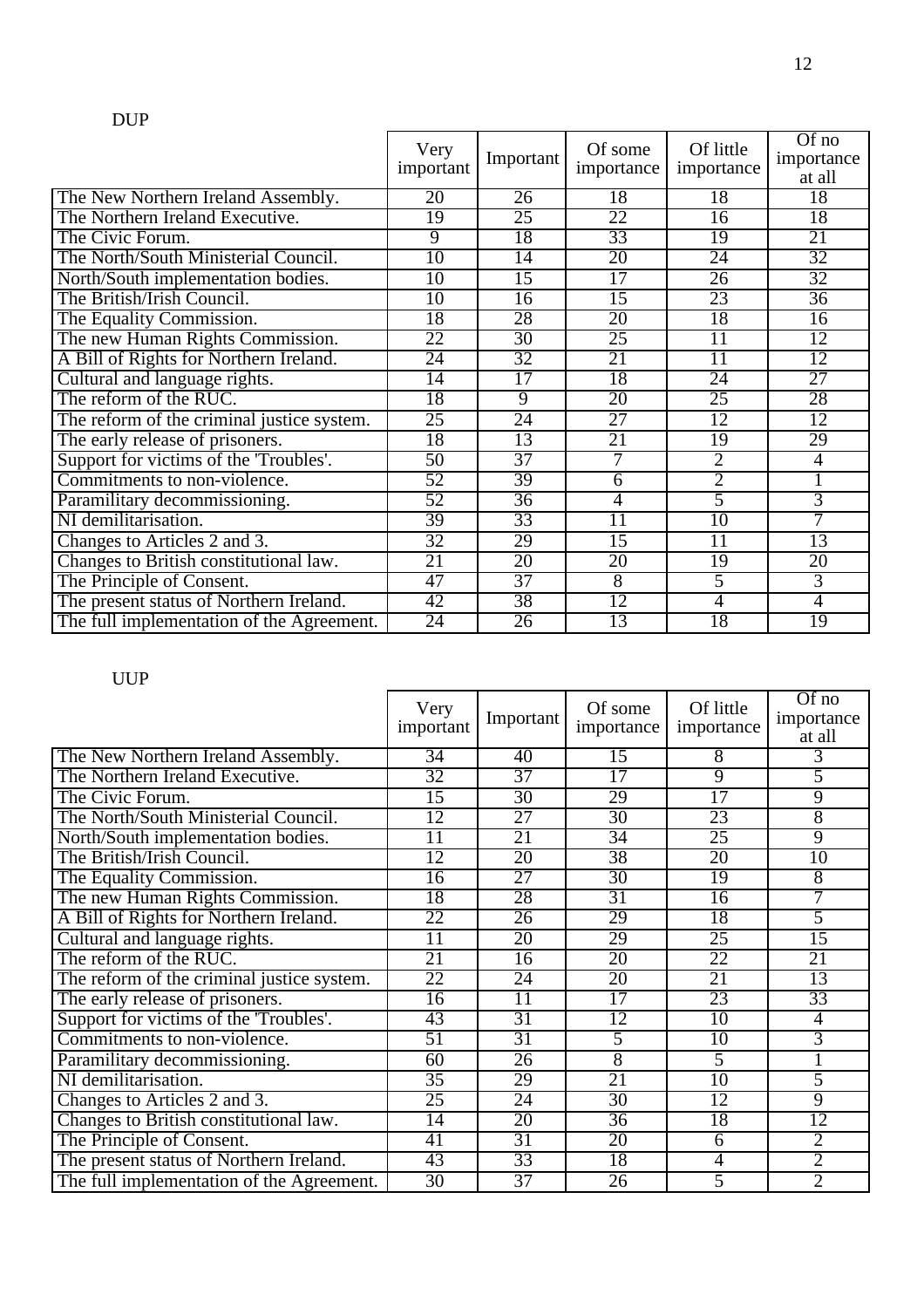|                                            | Very<br>important | Important       | Of some<br>importance | Of little<br>importance | $Of$ no<br>importance<br>at all |
|--------------------------------------------|-------------------|-----------------|-----------------------|-------------------------|---------------------------------|
| The New Northern Ireland Assembly.         | 32                | 38              | 14                    | 9                       |                                 |
| The Northern Ireland Executive.            | 36                | 39              | 14                    | 7                       | 4                               |
| The Civic Forum.                           | 18                | 36              | 30                    | $\overline{9}$          | $\overline{7}$                  |
| The North/South Ministerial Council.       | 16                | 27              | 32                    | 16                      | 9                               |
| North/South implementation bodies.         | $\overline{16}$   | 27              | 27                    | 21                      | $\overline{9}$                  |
| The British/Irish Council.                 | $\overline{14}$   | 25              | 32                    | 18                      | $\overline{11}$                 |
| The Equality Commission.                   | 23                | 32              | 34                    | 9                       | $\overline{2}$                  |
| The new Human Rights Commission.           | 23                | 38              | 32                    | 7                       | $\overline{0}$                  |
| A Bill of Rights for Northern Ireland.     | 27                | 34              | 32                    | 7                       | $\overline{0}$                  |
| Cultural and language rights.              | 18                | $\overline{11}$ | 32                    | 32                      | 7                               |
| The reform of the RUC.                     | 20                | $\overline{16}$ | 32                    | 18                      | $\overline{14}$                 |
| The reform of the criminal justice system. | 25                | 21              | 36                    | $\overline{9}$          | $\overline{9}$                  |
| The early release of prisoners.            | 18                | $\overline{11}$ | 21                    | 20                      | 30                              |
| Support for victims of the 'Troubles'.     | 43                | 21              | 23                    | $\overline{11}$         | $\overline{2}$                  |
| Commitments to non-violence.               | 37                | 34              | 22                    | 5                       | $\overline{2}$                  |
| Paramilitary decommissioning.              | 46                | 21              | $\overline{27}$       | 4                       | $\overline{2}$                  |
| NI demilitarisation.                       | 32                | 25              | 30                    | $\overline{9}$          | 4                               |
| Changes to Articles 2 and 3.               | 18                | $\overline{27}$ | 25                    | $\overline{14}$         | $\overline{16}$                 |
| Changes to British constitutional law.     | $\overline{11}$   | $\overline{30}$ | 32                    | 18                      | $\overline{9}$                  |
| The Principle of Consent.                  | 43                | 34              | $\overline{16}$       | 5                       | $\overline{2}$                  |
| The present status of Northern Ireland.    | $\overline{37}$   | 32              | $\overline{27}$       | $\overline{2}$          | $\overline{2}$                  |
| The full implementation of the Agreement.  | 23                | 32              | $\overline{34}$       | $\overline{9}$          | $\overline{2}$                  |

 $\mathbf{r}$ 

#### Alliance

|                                            | Very<br>important | Important       | Of some<br>importance | Of little<br>importance | Of no<br>importance<br>at all |
|--------------------------------------------|-------------------|-----------------|-----------------------|-------------------------|-------------------------------|
| The New Northern Ireland Assembly.         | 62                | 21              | 15                    | 0                       | 2                             |
| The Northern Ireland Executive.            | 59                | 23              | 10                    | $\overline{3}$          | 5                             |
| The Civic Forum.                           | $\overline{36}$   | $\overline{31}$ | 23                    | $\overline{8}$          | $\overline{2}$                |
| The North/South Ministerial Council.       | 34                | 33              | 23                    | 7                       | 3                             |
| North/South implementation bodies.         | 36                | 34              | 20                    |                         | 3                             |
| The British/Irish Council.                 | 38                | 29              | 28                    | $\overline{3}$          | $\overline{2}$                |
| The Equality Commission.                   | 48                | 28              | 23                    |                         | $\overline{0}$                |
| The new Human Rights Commission.           | 41                | 28              | 28                    | $\overline{3}$          | $\overline{0}$                |
| A Bill of Rights for Northern Ireland.     | 39                | 30              | 21                    | 8                       | $\overline{2}$                |
| Cultural and language rights.              | 31                | 18              | $\overline{26}$       | $\overline{15}$         | $\overline{10}$               |
| The reform of the RUC.                     | 29                | 25              | 25                    | 16                      | 5                             |
| The reform of the criminal justice system. | 26                | 33              | 28                    | 8                       | 5                             |
| The early release of prisoners.            | $\overline{24}$   | 18              | 20                    | 23                      | $\overline{15}$               |
| Support for victims of the 'Troubles'.     | 59                | 25              | 13                    | 3                       | $\overline{0}$                |
| Commitments to non-violence.               | 72                | 23              | $\overline{5}$        | $\overline{0}$          | $\overline{0}$                |
| Paramilitary decommissioning.              | 72                | 21              | 5                     | $\overline{0}$          | $\overline{2}$                |
| NI demilitarisation.                       | 51                | 21              | 21                    | 5                       | $\overline{2}$                |
| Changes to Articles 2 and 3.               | 28                | 21              | 33                    | 10                      | $\overline{8}$                |
| Changes to British constitutional law.     | 23                | 21              | 36                    | 13                      | 7                             |
| The Principle of Consent.                  | 48                | 26              | 21                    | $\overline{3}$          | $\overline{2}$                |
| The present status of Northern Ireland.    | 41                | 30              | 29                    | $\overline{0}$          | $\overline{0}$                |
| The full implementation of the Agreement.  | 46                | 26              | 23                    | 5                       | $\overline{0}$                |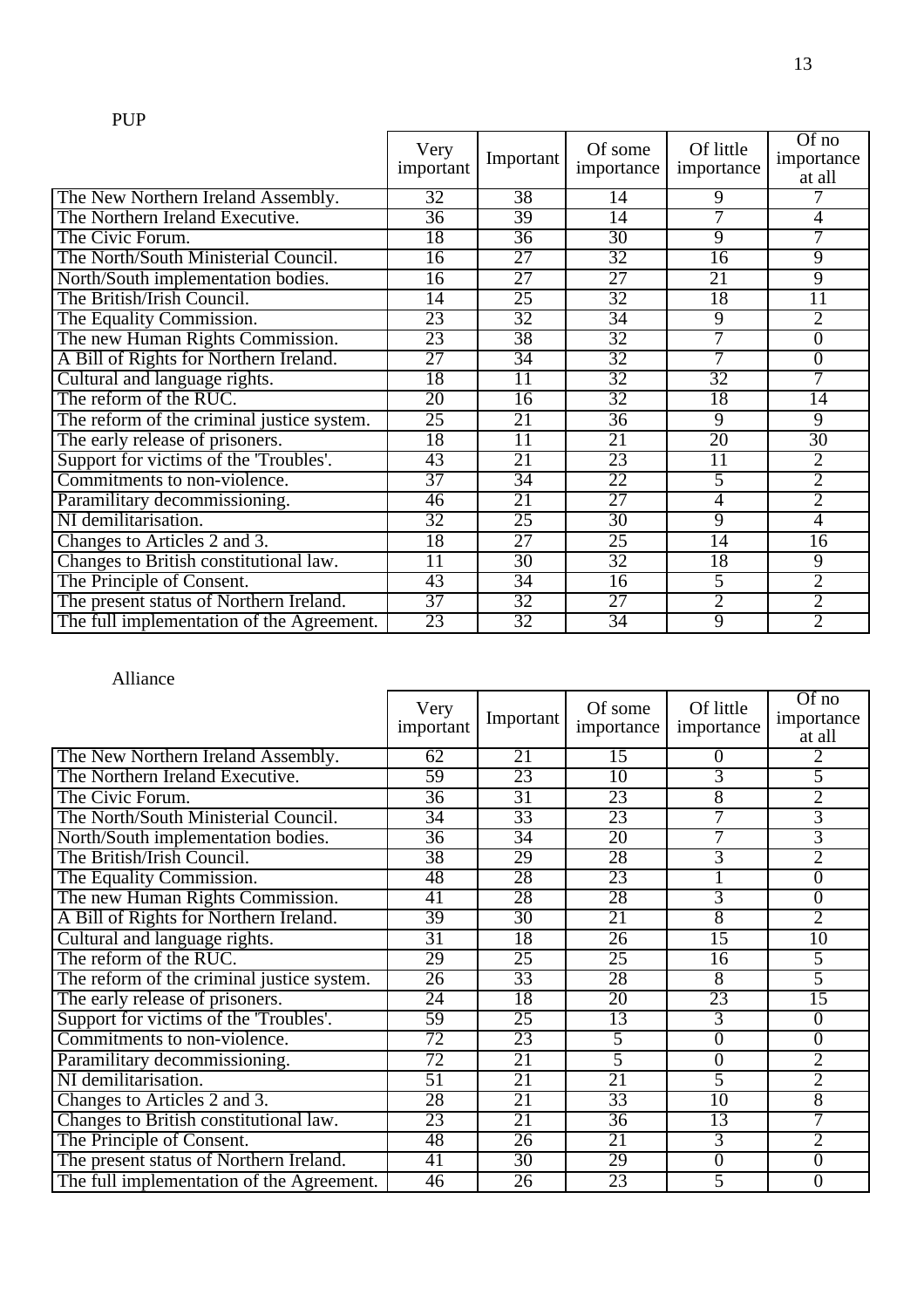#### SDLP

|                                            | Very<br>important | Important       | Of some<br>importance | Of little<br>importance | $Of$ no<br>importance<br>at all |
|--------------------------------------------|-------------------|-----------------|-----------------------|-------------------------|---------------------------------|
| The New Northern Ireland Assembly.         | 50                | 41              | 6                     |                         |                                 |
| The Northern Ireland Executive.            | 48                | 44              | 7                     |                         | $\overline{0}$                  |
| The Civic Forum.                           | 28                | 46              | 22                    | $\overline{3}$          |                                 |
| The North/South Ministerial Council.       | 37                | 43              | 17                    | 3                       | $\overline{0}$                  |
| North/South implementation bodies.         | 38                | 47              | $\overline{14}$       |                         | $\overline{0}$                  |
| The British/Irish Council.                 | 29                | $\overline{50}$ | $\overline{17}$       | 3                       |                                 |
| The Equality Commission.                   | 41                | 43              | 15                    |                         | $\overline{0}$                  |
| The new Human Rights Commission.           | 44                | 41              | 14                    |                         | $\overline{0}$                  |
| A Bill of Rights for Northern Ireland.     | $\overline{35}$   | 45              | $\overline{15}$       | 4                       |                                 |
| Cultural and language rights.              | $\overline{36}$   | 40              | $\overline{15}$       |                         | $\overline{2}$                  |
| The reform of the RUC.                     | 40                | $\overline{36}$ | 20                    | 3                       |                                 |
| The reform of the criminal justice system. | $\overline{36}$   | $\overline{41}$ | 20                    | $\overline{2}$          |                                 |
| The early release of prisoners.            | $\overline{14}$   | 29              | 30                    | $\overline{17}$         | 10                              |
| Support for victims of the 'Troubles'.     | 42                | 44              | 11                    | $\overline{2}$          |                                 |
| Commitments to non-violence.               | 59                | $\overline{31}$ | 6                     | $\overline{3}$          |                                 |
| Paramilitary decommissioning.              | 46                | 39              | $\overline{11}$       | 3                       |                                 |
| NI demilitarisation.                       | 40                | 45              | 13                    | $\overline{2}$          | $\overline{0}$                  |
| Changes to Articles 2 and 3.               | $\overline{17}$   | 39              | 24                    | 15                      | 5                               |
| Changes to British constitutional law.     | 18                | 38              | $\overline{36}$       | 7                       |                                 |
| The Principle of Consent.                  | 37                | 46              | 15                    |                         |                                 |
| The present status of Northern Ireland.    | $\overline{15}$   | 42              | 32                    | 9                       | $\overline{2}$                  |
| The full implementation of the Agreement.  | 46                | 39              | $\overline{11}$       | 3                       |                                 |

|                                            | Very<br>important | Important       | Of some<br>importance | Of little<br>importance | $Of$ no<br>importance<br>at all |
|--------------------------------------------|-------------------|-----------------|-----------------------|-------------------------|---------------------------------|
| The New Northern Ireland Assembly.         | 31                | 52              | 15                    |                         |                                 |
| The Northern Ireland Executive.            | 33                | 52              | 12                    | 2                       |                                 |
| The Civic Forum.                           | 20                | 40              | 34                    | 4                       | $\overline{2}$                  |
| The North/South Ministerial Council.       | 40                | 47              | 10                    | $\overline{2}$          |                                 |
| North/South implementation bodies.         | 44                | 45              | $\overline{8}$        | 2                       |                                 |
| The British/Irish Council.                 | $\overline{27}$   | 43              | 20                    | 6                       | 4                               |
| The Equality Commission.                   | 48                | 37              | 12                    | $\overline{2}$          |                                 |
| The new Human Rights Commission.           | 50                | 37              | 10                    | 2                       |                                 |
| A Bill of Rights for Northern Ireland.     | 43                | 39              | $\overline{14}$       | $\overline{3}$          |                                 |
| Cultural and language rights.              | 59                | 38              | $\overline{2}$        |                         | $\overline{0}$                  |
| The reform of the RUC.                     | 67                | 26              | 3                     | 2                       | 2                               |
| The reform of the criminal justice system. | 57                | 37              | $\overline{2}$        | $\overline{2}$          | $\overline{2}$                  |
| The early release of prisoners.            | 56                | $\overline{36}$ | $\overline{2}$        | 4                       | $\overline{2}$                  |
| Support for victims of the 'Troubles'.     | 47                | 46              | $\overline{6}$        |                         | $\overline{0}$                  |
| Commitments to non-violence.               | 40                | 53              |                       | $\overline{0}$          | $\overline{0}$                  |
| Paramilitary decommissioning.              | 13                | 30              | 18                    | 20                      | 19                              |
| NI demilitarisation.                       | 42                | 47              | 8                     |                         | $\overline{2}$                  |
| Changes to Articles 2 and 3.               | 12                | 19              | 24                    | 20                      | 25                              |
| Changes to British constitutional law.     | 24                | 42              | 31                    | $\overline{2}$          |                                 |
| The Principle of Consent.                  | 34                | 45              | 12                    | 4                       | 5                               |
| The present status of Northern Ireland.    | 10                | 23              | 19                    | 23                      | 25                              |
| The full implementation of the Agreement.  | 37                | 41              | 13                    | $\overline{8}$          |                                 |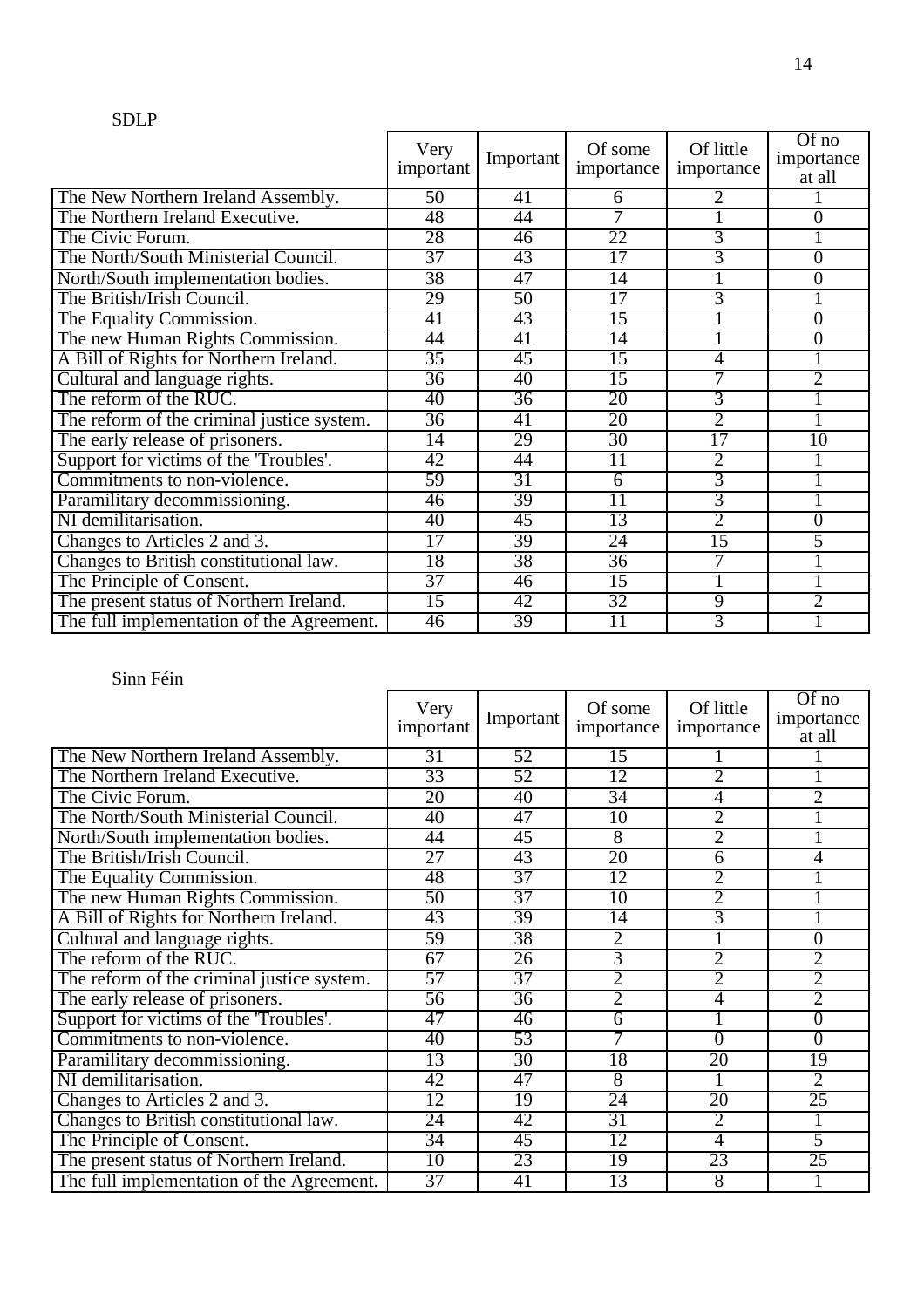# Do you want the Belfast Agreement to work?

### All NI

|             | No                     | $\overline{17}$ |
|-------------|------------------------|-----------------|
| Protestant  |                        |                 |
|             | Yes                    | 72              |
|             | N <sub>0</sub>         | 28              |
| Catholic    |                        |                 |
|             | Yes                    | 98              |
|             | N <sub>0</sub>         | $\overline{2}$  |
| <b>DUP</b>  |                        |                 |
|             | Yes                    | 50              |
|             | $\overline{\text{No}}$ | $\overline{50}$ |
| <b>UUP</b>  |                        |                 |
|             | Yes                    | 87              |
|             | N <sub>0</sub>         | 13              |
|             |                        |                 |
| PUP         | Yes                    | 91              |
|             | N <sub>0</sub>         | $\overline{9}$  |
|             |                        |                 |
| Alliance    | Yes                    | 98              |
|             | No                     | $\overline{2}$  |
|             |                        |                 |
| <b>SDLP</b> | Yes                    | 98              |
|             | N <sub>0</sub>         | $\overline{2}$  |
|             |                        |                 |

### Sinn Féin

| es |  |
|----|--|
|    |  |

| Yes |    |
|-----|----|
| No  | צי |

Yes 83

| Y es |  |
|------|--|
| 'O   |  |

| Yes |  |
|-----|--|
| ٧O  |  |

| <b>Yes</b> | 87 |
|------------|----|
| N٥<br>₽    |    |

| Yes     | 91 |
|---------|----|
| Nо<br>r |    |

| Y es |  |
|------|--|
|      |  |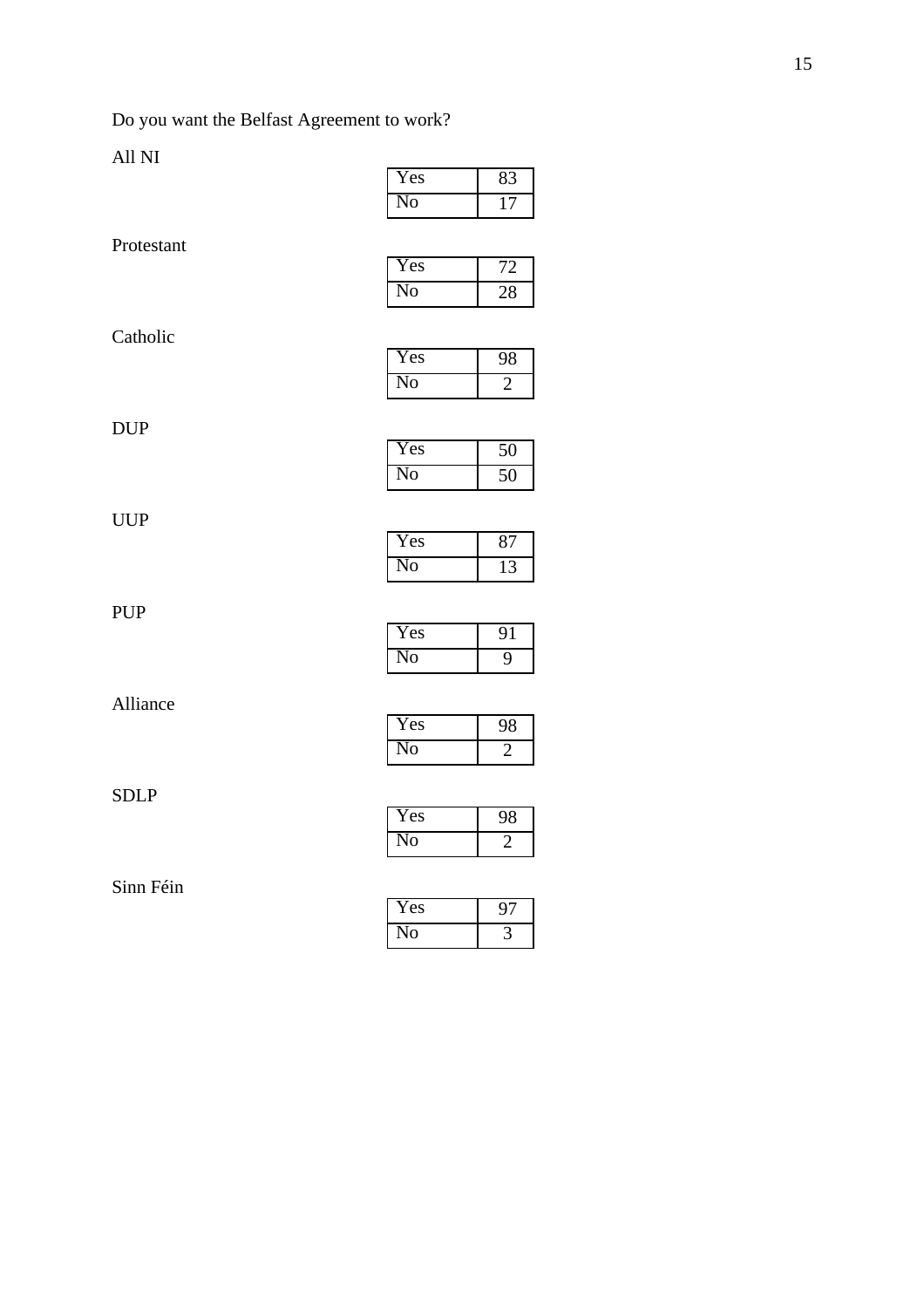### **2 – Progress on Implementation of the Belfast Agreement**

The Belfast Agreement allows for implementation to be undertaken over a two year period. From the different parts of the Belfast Agreement listed below please indicate how satisfied you are with implementation so far. Please indicate which ones you are 'Very satisfied' with, 'Satisfied' with, 'Only just satisfied' with, 'Not satisfied' with or 'Not satisfied with at all'.

|                                                                    | Very<br>satisfied | Satisfied       | Only just<br>satisfied | <b>Not</b><br>satisfied | <b>Not</b><br>satisfied at<br>all |
|--------------------------------------------------------------------|-------------------|-----------------|------------------------|-------------------------|-----------------------------------|
| The New Northern Ireland Assembly.                                 | 3                 | 18              | 27                     | 30                      | 22                                |
| The Northern Ireland Executive.                                    | ī                 | 15              | 26                     | 33                      | 25                                |
| The Civic Forum.                                                   | $\overline{2}$    | 15              | 33                     | 30                      | 20                                |
| The North/South Ministerial Council.                               | $\overline{2}$    | $\overline{15}$ | 32                     | 29                      | 22                                |
| North/South implementation bodies.                                 | $\overline{3}$    | 14              | 29                     | 31                      | 22                                |
| The British/Irish Council.                                         | $\overline{2}$    | $\overline{16}$ | 29                     | 32                      | 21                                |
| The Equality Commission.                                           | $\overline{2}$    | 18              | 35                     | $\overline{27}$         | 18                                |
| The new Human Rights Commission.                                   | $\overline{2}$    | 18              | 34                     | 28                      | 18                                |
| A Bill of Rights for Northern Ireland.                             | $\overline{2}$    | 15              | 33                     | 30                      | 20                                |
| Cultural and language rights.                                      | $\overline{4}$    | 18              | 29                     | 29                      | 20                                |
| The reform of the RUC.                                             | $\overline{2}$    | 13              | 19                     | 34                      | 32                                |
| The reform of the criminal justice system.                         | ī                 | $\overline{10}$ | 26                     | 34                      | 28                                |
| The early release of prisoners.                                    | $\overline{2}$    | 14              | 19                     | 31                      | 34                                |
| Support for victims of the 'Troubles'.                             | $\overline{2}$    | $\overline{11}$ | 24                     | 32                      | 31                                |
| Commitments to non-violence, peace and                             | $\overline{2}$    | 11              | 22                     | 35                      | 30                                |
| democracy.                                                         |                   |                 |                        |                         |                                   |
| Decommissioning of paramilitary                                    | $\overline{2}$    | 8               | 12                     | 37                      | 41                                |
| weapons.                                                           |                   |                 |                        |                         |                                   |
| Demilitarisation - Security arrangements                           | $\overline{2}$    | 11              | 25                     | 35                      | 27                                |
| compatible with a normal peaceful society.                         |                   |                 |                        |                         |                                   |
| Changes to Articles 2 and 3 of the Irish                           | 1                 | 12              | 36                     | 30                      | 21                                |
| Constitution.                                                      |                   |                 |                        |                         |                                   |
| Changes to British constitutional law.                             | $\overline{2}$    | $\overline{10}$ | 34                     | 30                      | 24                                |
| The Principle of Consent of the people of                          | 3                 | 17              | 32                     | 28                      | 20                                |
| Northern Ireland to decide their Status.                           |                   |                 |                        |                         |                                   |
| The present status of Northern Ireland as<br>part of the UK.       | $\overline{7}$    | 19              | 32                     | 24                      | 18                                |
| The full implementation of all parts of the<br>Agreement together. | 1                 | 9               | 29                     | 33                      | 28                                |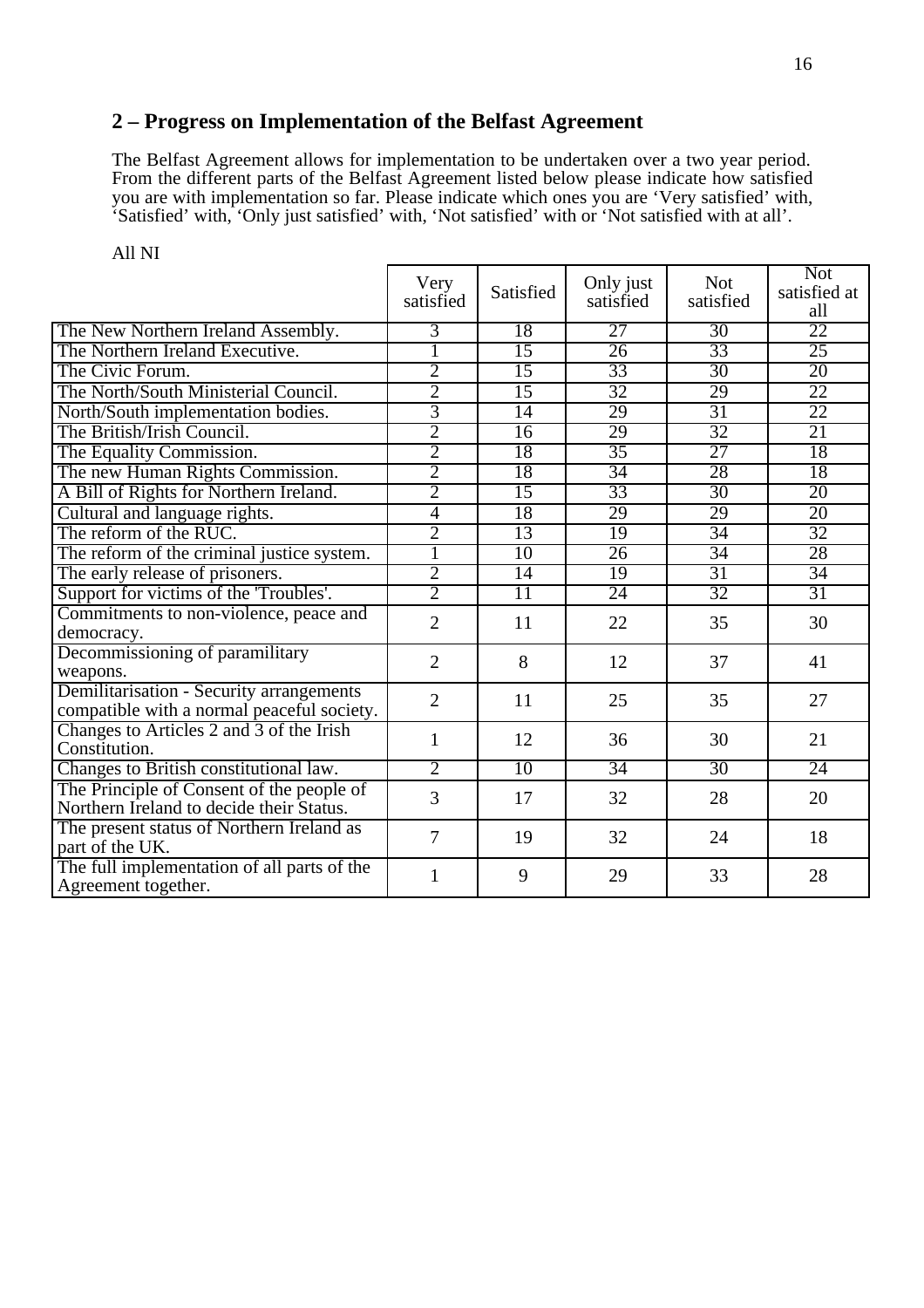#### Protestant

|                                            | Very<br>satisfied | Satisfied       | Only just<br>satisfied | <b>Not</b><br>satisfied | <b>Not</b><br>satisfied at<br>all |
|--------------------------------------------|-------------------|-----------------|------------------------|-------------------------|-----------------------------------|
| The New Northern Ireland Assembly.         | 4                 | 16              | 26                     | 29                      | 25                                |
| The Northern Ireland Executive.            | $\overline{2}$    | 13              | 27                     | 34                      | 24                                |
| The Civic Forum.                           | $\overline{2}$    | 13              | 33                     | 30                      | 22                                |
| The North/South Ministerial Council.       |                   | 14              | 32                     | 28                      | 25                                |
| North/South implementation bodies.         | $\overline{2}$    | 14              | 28                     | 30                      | $\overline{26}$                   |
| The British/Irish Council.                 | $\overline{2}$    | $\overline{16}$ | 28                     | 30                      | 24                                |
| The Equality Commission.                   | $\overline{2}$    | 17              | 34                     | 26                      | 21                                |
| The new Human Rights Commission.           | $\overline{2}$    | 18              | 33                     | 27                      | 20                                |
| A Bill of Rights for Northern Ireland.     | $\overline{2}$    | $\overline{15}$ | 33                     | 29                      | 21                                |
| Cultural and language rights.              | 4                 | 18              | 28                     | 28                      | 22                                |
| The reform of the RUC.                     | $\overline{2}$    | 11              | 18                     | $\overline{35}$         | 34                                |
| The reform of the criminal justice system. |                   | $\overline{9}$  | 25                     | 33                      | 32                                |
| The early release of prisoners.            | $\overline{2}$    | 7               | $\overline{11}$        | $\overline{35}$         | 45                                |
| Support for victims of the 'Troubles'.     |                   | 8               | 19                     | 33                      | 39                                |
| Commitments to non-violence.               |                   | 6               | $\overline{19}$        | 33                      | 41                                |
| Paramilitary decommissioning.              |                   | 3               | 7                      | $\overline{34}$         | $\overline{55}$                   |
| NI demilitarisation.                       | $\overline{2}$    | $\overline{11}$ | 21                     | $\overline{36}$         | 30                                |
| Changes to Articles 2 and 3.               |                   | 7               | $\overline{30}$        | $\overline{31}$         | 31                                |
| Changes to British constitutional law.     |                   | $\overline{11}$ | $\overline{35}$        | 29                      | 24                                |
| The Principle of Consent.                  | 4                 | $\overline{15}$ | 29                     | 29                      | 23                                |
| The present status of Northern Ireland.    | 11                | $\overline{17}$ | 29                     | 24                      | 19                                |
| The full implementation of the Agreement.  |                   | 7               | 29                     | $\overline{34}$         | 29                                |

|                                            | Very<br>satisfied | Satisfied       | Only just<br>satisfied | <b>Not</b><br>satisfied | <b>Not</b><br>satisfied at<br>all |
|--------------------------------------------|-------------------|-----------------|------------------------|-------------------------|-----------------------------------|
| The New Northern Ireland Assembly.         |                   | 20              | 30                     | 32                      | $\overline{17}$                   |
| The Northern Ireland Executive.            |                   | 17              | 24                     | 33                      | 25                                |
| The Civic Forum.                           |                   | 18              | 34                     | 32                      | $\overline{15}$                   |
| The North/South Ministerial Council.       | $\overline{3}$    | $\overline{17}$ | 33                     | 30                      | 17                                |
| North/South implementation bodies.         | 5                 | 16              | 30                     | 33                      | 16                                |
| The British/Irish Council.                 | 4                 | $\overline{16}$ | $\overline{31}$        | $\overline{34}$         | $\overline{15}$                   |
| The Equality Commission.                   | $\overline{2}$    | 18              | 35                     | $\overline{31}$         | $\overline{14}$                   |
| The new Human Rights Commission.           | 2                 | 19              | 34                     | 32                      | 13                                |
| A Bill of Rights for Northern Ireland.     |                   | 16              | $\overline{30}$        | 34                      | 19                                |
| Cultural and language rights.              | $\overline{3}$    | 19              | 28                     | 33                      | 17                                |
| The reform of the RUC.                     | 3                 | 16              | 20                     | 32                      | 29                                |
| The reform of the criminal justice system. | $\overline{2}$    | $\overline{14}$ | 28                     | 34                      | 22                                |
| The early release of prisoners.            | 3                 | $\overline{24}$ | 32                     | 23                      | 18                                |
| Support for victims of the 'Troubles'.     | $\overline{2}$    | $\overline{16}$ | 33                     | 31                      | 18                                |
| Commitments to non-violence.               | $\overline{2}$    | 18              | 28                     | 37                      | $\overline{15}$                   |
| Paramilitary decommissioning.              | 4                 | 13              | 20                     | 40                      | 23                                |
| NI demilitarisation.                       |                   | 10              | 30                     | 38                      | 21                                |
| Changes to Articles 2 and 3.               | 3                 | 15              | 40                     | 28                      | 14                                |
| Changes to British constitutional law.     |                   | 12              | 37                     | 34                      | $\overline{16}$                   |
| The Principle of Consent.                  |                   | 21              | 38                     | 24                      | $\overline{15}$                   |
| The present status of Northern Ireland.    |                   | 20              | 37                     | 23                      | 19                                |
| The full implementation of the Agreement.  |                   | 12              | 31                     | 31                      | 25                                |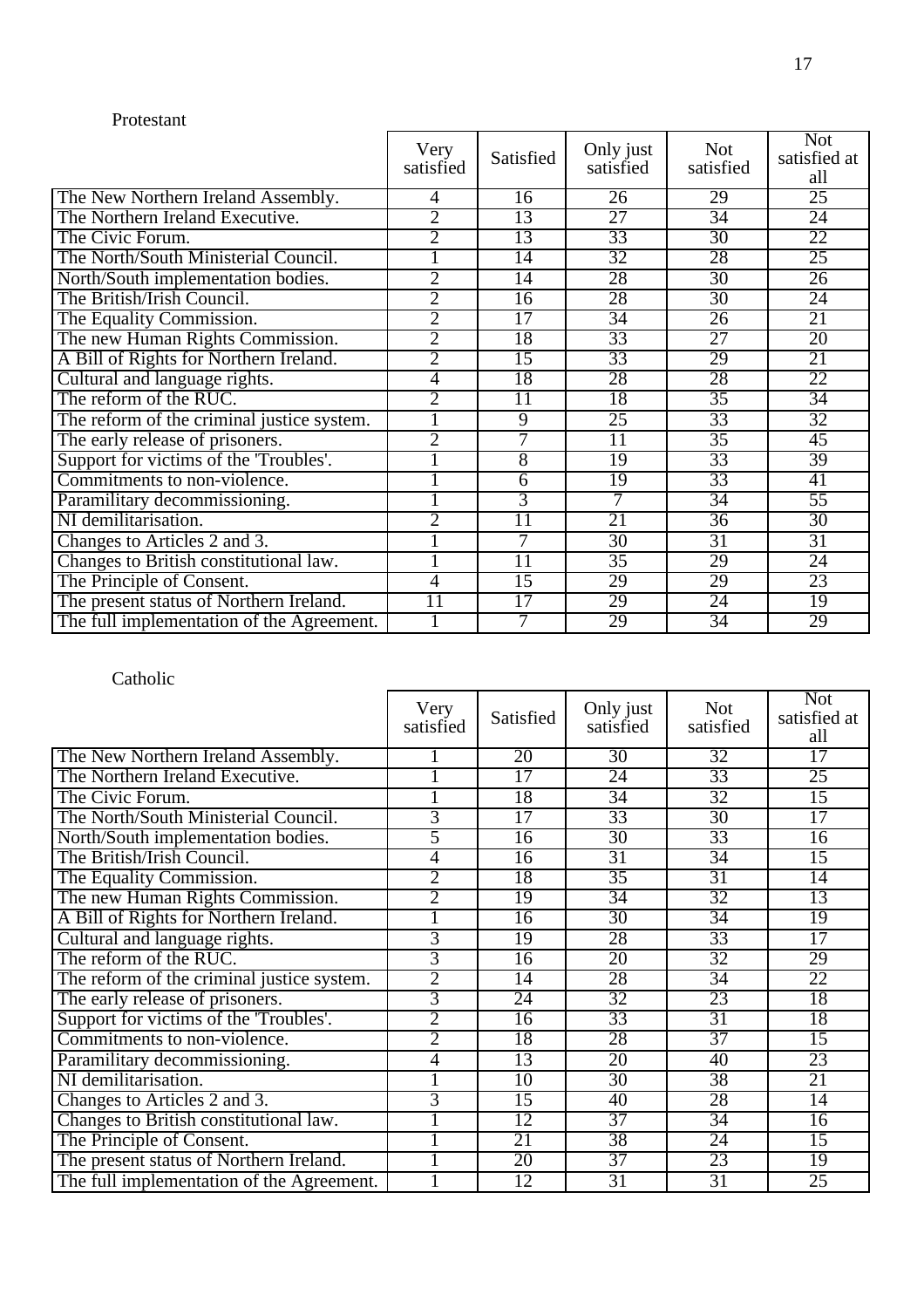|                                            | Very<br>satisfied | Satisfied       | Only just<br>satisfied | <b>Not</b><br>satisfied | <b>Not</b><br>satisfied at<br>all |
|--------------------------------------------|-------------------|-----------------|------------------------|-------------------------|-----------------------------------|
| The New Northern Ireland Assembly.         | 4                 | 14              | 21                     | 30                      | 31                                |
| The Northern Ireland Executive.            | $\overline{2}$    | 10              | 19                     | 37                      | 32                                |
| The Civic Forum.                           |                   | 11              | 25                     | 34                      | 29                                |
| The North/South Ministerial Council.       |                   | 7               | 29                     | 33                      | 30                                |
| North/South implementation bodies.         | $\overline{2}$    | 7               | $\overline{26}$        | 33                      | 32                                |
| The British/Irish Council.                 | $\overline{2}$    | $\overline{10}$ | 24                     | 33                      | $\overline{31}$                   |
| The Equality Commission.                   | 2                 | 13              | 31                     | 28                      | 26                                |
| The new Human Rights Commission.           |                   | 16              | 30                     | 30                      | 23                                |
| A Bill of Rights for Northern Ireland.     | $\overline{2}$    | 18              | 29                     | 29                      | 22                                |
| Cultural and language rights.              | 3                 | $\overline{17}$ | 29                     | 29                      | 22                                |
| The reform of the RUC.                     | $\overline{2}$    | 11              | 13                     | $\overline{35}$         | 39                                |
| The reform of the criminal justice system. |                   | 4               | 25                     | 33                      | 37                                |
| The early release of prisoners.            |                   | $\overline{6}$  | 7                      | $\overline{36}$         | 50                                |
| Support for victims of the 'Troubles'.     |                   | 9               | 7                      | 37                      | 46                                |
| Commitments to non-violence.               |                   | 4               | 12                     | 38                      | $\overline{45}$                   |
| Paramilitary decommissioning.              |                   | 4               | 4                      | 41                      | 50                                |
| NI demilitarisation.                       | $\overline{2}$    | 10              | 18                     | 37                      | 33                                |
| Changes to Articles 2 and 3.               |                   | $\overline{3}$  | 29                     | 31                      | 36                                |
| Changes to British constitutional law.     |                   | $\overline{10}$ | 33                     | 29                      | $\overline{27}$                   |
| The Principle of Consent.                  | 4                 | $\overline{16}$ | 23                     | 30                      | $\overline{27}$                   |
| The present status of Northern Ireland.    | 10                | $\overline{16}$ | 28                     | 25                      | 21                                |
| The full implementation of the Agreement.  |                   | 7               | $\overline{16}$        | 37                      | 39                                |

# UUP

|                                            | Very<br>satisfied | Satisfied       | Only just<br>satisfied | <b>Not</b><br>satisfied | <b>Not</b><br>satisfied at<br>all |
|--------------------------------------------|-------------------|-----------------|------------------------|-------------------------|-----------------------------------|
| The New Northern Ireland Assembly.         | 3                 | 21              | 33                     | $\overline{27}$         | 16                                |
| The Northern Ireland Executive.            |                   | 17              | 33                     | 32                      | 17                                |
| The Civic Forum.                           |                   | 18              | $\overline{34}$        | $\overline{31}$         | $\overline{16}$                   |
| The North/South Ministerial Council.       | $\overline{2}$    | 19              | $\overline{34}$        | 30                      | $\overline{15}$                   |
| North/South implementation bodies.         | 4                 | 19              | 28                     | 32                      | 17                                |
| The British/Irish Council.                 | 3                 | 20              | 28                     | 32                      | $\overline{17}$                   |
| The Equality Commission.                   | 3                 | 20              | 37                     | 26                      | $\overline{14}$                   |
| The new Human Rights Commission.           | $\overline{2}$    | 19              | 38                     | 26                      | 15                                |
| A Bill of Rights for Northern Ireland.     | $\overline{2}$    | 16              | $\overline{35}$        | $\overline{30}$         | $\overline{17}$                   |
| Cultural and language rights.              | 6                 | 20              | 28                     | 29                      | 17                                |
| The reform of the RUC.                     | 2                 | 14              | 21                     | 33                      | 30                                |
| The reform of the criminal justice system. |                   | 12              | 28                     | $\overline{35}$         | $\overline{24}$                   |
| The early release of prisoners.            | 3                 | 8               | 13                     | 37                      | 39                                |
| Support for victims of the 'Troubles'.     |                   | $\overline{10}$ | 22                     | 34                      | 33                                |
| Commitments to non-violence.               | $\overline{2}$    | 7               | 20                     | 36                      | $\overline{35}$                   |
| Paramilitary decommissioning.              | $\overline{2}$    | 4               | 8                      | 34                      | 52                                |
| NI demilitarisation.                       | $\overline{2}$    | 4               | 21                     | 37                      | $\overline{26}$                   |
| Changes to Articles 2 and 3.               | $\overline{2}$    | 7               | 34                     | 31                      | $\overline{26}$                   |
| Changes to British constitutional law.     |                   | 13              | 39                     | 28                      | 19                                |
| The Principle of Consent.                  | 6                 | $\overline{16}$ | 33                     | 28                      | $\overline{17}$                   |
| The present status of Northern Ireland.    | $\overline{14}$   | $\overline{21}$ | 32                     | 21                      | $\overline{12}$                   |
| The full implementation of the Agreement.  | $\overline{2}$    | 10              | 36                     | 31                      | 21                                |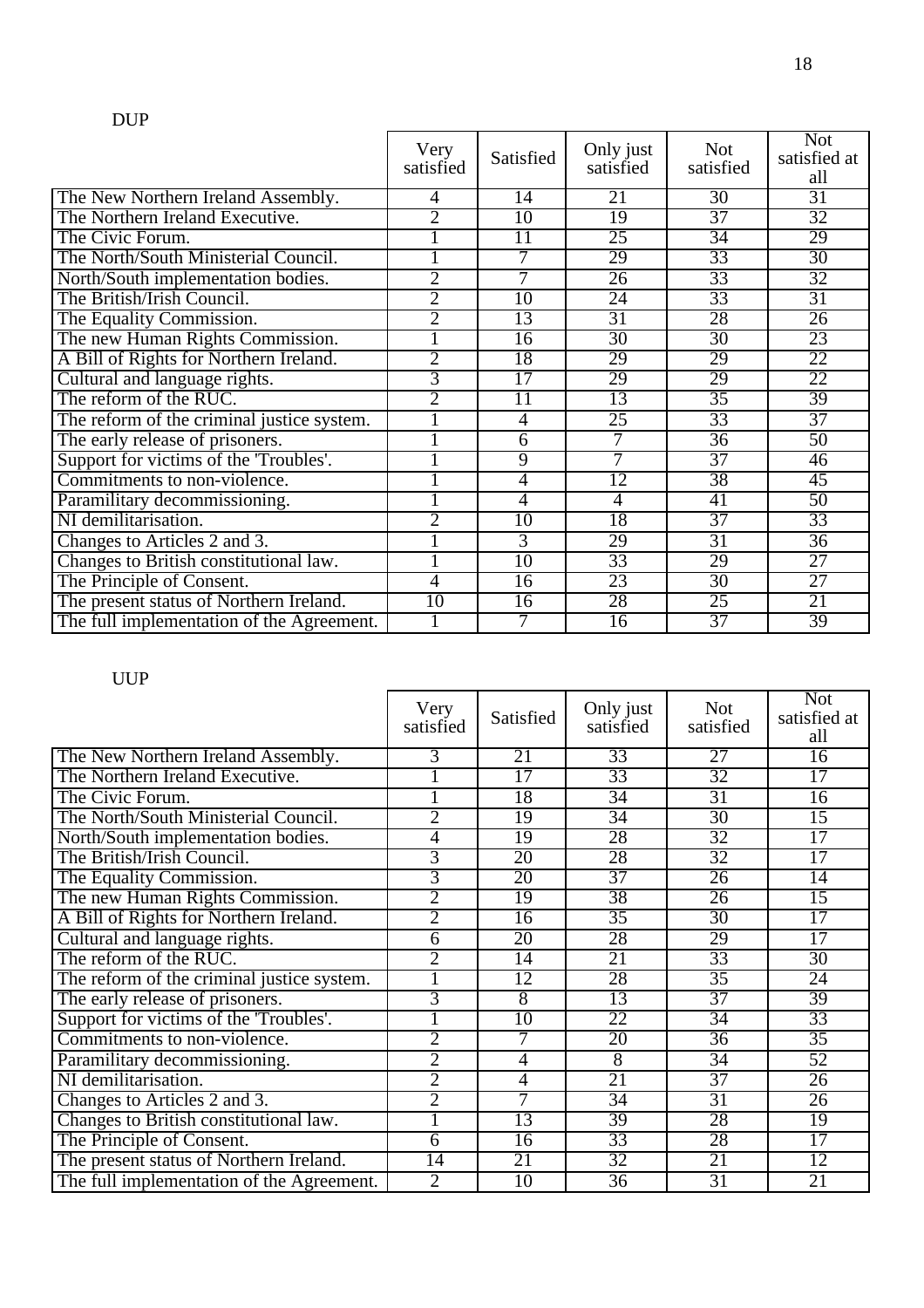|                                            | Very<br>satisfied | Satisfied       | Only just<br>satisfied | <b>Not</b><br>satisfied | <b>Not</b><br>satisfied at<br>all |
|--------------------------------------------|-------------------|-----------------|------------------------|-------------------------|-----------------------------------|
| The New Northern Ireland Assembly.         | 0                 | 7               | 36                     | 36                      | 21                                |
| The Northern Ireland Executive.            | 0                 | $\overline{12}$ | $\overline{27}$        | 43                      | 18                                |
| The Civic Forum.                           | $\overline{2}$    | 20              | 32                     | 23                      | 23                                |
| The North/South Ministerial Council.       | $\overline{0}$    | 18              | 34                     | 23                      | 25                                |
| North/South implementation bodies.         | 10                | $\overline{4}$  | 34                     | 27                      | 25                                |
| The British/Irish Council.                 | 9                 | 7               | $\overline{36}$        | 23                      | 25                                |
| The Equality Commission.                   | 2                 | 23              | 34                     | 25                      | 16                                |
| The new Human Rights Commission.           | $\overline{2}$    | 28              | $\overline{34}$        | 18                      | 18                                |
| A Bill of Rights for Northern Ireland.     | 3                 | $\overline{2}$  | 50                     | $\overline{27}$         | 18                                |
| Cultural and language rights.              | 4                 | $\overline{11}$ | 50                     | 21                      | $\overline{14}$                   |
| The reform of the RUC.                     | $\overline{2}$    | 21              | 25                     | 30                      | 22                                |
| The reform of the criminal justice system. | $\overline{2}$    | 9               | 34                     | 30                      | $\overline{25}$                   |
| The early release of prisoners.            | 5                 | 9               | 29                     | 23                      | 34                                |
| Support for victims of the 'Troubles'.     | $\overline{0}$    | $\overline{14}$ | 25                     | 32                      | 29                                |
| Commitments to non-violence.               | 5                 | 18              | 20                     | 25                      | 32                                |
| Paramilitary decommissioning.              | 0                 | 23              | $\overline{9}$         | 25                      | 43                                |
| NI demilitarisation.                       | $\overline{2}$    | 18              | 34                     | 23                      | 23                                |
| Changes to Articles 2 and 3.               | $\overline{0}$    | 7               | 41                     | $\overline{27}$         | $\overline{25}$                   |
| Changes to British constitutional law.     | $\overline{0}$    | $\overline{14}$ | 43                     | $\overline{27}$         | 16                                |
| The Principle of Consent.                  | $\overline{2}$    | 21              | $\overline{27}$        | 29                      | 21                                |
| The present status of Northern Ireland.    | 7                 | $\overline{11}$ | 32                     | 27                      | 23                                |
| The full implementation of the Agreement.  | $\overline{0}$    | 7               | 39                     | 29                      | 25                                |

#### Alliance

|                                            | Very<br>satisfied | Satisfied       | Only just<br>satisfied | <b>Not</b><br>satisfied | <b>Not</b><br>satisfied at<br>all |
|--------------------------------------------|-------------------|-----------------|------------------------|-------------------------|-----------------------------------|
| The New Northern Ireland Assembly.         | 5                 | 21              | 25                     | 26                      | 23                                |
| The Northern Ireland Executive.            | 2                 | 20              | 21                     | 29                      | 28                                |
| The Civic Forum.                           | 3                 | 21              | 33                     | 18                      | 25                                |
| The North/South Ministerial Council.       | $\overline{2}$    | 29              | 29                     | $\overline{15}$         | 25                                |
| North/South implementation bodies.         | 3                 | 29              | 30                     | 13                      | 25                                |
| The British/Irish Council.                 | 3                 | 30              | 28                     | $\overline{16}$         | 23                                |
| The Equality Commission.                   | $\overline{2}$    | 38              | 29                     | $\overline{11}$         | 20                                |
| The new Human Rights Commission.           | 2                 | 38              | 31                     | 8                       | 21                                |
| A Bill of Rights for Northern Ireland.     | $\overline{2}$    | 29              | 28                     | 18                      | 23                                |
| Cultural and language rights.              | 3                 | 28              | 28                     | $\overline{16}$         | 25                                |
| The reform of the RUC.                     | $\overline{3}$    | 15              | 21                     | 31                      | 30                                |
| The reform of the criminal justice system. |                   | 20              | 23                     | 25                      | 31                                |
| The early release of prisoners.            | $\overline{2}$    | $\overline{11}$ | 18                     | 21                      | 46                                |
| Support for victims of the 'Troubles'.     | $\overline{3}$    | $\overline{12}$ | 25                     | $\overline{16}$         | 44                                |
| Commitments to non-violence.               | 4                 | $\overline{8}$  | 21                     | 31                      | 36                                |
| Paramilitary decommissioning.              | $\overline{3}$    | 8               | 8                      | 23                      | 58                                |
| NI demilitarisation.                       | $\overline{2}$    | $\overline{11}$ | 33                     | 21                      | 33                                |
| Changes to Articles 2 and 3.               | $\overline{3}$    | $\overline{15}$ | 43                     | 16                      | 23                                |
| Changes to British constitutional law.     | $\overline{2}$    | $\overline{16}$ | 31                     | 15                      | 36                                |
| The Principle of Consent.                  | $\overline{2}$    | 33              | 28                     | 13                      | 24                                |
| The present status of Northern Ireland.    | $\overline{6}$    | 33              | 28                     | 13                      | 20                                |
| The full implementation of the Agreement.  | 3                 | 17              | 31                     | 21                      | 28                                |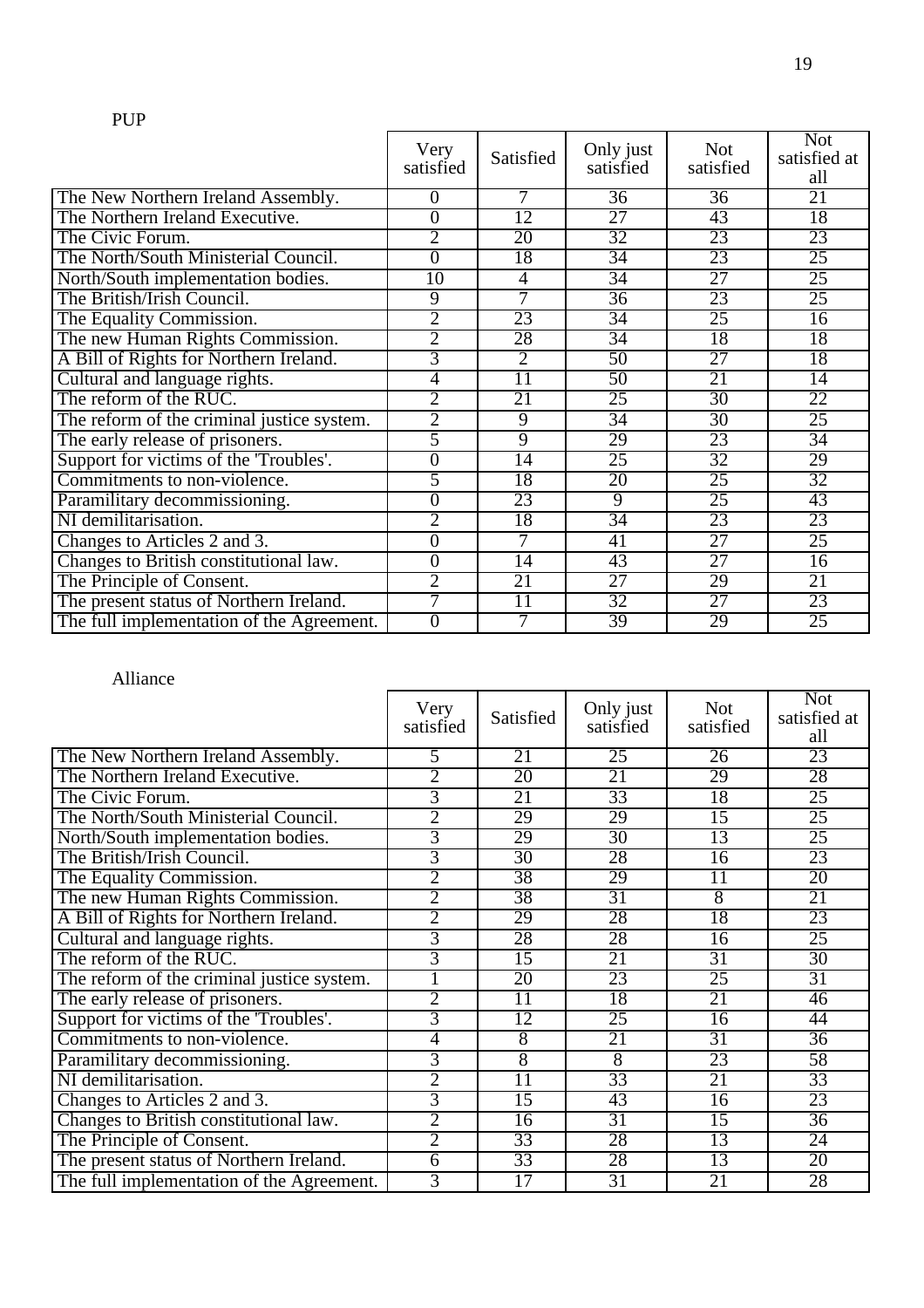#### SDLP

|                                            | Very<br>satisfied | Satisfied       | Only just<br>satisfied | <b>Not</b><br>satisfied | <b>Not</b><br>satisfied at<br>all |
|--------------------------------------------|-------------------|-----------------|------------------------|-------------------------|-----------------------------------|
| The New Northern Ireland Assembly.         | 2                 | 25              | 26                     | 32                      | 15                                |
| The Northern Ireland Executive.            |                   | 20              | $\overline{26}$        | 33                      | 21                                |
| The Civic Forum.                           |                   | 18              | 38                     | $\overline{31}$         | 12                                |
| The North/South Ministerial Council.       | $\overline{3}$    | 19              | 39                     | 28                      | $\overline{11}$                   |
| North/South implementation bodies.         | 3                 | 20              | $\overline{35}$        | $\overline{30}$         | 12                                |
| The British/Irish Council.                 |                   | 22              | 35                     | 30                      | 12                                |
| The Equality Commission.                   | $\overline{2}$    | 20              | 41                     | 26                      | $\overline{11}$                   |
| The new Human Rights Commission.           |                   | 20              | 37                     | $\overline{31}$         | $\overline{11}$                   |
| A Bill of Rights for Northern Ireland.     |                   | 18              | 32                     | 34                      | 15                                |
| Cultural and language rights.              | $\overline{2}$    | 21              | 32                     | 32                      | 13                                |
| The reform of the RUC.                     | 3                 | 17              | $\overline{26}$        | 32                      | 22                                |
| The reform of the criminal justice system. | $\overline{2}$    | $\overline{15}$ | $\overline{34}$        | $\overline{31}$         | 18                                |
| The early release of prisoners.            | 3                 | $\overline{24}$ | 32                     | 22                      | 19                                |
| Support for victims of the 'Troubles'.     | $\overline{2}$    | $\overline{15}$ | $\overline{36}$        | 29                      | 18                                |
| Commitments to non-violence.               | 3                 | $\overline{14}$ | $\overline{30}$        | $\overline{36}$         | $\overline{17}$                   |
| Paramilitary decommissioning.              |                   | $\overline{9}$  | $\overline{17}$        | 44                      | 29                                |
| NI demilitarisation.                       |                   | $\overline{12}$ | 28                     | 40                      | $\overline{19}$                   |
| Changes to Articles 2 and 3.               |                   | $\overline{15}$ | 40                     | 32                      | 12                                |
| Changes to British constitutional law.     | $\overline{2}$    | 21              | 40                     | $\overline{26}$         | $\overline{11}$                   |
| The Principle of Consent.                  |                   | 23              | 43                     | 21                      | 12                                |
| The present status of Northern Ireland.    |                   | 23              | 46                     | $\overline{19}$         | $\overline{11}$                   |
| The full implementation of the Agreement.  |                   | $\overline{14}$ | 32                     | 31                      | 22                                |

|                                            | Very<br>satisfied | Satisfied       | Only just<br>satisfied | <b>Not</b><br>satisfied | <b>Not</b><br>satisfied at<br>all |
|--------------------------------------------|-------------------|-----------------|------------------------|-------------------------|-----------------------------------|
| The New Northern Ireland Assembly.         | $\overline{0}$    | 11              | 23                     | 41                      | 25                                |
| The Northern Ireland Executive.            | $\overline{0}$    | 8               | 15                     | 38                      | 39                                |
| The Civic Forum.                           | $\overline{0}$    | $\overline{9}$  | 25                     | 42                      | 24                                |
| The North/South Ministerial Council.       | 0                 | 6               | 22                     | 39                      | 33                                |
| North/South implementation bodies.         |                   | 8               | 18                     | 44                      | 29                                |
| The British/Irish Council.                 | $\overline{2}$    | 6               | 21                     | $\overline{50}$         | 21                                |
| The Equality Commission.                   |                   | 3               | $\overline{26}$        | 44                      | $\overline{26}$                   |
| The new Human Rights Commission.           |                   | 6               | 26                     | 45                      | 22                                |
| A Bill of Rights for Northern Ireland.     |                   | $\overline{3}$  | 23                     | 40                      | 33                                |
| Cultural and language rights.              | $\overline{3}$    | 9               | $\overline{16}$        | 41                      | 31                                |
| The reform of the RUC.                     | 2                 | 7               | $\overline{8}$         | 32                      | 51                                |
| The reform of the criminal justice system. | $\overline{2}$    | $\overline{3}$  | $\overline{14}$        | 42                      | 38                                |
| The early release of prisoners.            | 5                 | 27              | 29                     | 25                      | $\overline{14}$                   |
| Support for victims of the 'Troubles'.     | $\overline{3}$    | $\overline{14}$ | 32                     | 37                      | $\overline{14}$                   |
| Commitments to non-violence.               | $\overline{2}$    | 29              | 25                     | 34                      | 10                                |
| Paramilitary decommissioning.              | $\overline{9}$    | 18              | $\overline{27}$        | $\overline{35}$         | $\overline{11}$                   |
| NI demilitarisation.                       | $\overline{2}$    | 4               | 18                     | 48                      | 28                                |
| Changes to Articles 2 and 3.               | $\overline{2}$    | 3               | 22                     | 42                      | 31                                |
| Changes to British constitutional law.     | 5                 | 8               | 30                     | 38                      | $\overline{19}$                   |
| The Principle of Consent.                  |                   | 8               | $\overline{26}$        | 41                      | $\overline{24}$                   |
| The present status of Northern Ireland.    |                   | 5               | $\overline{16}$        | 39                      | 39                                |
| The full implementation of the Agreement.  |                   | 3               | 20                     | 41                      | 35                                |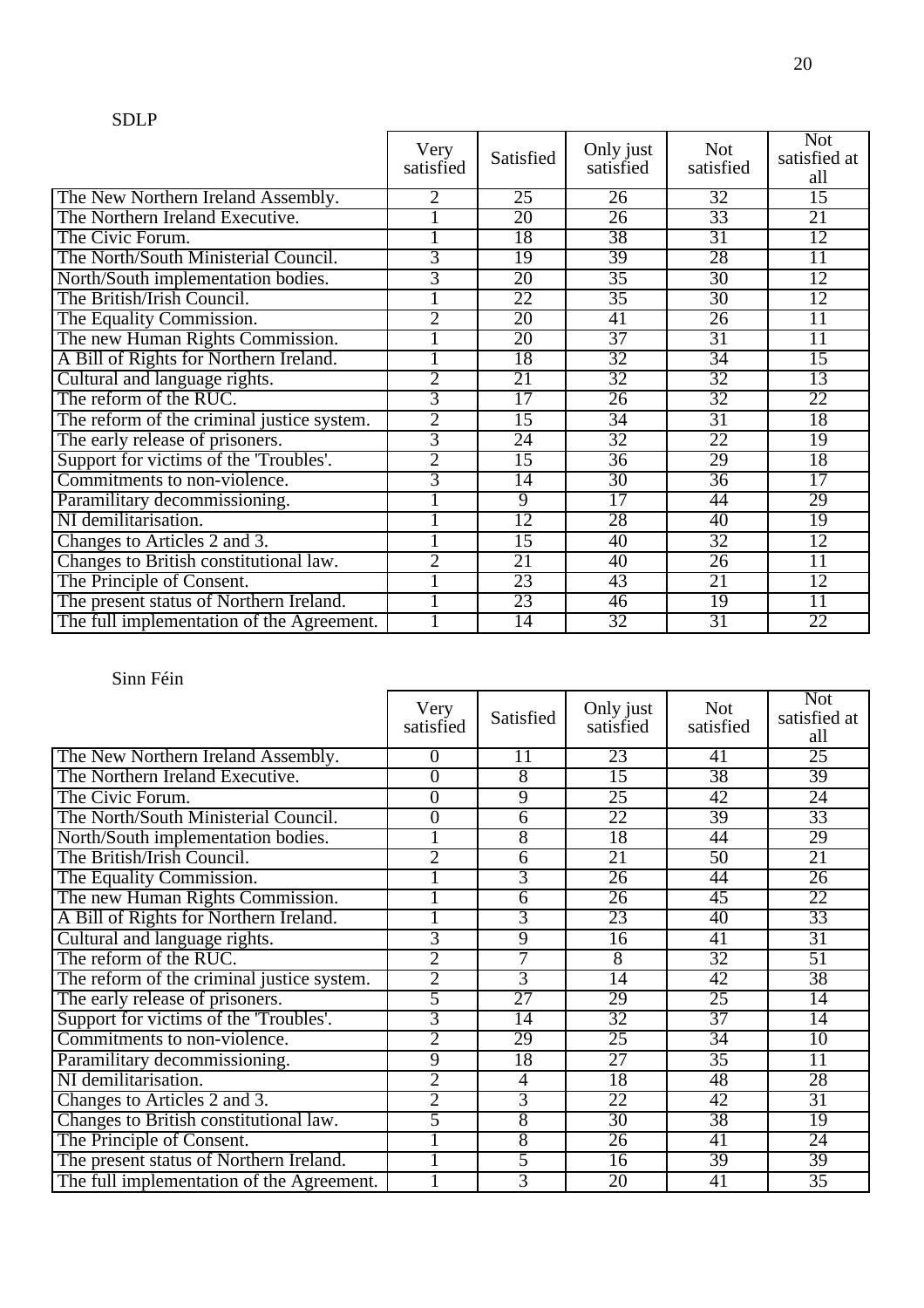Do you think the political parties are doing enough to implement the Belfast Agreement?

|             | Yes                    | 27                                 |
|-------------|------------------------|------------------------------------|
|             | No                     | 73                                 |
| Protestant  |                        |                                    |
|             | Yes                    | 26                                 |
|             | N <sub>0</sub>         | 74                                 |
| Catholic    |                        |                                    |
|             | Yes                    | 26                                 |
|             | $\overline{\text{No}}$ | $\overline{74}$                    |
|             |                        |                                    |
| <b>DUP</b>  | Yes                    | 36                                 |
|             | N <sub>o</sub>         | 64                                 |
|             |                        |                                    |
| <b>UUP</b>  | Yes                    |                                    |
|             | N <sub>o</sub>         | $\overline{27}$<br>$\overline{73}$ |
|             |                        |                                    |
| <b>PUP</b>  |                        |                                    |
|             | Yes                    | $\overline{30}$                    |
|             | N <sub>o</sub>         | $\overline{70}$                    |
| Alliance    |                        |                                    |
|             | Yes                    | 26                                 |
|             | N <sub>0</sub>         | 74                                 |
| <b>SDLP</b> |                        |                                    |
|             | Yes                    | 26                                 |
|             | N <sub>o</sub>         | $\overline{74}$                    |
| Sinn Féin   |                        |                                    |
|             | Yes                    | 11                                 |
|             | No                     | 89                                 |
|             |                        |                                    |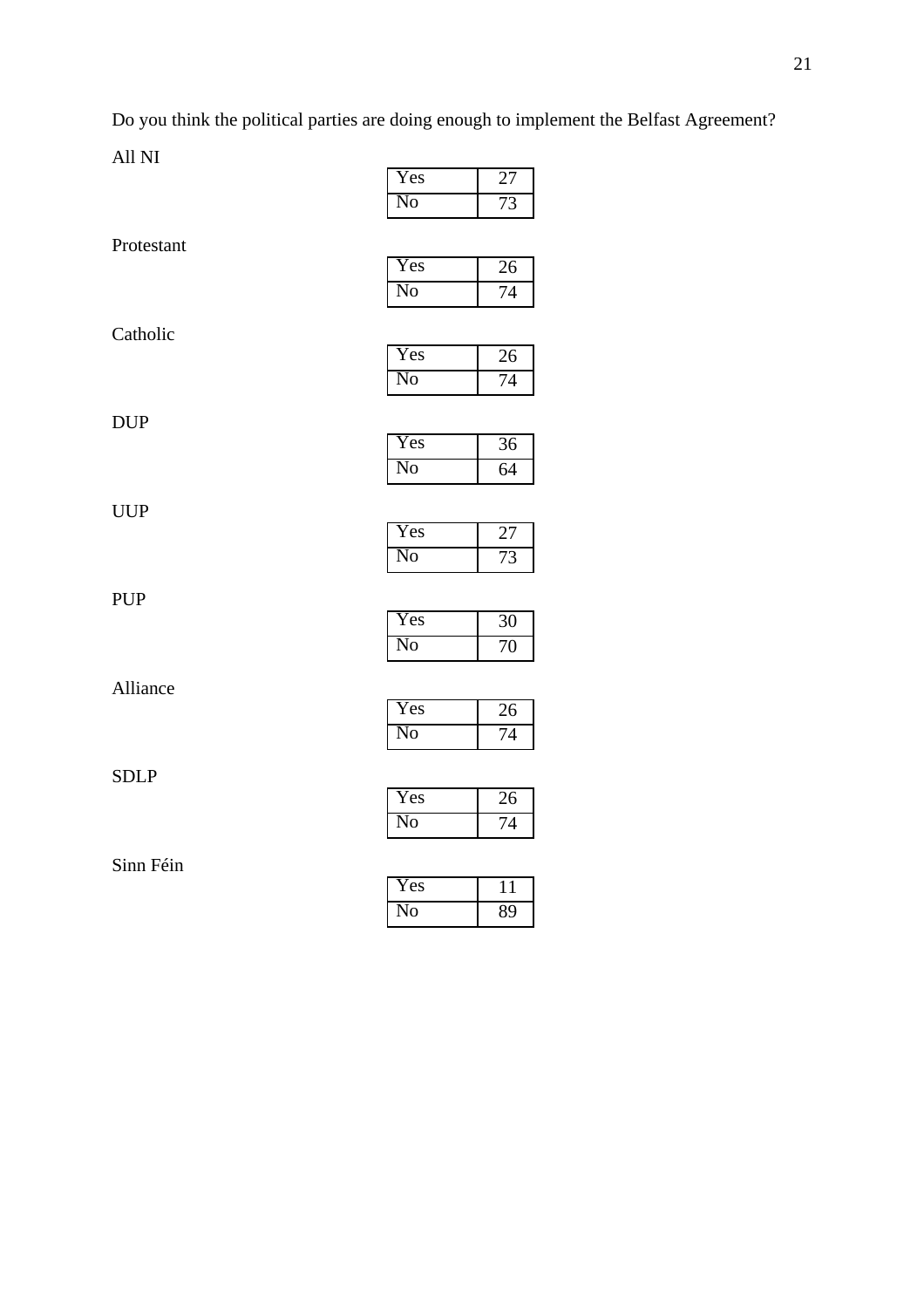Do you think the two governments are doing enough to implement the Belfast Agreement?

|             | Yes                    | 44              |
|-------------|------------------------|-----------------|
|             | N <sub>0</sub>         | 56              |
| Protestant  |                        |                 |
|             | Yes                    | 39              |
|             | No                     | 61              |
|             |                        |                 |
| Catholic    |                        |                 |
|             | Yes                    | $\overline{52}$ |
|             | $\overline{\text{No}}$ | 48              |
|             |                        |                 |
| <b>DUP</b>  | Yes                    |                 |
|             |                        | 31              |
|             | N <sub>0</sub>         | 69              |
| <b>UUP</b>  |                        |                 |
|             | Yes                    | $\overline{45}$ |
|             | $\overline{\text{No}}$ | $\overline{55}$ |
|             |                        |                 |
| <b>PUP</b>  |                        |                 |
|             | Yes                    | 46              |
|             | $\overline{\text{No}}$ | 54              |
|             |                        |                 |
| Alliance    |                        |                 |
|             | Yes                    | 53              |
|             | N <sub>0</sub>         | 47              |
|             |                        |                 |
| <b>SDLP</b> | Yes                    |                 |
|             |                        | $\overline{60}$ |
|             | N <sub>o</sub>         | $\overline{40}$ |
| Sinn Féin   |                        |                 |
|             | Yes                    | $\overline{31}$ |
|             | $\overline{\text{No}}$ | $\overline{69}$ |
|             |                        |                 |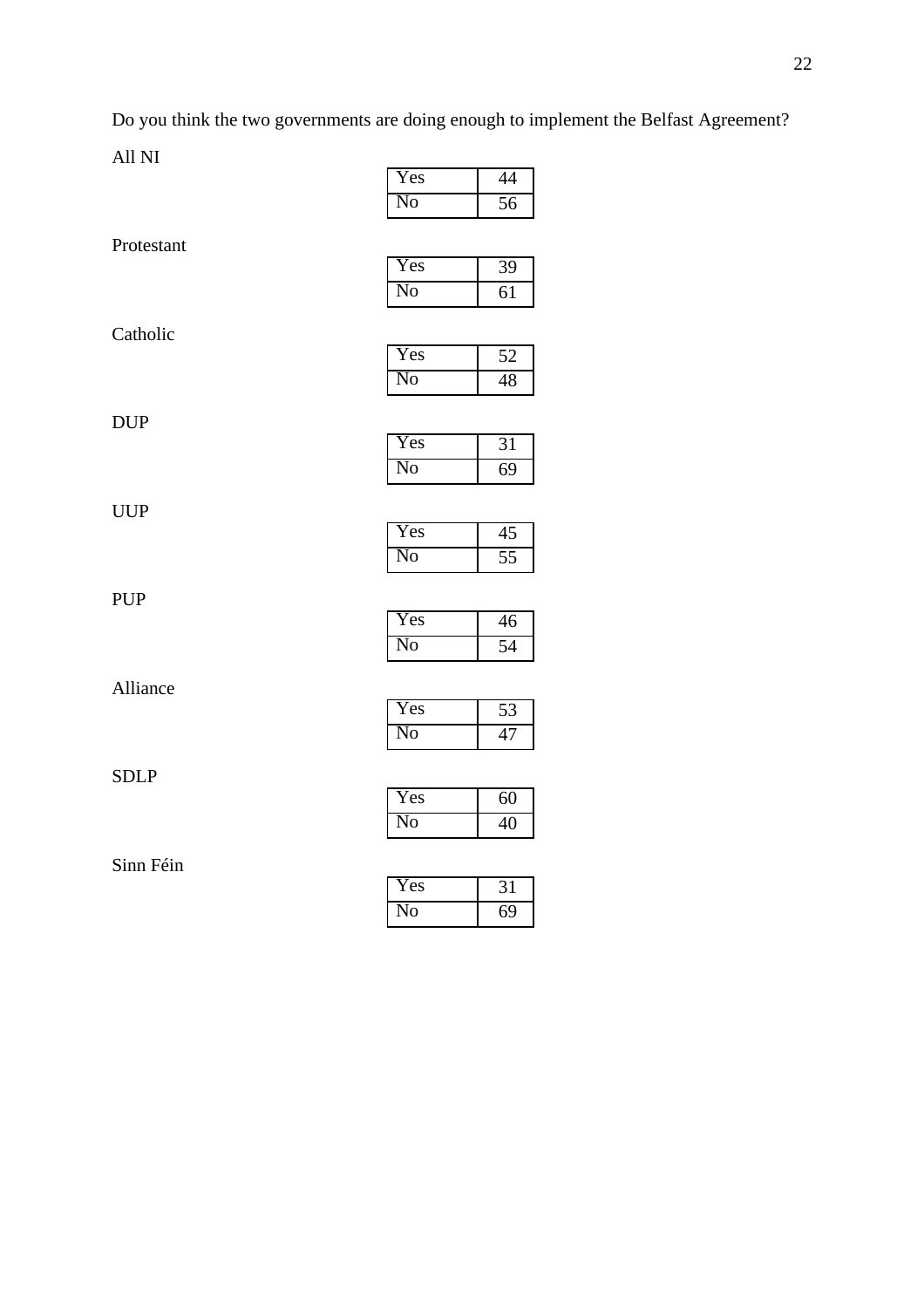#### **3 - If the Review Fails and the Executive is not Established**

Under the terms of the Belfast Agreement it has been agreed that an Executive should be established in the New Northern Ireland Assembly comprised of the First Minister, Deputy First Minister, three UUP Ministers, three SDLP Ministers, two DUP Ministers and two Sinn Féin Ministers.

This Executive is essential for the successful working of all the new institutions of government created under the terms of the Belfast Agreement.

From the different possibilities listed below what do you think will happen if the Executive is not established or if Sinn Féin are excluded from it. Please indicate which ones you consider to be 'Very probable', 'Probable', 'Not sure' about, 'Improbable' or 'Very improbable'.

|                                                                                                                                                       | Very<br>probable | Probable | Not sure | Improbable     | $\overline{\mathrm{V}}$ ery<br>improbable |
|-------------------------------------------------------------------------------------------------------------------------------------------------------|------------------|----------|----------|----------------|-------------------------------------------|
| The Belfast Agreement and peace process<br>will collapse because Unionists will not<br>work the Agreement in good faith.                              | 25               | 37       | 22       | 10             | 6                                         |
| The Belfast Agreement and peace process<br>will collapse because Republicans will not<br>work the Agreement in good faith.                            | 27               | 39       | 19       | 10             | 5                                         |
| The Belfast Agreement and peace process<br>will collapse because the SDLP and UUP<br>will not work together to implement it.                          | 15               | 29       | 36       | 13             | 7                                         |
| The Belfast Agreement and peace process<br>will collapse because of the lack of co-<br>operation and determined commitment by<br>the two governments. | 19               | 27       | 24       | 19             | 11                                        |
| Dissident Republican paramilitary groups<br>will become more active.                                                                                  | 33               | 39       | 22       | 5              | 1                                         |
| The IRA and other Republican groups will<br>break their cease-fires and return to war.                                                                | 31               | 35       | 24       | 8              | $\overline{2}$                            |
| Dissident Loyalist paramilitary groups will<br>become more active.                                                                                    | 30               | 40       | 25       | $\overline{4}$ | $\mathbf{1}$                              |
| The UVF, UFF and other Loyalist groups<br>will break their cease-fires and return to<br>war.                                                          | 26               | 34       | 33       | 6              | 1                                         |
| The Northern Ireland economy will suffer<br>and unemployment will rise.                                                                               | 34               | 37       | 23       | $\overline{4}$ | 2                                         |
| More young people will leave Northern<br>Ireland.                                                                                                     | 32               | 39       | 23       | $\overline{4}$ | $\overline{2}$                            |
| Divisions in Northern Ireland society will<br>deepen and community relations will<br>continue to deteriorate.                                         | 34               | 38       | 21       | 5              | $\overline{2}$                            |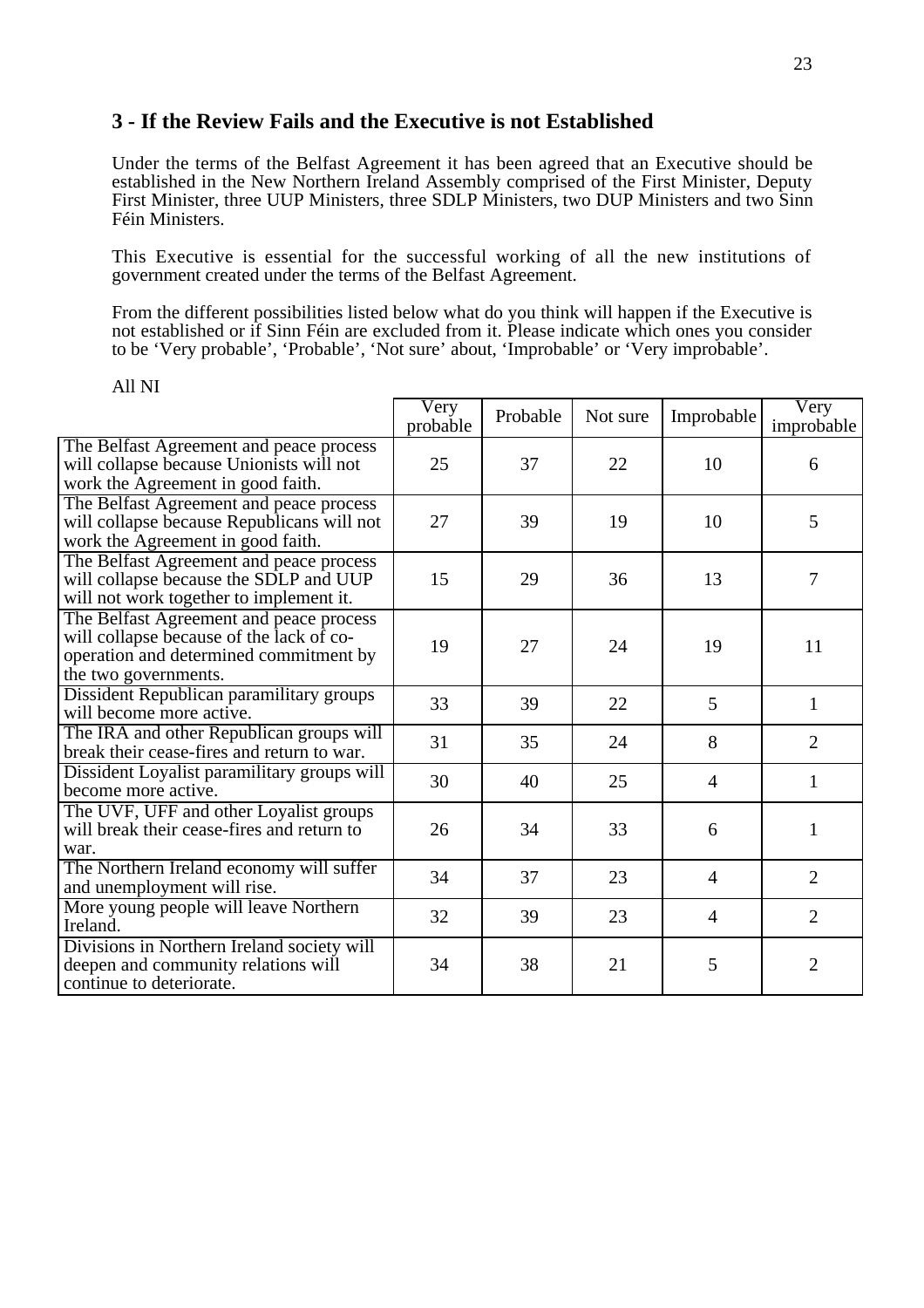#### Protestant

|                                           | Very<br>probable | Probable | Not sure | Improbable | Very<br>improbable |
|-------------------------------------------|------------------|----------|----------|------------|--------------------|
| Unionists will collapse the Agreement.    | 19               | 36       | 23       | 13         |                    |
| Republicans will collapse the Agreement.  | 36               | 46       | 14       |            |                    |
| SDLP/UUP will not work the Agreement.     | 18               | 34       | 33       | Q          |                    |
| 2 governments will not work Agreement.    | 22               | 33       | 24       | 3          |                    |
| Republicans become more active.           | 41               | 43       | 14       |            |                    |
| The IRA will break their cease-fire.      | 40               | 42       | 16       |            |                    |
| Loyalist become more active.              | 32               | 41       | 24       |            |                    |
| The UVF/UFF will break their cease-fires. | 29               | 37       | 30       |            |                    |
| The Northern Ireland economy will suffer. | 34               | 36       | 24       |            |                    |
| Young people will leave Northern Ireland. | 30               | 38       | 26       |            |                    |
| Community relations will deteriorate.     | 32               | 40       | 22       |            |                    |

|                                           | Very<br>probable | Probable        | Not sure | Improbable | Very<br>improbable |
|-------------------------------------------|------------------|-----------------|----------|------------|--------------------|
| Unionists will collapse the Agreement.    | 33               | 40              | 17       |            |                    |
| Republicans will collapse the Agreement.  | 14               | 31              | 24       | 20         |                    |
| SDLP/UUP will not work the Agreement.     | 10               | 23              | 39       | 19         | 9                  |
| 2 governments will not work Agreement.    | 14               | 22              | 22       | 28         | 14                 |
| Republicans become more active.           | 19.              | 33              | 34       |            |                    |
| The IRA will break their cease-fire.      | 17               | 26              | 35       | 18         |                    |
| Loyalist become more active.              | 28               | 39              | 25       |            |                    |
| The UVF/UFF will break their cease-fires. | 20               | 32              | 37       | 10         |                    |
| The Northern Ireland economy will suffer. | $\overline{35}$  | 37              | 20       |            |                    |
| Young people will leave Northern Ireland. | 33               | 43              | 18       |            |                    |
| Community relations will deteriorate.     | 38               | $\overline{35}$ | 20       |            |                    |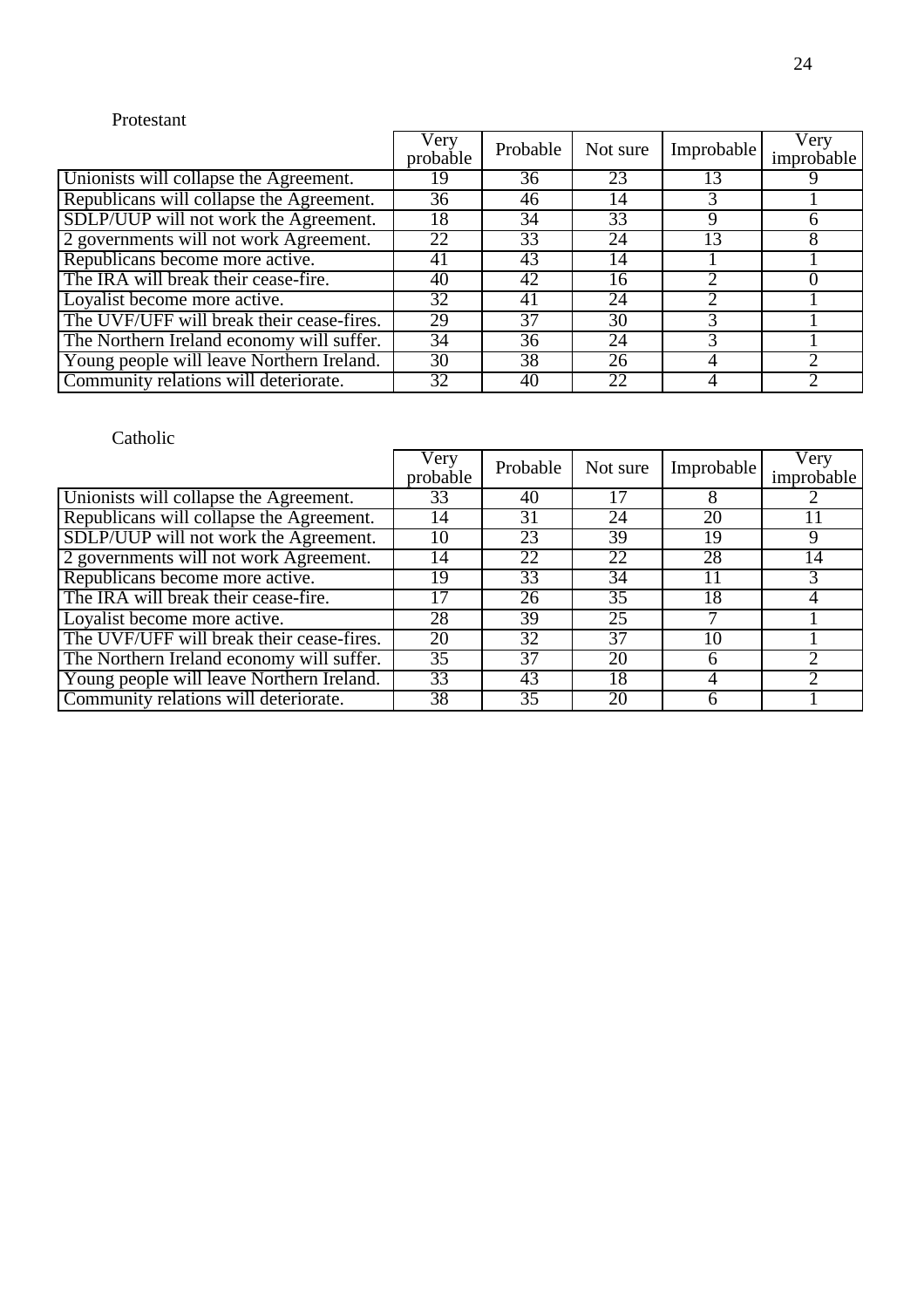### DUP

|                                           | Very<br>probable | Probable | Not sure | Improbable | Very<br>improbable |
|-------------------------------------------|------------------|----------|----------|------------|--------------------|
| Unionists will collapse the Agreement.    | 13               | 22       | 31       | 16         | 18                 |
| Republicans will collapse the Agreement.  | 47               | 39       |          | ာ          |                    |
| SDLP/UUP will not work the Agreement.     | 18               | 18       | 42       | 13         | Q                  |
| 2 governments will not work Agreement.    | 32               | 31       | 19       |            |                    |
| Republicans become more active.           | 43               | 38       | 17       |            |                    |
| The IRA will break their cease-fire.      | 41               | 36       | 21       |            |                    |
| Loyalist become more active.              | 27               | 30       | 37       |            |                    |
| The UVF/UFF will break their cease-fires. | 24               | 27       | 41       |            |                    |
| The Northern Ireland economy will suffer. | 29               | 32       | 32       |            |                    |
| Young people will leave Northern Ireland. | 28               | 32       | 32       |            |                    |
| Community relations will deteriorate.     | 30               | 39       | 21       |            |                    |

### UUP

|                                           | Very<br>probable | Probable | Not sure | Improbable | Very<br>improbable |
|-------------------------------------------|------------------|----------|----------|------------|--------------------|
| Unionists will collapse the Agreement.    | 16               | 42       | 24       | 10         |                    |
| Republicans will collapse the Agreement.  | 28               | 50       | 17       |            |                    |
| SDLP/UUP will not work the Agreement.     | 16               | 40       | 30       |            |                    |
| 2 governments will not work Agreement.    | 17               | 33       | 28       | 13         | Q                  |
| Republicans become more active.           | 41               | 44       | 15       |            |                    |
| The IRA will break their cease-fire.      | 38               | 46       | 13       |            |                    |
| Loyalist become more active.              | 33               | 46       | 17       |            |                    |
| The UVF/UFF will break their cease-fires. | 29               | 43       | 24       |            |                    |
| The Northern Ireland economy will suffer. | 34               | 40       | 23       |            | 0                  |
| Young people will leave Northern Ireland. | 30               | 43       | 24       |            |                    |
| Community relations will deteriorate.     | $3\overline{3}$  | 44       | 21       |            |                    |

### PUP

|                                           | Very<br>probable | Probable | Not sure | Improbable | Very<br>improbable |
|-------------------------------------------|------------------|----------|----------|------------|--------------------|
| Unionists will collapse the Agreement.    | 16               | 43       | 27       |            |                    |
| Republicans will collapse the Agreement.  | 28               | 52       | 18       |            |                    |
| SDLP/UUP will not work the Agreement.     | 21               | 39       | 29       |            |                    |
| 2 governments will not work Agreement.    | 20               | 39       | 18       | 14         | Q                  |
| Republicans become more active.           | 37               | 52       | 9        |            |                    |
| The IRA will break their cease-fire.      | 34               | 48       | 16       |            |                    |
| Loyalist become more active.              | 25               | 50       | 25       |            |                    |
| The UVF/UFF will break their cease-fires. | 27               | 39       | 30       |            |                    |
| The Northern Ireland economy will suffer. | 34               | 46       | 16       | 4          |                    |
| Young people will leave Northern Ireland. | $\overline{34}$  | 48       | 16       |            |                    |
| Community relations will deteriorate.     | 32               | 41       | 21       |            |                    |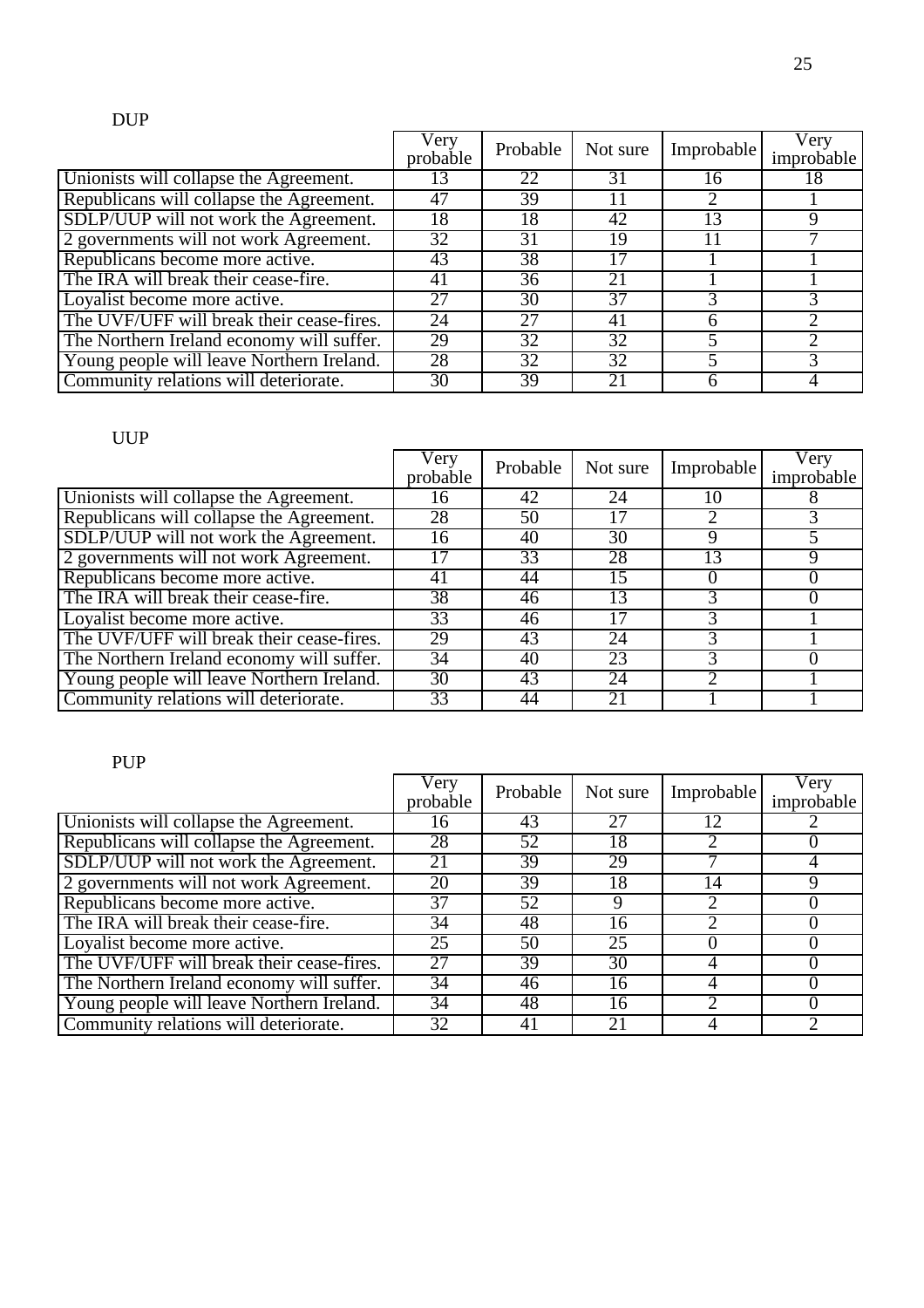#### Alliance

|                                           | Very<br>probable | Probable | Not sure | Improbable | Very<br>improbable |
|-------------------------------------------|------------------|----------|----------|------------|--------------------|
| Unionists will collapse the Agreement.    | 20               | 38       | 33       |            |                    |
| Republicans will collapse the Agreement.  | 29               | 39       | 30       |            |                    |
| SDLP/UUP will not work the Agreement.     | 16               | 30       | 33       | 13         |                    |
| 2 governments will not work Agreement.    | 15               | 18       | 34       | 23         | 10                 |
| Republicans become more active.           | 36               | 43       | 21       |            |                    |
| The IRA will break their cease-fire.      | 35               | 26       | 36       |            |                    |
| Loyalist become more active.              | 35               | 44       | 21       |            |                    |
| The UVF/UFF will break their cease-fires. | 28               | 25       | 46       |            |                    |
| The Northern Ireland economy will suffer. | 36               | 39       | 18       |            |                    |
| Young people will leave Northern Ireland. | 41               | 38       | 20       |            |                    |
| Community relations will deteriorate.     | 38               | 39       | 20       |            |                    |

### SDLP

|                                           | Very<br>probable | Probable | Not sure | Improbable | Very<br>improbable |
|-------------------------------------------|------------------|----------|----------|------------|--------------------|
| Unionists will collapse the Agreement.    |                  | 42       | 18       |            |                    |
| Republicans will collapse the Agreement.  | 14               | 35       | 26       | 19         | 6                  |
| SDLP/UUP will not work the Agreement.     |                  | 19       | 40       | 22         | 12                 |
| 2 governments will not work Agreement.    |                  | 15       | 27       | 34         | 17                 |
| Republicans become more active.           | 20               | 37       | 32       | Q          |                    |
| The IRA will break their cease-fire.      | 19               | 30       | 37       |            |                    |
| Loyalist become more active.              | 24               | 38       | 28       |            |                    |
| The UVF/UFF will break their cease-fires. | 16               | 31       | 42       | q          |                    |
| The Northern Ireland economy will suffer. | 37               | 35       | 21       |            |                    |
| Young people will leave Northern Ireland. | 35               | 41       |          |            |                    |
| Community relations will deteriorate.     | 35               | 34       | 22       |            |                    |

|                                           | Very<br>probable | Probable        | Not sure | Improbable      | Very<br>improbable |
|-------------------------------------------|------------------|-----------------|----------|-----------------|--------------------|
| Unionists will collapse the Agreement.    | 56               | $\overline{32}$ | 8        |                 |                    |
| Republicans will collapse the Agreement.  | h                | 13              | 21       | $\overline{3}4$ | 26                 |
| SDLP/UUP will not work the Agreement.     |                  | 20              | 51       | 15              |                    |
| 2 governments will not work Agreement.    | 19               | 30              | 18       | 22              |                    |
| Republicans become more active.           |                  | 28              | 34       | 23              |                    |
| The IRA will break their cease-fire.      |                  | 20              | 25       | 37              | 10                 |
| Loyalist become more active.              | 37               | 40              | 16       |                 |                    |
| The UVF/UFF will break their cease-fires. | 29               | 35              | 19       | 15              |                    |
| The Northern Ireland economy will suffer. | 33               | 43              | 13       | g               |                    |
| Young people will leave Northern Ireland. | 33               | 43              | ۱7       |                 |                    |
| Community relations will deteriorate.     | 43               | 31              | 18       |                 |                    |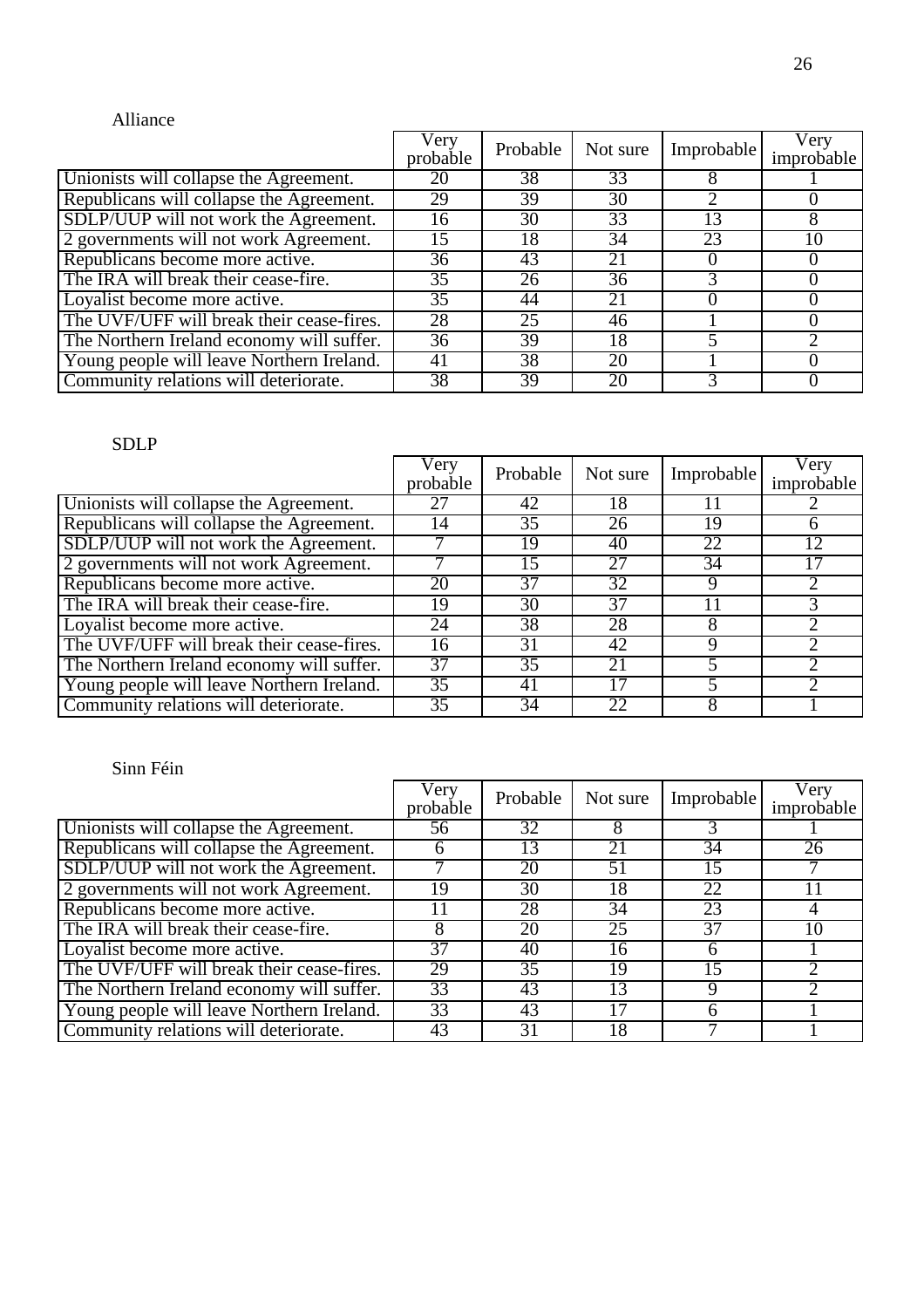### **4 - Trust and Confidence**

Who do you think can be trusted to implement the Belfast Agreement?

#### **4.1 The Parties to the Agreement**

The governments and parties who agreed to the terms of the Belfast Agreement are listed below. Please indicate which ones you: 'Trust a lot', 'Trust a little', are 'Not sure about', 'Do not trust' or 'Do not trust at all'.

All NI

|                                 | Trust a lot | Trust a         | Not sure | Do not | Do not trust |
|---------------------------------|-------------|-----------------|----------|--------|--------------|
|                                 |             | little          | about    | trust  | at all       |
| The British Government.         | 10          | 38              | 19       | 20     | 13           |
| The Irish Government.           | 12          | $\overline{37}$ | 19       | 19     | 13           |
| The Ulster Unionist Party.      | l l         | $\overline{36}$ | 24       |        | 12           |
| The Progressive Unionist Party. |             | 32              | 32       | 18     |              |
| The Ulster Democratic Party.    |             | 28              | 28       | 20     | 17           |
| The Alliance Party.             | 10          | 33              | 34       | 14     |              |
| The Women's Coalition.          | 11          | 29              | 33       | 16     |              |
| The SDLP.                       | 16          | 33              | 18       | 18     | 15           |
| Sinn Féin.                      |             | 16              |          | 23     | 33           |

#### Protestant

|                                 | Trust a lot | Trust a         | Not sure | Do not | Do not trust |
|---------------------------------|-------------|-----------------|----------|--------|--------------|
|                                 |             | little          | about    | trust  | at all       |
| The British Government.         | 10          | 38              | 18       | 21     | 13           |
| The Irish Government.           |             | $\overline{30}$ | 18       |        | 20           |
| The Ulster Unionist Party.      | 16          | 44              | 23       |        | 8            |
| The Progressive Unionist Party. | 10          | 39              | 29       | 14     |              |
| The Ulster Democratic Party.    | 13          | 38              | 27       | 15     |              |
| The Alliance Party.             |             | 32              | 35       | 16     |              |
| The Women's Coalition.          |             | 23              | 35       | 20     | 15           |
| The SDLP.                       |             | 25              | 22       | 25     | 23           |
| Sinn Féin.                      |             |                 |          |        | 53           |

|                                 | Trust a lot | Trust a | Not sure | Do not | Do not trust    |
|---------------------------------|-------------|---------|----------|--------|-----------------|
|                                 |             | little  | about    | trust  | at all          |
| The British Government.         |             | 37      | 21       | 20     |                 |
| The Irish Government.           | 23          | 45      | 20       |        |                 |
| The Ulster Unionist Party.      | h           | 23      | 24       | 28     | 19              |
| The Progressive Unionist Party. |             | 24      | 35       | 23     | 15              |
| The Ulster Democratic Party.    |             | 14      | 28       | 27     | $\overline{31}$ |
| The Alliance Party.             | 12          | 34      | 33       |        |                 |
| The Women's Coalition.          | 17          | 38      | 31       |        |                 |
| The SDLP.                       | 34          | 43      | 12       |        | 4               |
| Sinn Féin.                      | 19          | 32      | 29       |        |                 |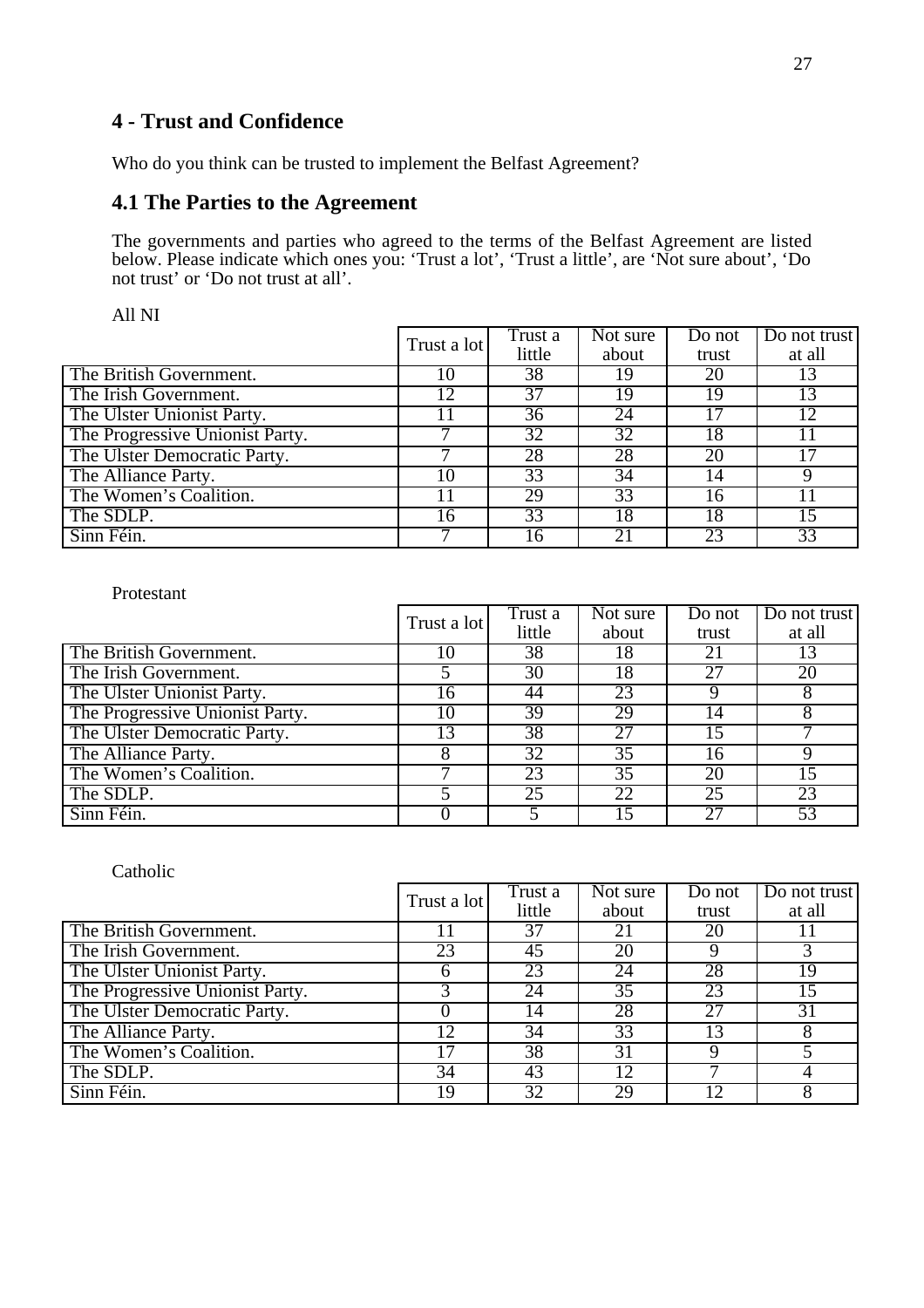### DUP

|                                 | Trust a lot | Trust a<br>little | Not sure<br>about | Do not<br>trust | Do not trust<br>at all |
|---------------------------------|-------------|-------------------|-------------------|-----------------|------------------------|
|                                 |             |                   |                   |                 |                        |
| The British Government.         |             | 23                | 12                | 31              | 27                     |
| The Irish Government.           |             | 19                |                   | 33              | $\overline{35}$        |
| The Ulster Unionist Party.      |             | 35                | 28                | .5              | 14                     |
| The Progressive Unionist Party. |             | 36                | 32                | 6               | 12                     |
| The Ulster Democratic Party.    | 26          | 35                |                   | 12              | 10                     |
| The Alliance Party.             |             | 27                | $\overline{35}$   |                 | 14                     |
| The Women's Coalition.          |             | 16                | 27                | 30              | 25                     |
| The SDLP.                       |             | 17                |                   | 34              | 36                     |
| Sinn Féin.                      |             |                   |                   |                 | 57                     |

#### UUP

|                                 | Trust a lot | Trust a         | $\overline{\text{Not sure}}$ | Do not | Do not trust |
|---------------------------------|-------------|-----------------|------------------------------|--------|--------------|
|                                 |             | little          | about                        | trust  | at all       |
| The British Government.         |             | 45              | 2 <sub>1</sub>               | 16     |              |
| The Irish Government.           |             | 33              | 20                           | 31     | 12           |
| The Ulster Unionist Party.      | 22          | 50              | 15                           | 10     |              |
| The Progressive Unionist Party. |             | 39              | 28                           |        |              |
| The Ulster Democratic Party.    | h           | $\overline{35}$ | 31                           | 20     |              |
| The Alliance Party.             |             | 33              | $3\overline{4}$              | 19     |              |
| The Women's Coalition.          |             | 28              | 36                           | 20     |              |
| The SDLP.                       |             | $\overline{32}$ | 23                           | 26     | 15           |
| Sinn Féin.                      |             |                 |                              | 34     | 46           |

### PUP

|                                 | Trust a lot | Trust a | Not sure | Do not | Do not trust |
|---------------------------------|-------------|---------|----------|--------|--------------|
|                                 |             | little  | about    | trust  | at all       |
| The British Government.         |             | 41      | 23       | 18     |              |
| The Irish Government.           |             | 30      | 23       | 29     |              |
| The Ulster Unionist Party.      | l6          | 45      | 16       | 14     |              |
| The Progressive Unionist Party. | 48          | 21      | 16       |        |              |
| The Ulster Democratic Party.    | 18          | 36      | 27       | (4)    |              |
| The Alliance Party.             | Q           | 29      | 39       | 14     | Q            |
| The Women's Coalition.          |             | 16      | 27       | 30     | 16           |
| The SDLP.                       |             | 25      | 27       | 21     | 18           |
| Sinn Féin.                      |             |         | 21       | 23     | 54           |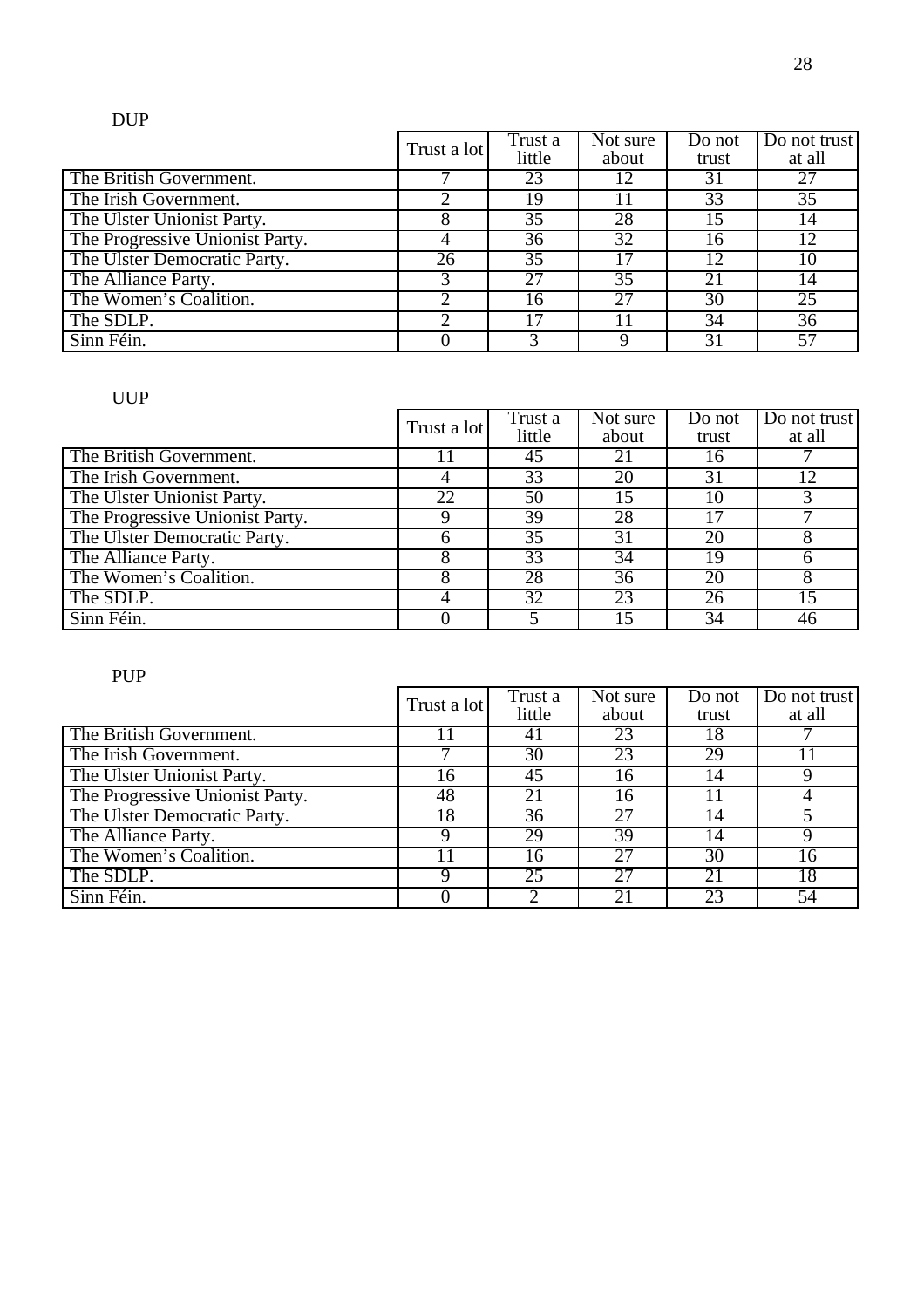#### Alliance

|                                 | Trust a lot | Trust a | Not sure | Do not | Do not trust |
|---------------------------------|-------------|---------|----------|--------|--------------|
|                                 |             | little  | about    | trust  | at all       |
| The British Government.         | 22          | 39      | 26       | 10     |              |
| The Irish Government.           | 20          | 41      | 28       |        |              |
| The Ulster Unionist Party.      | 6           | 44      | 39       |        |              |
| The Progressive Unionist Party. |             | 26      | 51       |        |              |
| The Ulster Democratic Party.    |             | 25      | 44       | 18     |              |
| The Alliance Party.             | 38          | 34      | 24       |        |              |
| The Women's Coalition.          | 20          | 28      | 48       |        |              |
| The SDLP.                       | 24          | 33      | 31       |        |              |
| Sinn Féin.                      |             |         | 36       | l 6    | 38           |

#### SDLP

|                                 | Trust a lot | Trust a | Not sure        | Do not | Do not trust |
|---------------------------------|-------------|---------|-----------------|--------|--------------|
|                                 |             | little  | about           | trust  | at all       |
| The British Government.         | 16          | 47      | 21              | 14     |              |
| The Irish Government.           | 33          | 52      |                 |        |              |
| The Ulster Unionist Party.      | 8           | 31      | 32              | 21     |              |
| The Progressive Unionist Party. |             | 28      | 4 <sub>1</sub>  | 16     |              |
| The Ulster Democratic Party.    |             | 18      | 37              | 24     | 20           |
| The Alliance Party.             | 19          | 41      | $3\overline{4}$ |        |              |
| The Women's Coalition.          | 27          | 43      | 25              |        |              |
| The SDLP.                       | 54          | 39      |                 |        |              |
| Sinn Féin.                      |             | 37      | 38              |        |              |

|                                 | Trust a lot | Trust a | Not sure | Do not | Do not trust    |
|---------------------------------|-------------|---------|----------|--------|-----------------|
|                                 |             | little  | about    | trust  | at all          |
| The British Government.         |             | 25      |          | 36     | 28              |
| The Irish Government.           |             | 44      | 26       | 12     |                 |
| The Ulster Unionist Party.      |             | 10      |          |        | 42              |
| The Progressive Unionist Party. |             | 23      |          | 36     | 23              |
| The Ulster Democratic Party.    |             | 10      |          | 29     | $\overline{56}$ |
| The Alliance Party.             |             | 25      | 34       | 21     | 20              |
| The Women's Coalition.          |             | 31      | 44       |        | $\overline{10}$ |
| The SDLP.                       |             | 59      |          |        |                 |
| Sinn Féin.                      | 56          | 43      |          |        |                 |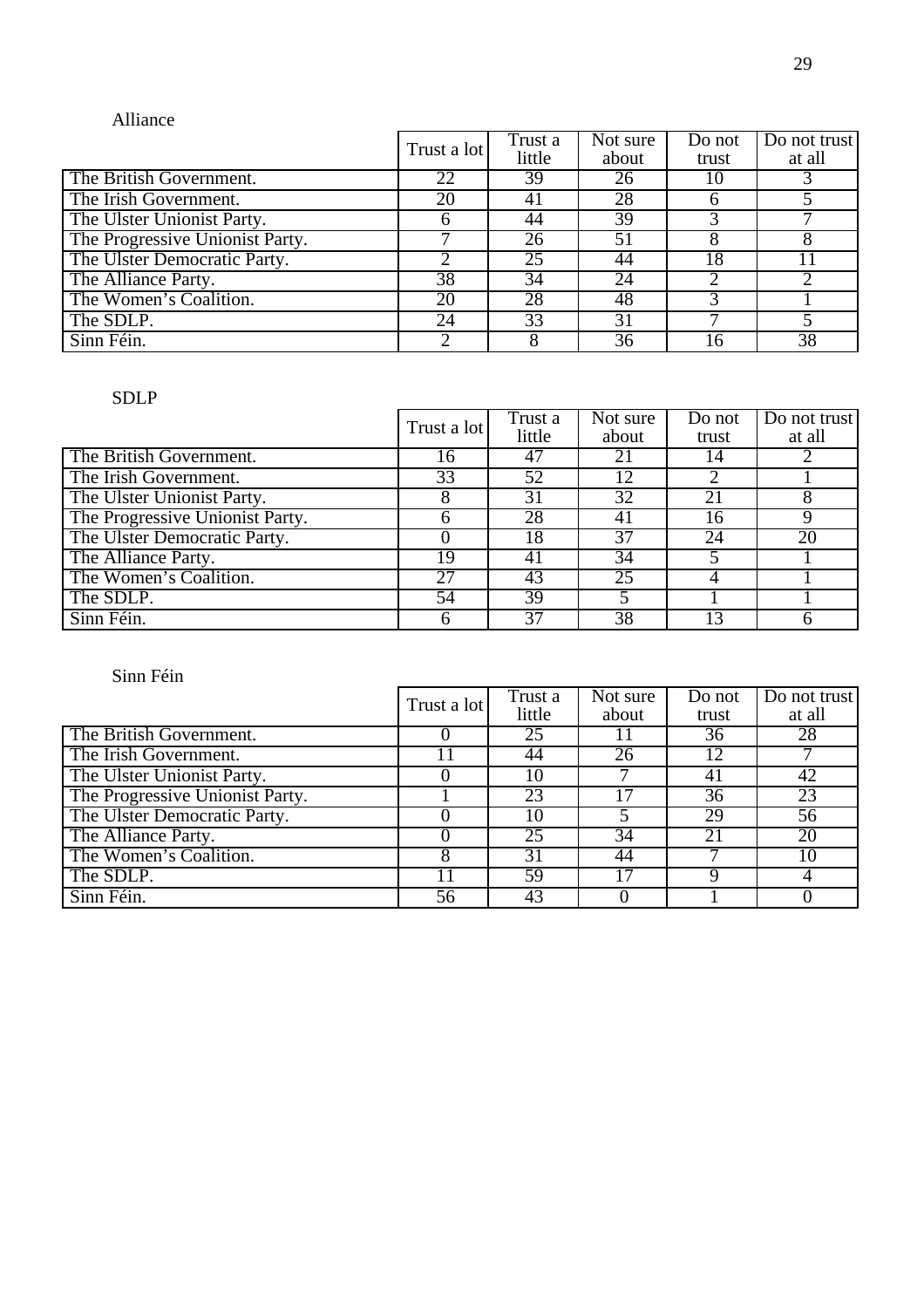# **4.2 The Key People**

Some of the key people responsible for the implementation of the Belfast Agreement are listed below. Please indicate which ones you: 'Trust a lot', 'Trust a little', are 'Not sure about', 'Do not trust' or 'Do not trust at all'.

| All NI                      | Trust a lot     | Trust a         | Not sure        | Do not            | Do not trust    |
|-----------------------------|-----------------|-----------------|-----------------|-------------------|-----------------|
|                             |                 | little          | about           | trust             | at all          |
| Tony Blair.                 | 11              | $\overline{37}$ | 20              | 17                | 15              |
| Bertie Ahern.               | 11              | 36              | 23              | 17                | 13              |
| Mo Mowlam.                  | 16              | 32              | 16              | 19                | 17              |
| David Andrews.              | $\overline{6}$  | 24              | 38              | 17                | 15              |
| Senator George Mitchell.    | 15              | $\overline{37}$ | 26              | 12                | 10              |
| General John de Chastelain. | 11              | 32              | 35              | 12                | 10              |
| David Trimble.              | $\overline{10}$ | 39              | 21              | 17                | 13              |
| John Hume.                  | 18              | 36              | 17              | 16                | 13              |
| Gerry Adams.                | $\overline{8}$  | $\overline{16}$ | 19              | 23                | 34              |
| David Ervine.               | 7               | $\overline{30}$ | 32              | 18                | 13              |
| Gary McMichael.             | $\overline{2}$  | 22              | 36              | 21                | 19              |
| Sean Neeson.                | $\overline{8}$  | 23              | 40              | 17                | 12              |
| Monica McWilliams.          | $\overline{10}$ | $\overline{25}$ | 33              | $\overline{17}$   | 15              |
|                             |                 |                 |                 |                   |                 |
|                             |                 | Trust a         | Not sure        | Do not            | Do not trust    |
| Protestant                  | Trust a lot     | little          | about           | trust             | at all          |
| Tony Blair.                 | 8               | $\overline{35}$ | $\overline{16}$ | 20                | 21              |
| Bertie Ahern.               | $\overline{4}$  | 29              | 25              | 23                | 19              |
| Mo Mowlam.                  | 8               | 23              | 19              | 25                | 25              |
| David Andrews.              | $\overline{4}$  | $\overline{15}$ | 38              | 23                | 20              |
| Senator George Mitchell.    | 10              | 31              | 30              | 16                | 13              |
| General John de Chastelain. | 7               | 27              | 38              | 15                | 13              |
| David Trimble.              | 15              | 46              | 19              | $\overline{11}$   | $\overline{9}$  |
| John Hume.                  | $\overline{6}$  | 31              | 21              | 23                | 19              |
| Gerry Adams.                | 1               | 4               | 14              | 28                | 53              |
| David Ervine.               | $\overline{3}$  | 25              | $\overline{35}$ | 22                | $\overline{15}$ |
| Gary McMichael.             | $\overline{3}$  | 25              | $\overline{35}$ | 22                | 15              |
| Sean Neeson.                | $\overline{6}$  | 18              | 41              | 22                | 13              |
| Monica McWilliams.          | $\overline{6}$  | 18              | 31              | 24                | 21              |
|                             |                 |                 |                 |                   |                 |
|                             |                 | Trust a         | Not sure        | Do not            | Do not trust    |
| Catholic                    | Trust a lot     | little          | about           | trust             | at all          |
| Tony Blair.                 | 16              | 38              | $\overline{27}$ | 12                | 7               |
| Bertie Ahern.               | 22              | 47              | 18              | $\overline{8}$    | $\overline{5}$  |
| Mo Mowlam.                  | 30              | 44              | 12              | 8                 | $\overline{6}$  |
| David Andrews.              | $\overline{8}$  | $\overline{37}$ | 39              | 8                 | $\overline{8}$  |
| Senator George Mitchell.    | 25              | 47              | 18              | 5                 | 5               |
| General John de Chastelain. | 16              | 41              | 30              | 7                 | $\overline{6}$  |
| David Trimble.              | $\overline{4}$  | 28              | $\overline{24}$ | 26                | 18              |
| John Hume.                  | 36              | 45              | 10              | 5                 | $\overline{4}$  |
| Gerry Adams.                | 20              | 34              | 25              | $\overline{11}$   | 10              |
| David Ervine.               | 5               | $\overline{34}$ | 33              | 16                | 12              |
| Gary McMichael.             | $\overline{1}$  | 17              | $\overline{35}$ | 22                | 25              |
| Sean Neeson.                | $\overline{11}$ | 29              | 38              | $\overline{11}$   | $\overline{11}$ |
| Monica McWilliams.          | 17              | 35              | $\overline{35}$ | $\overline{\tau}$ | $\overline{6}$  |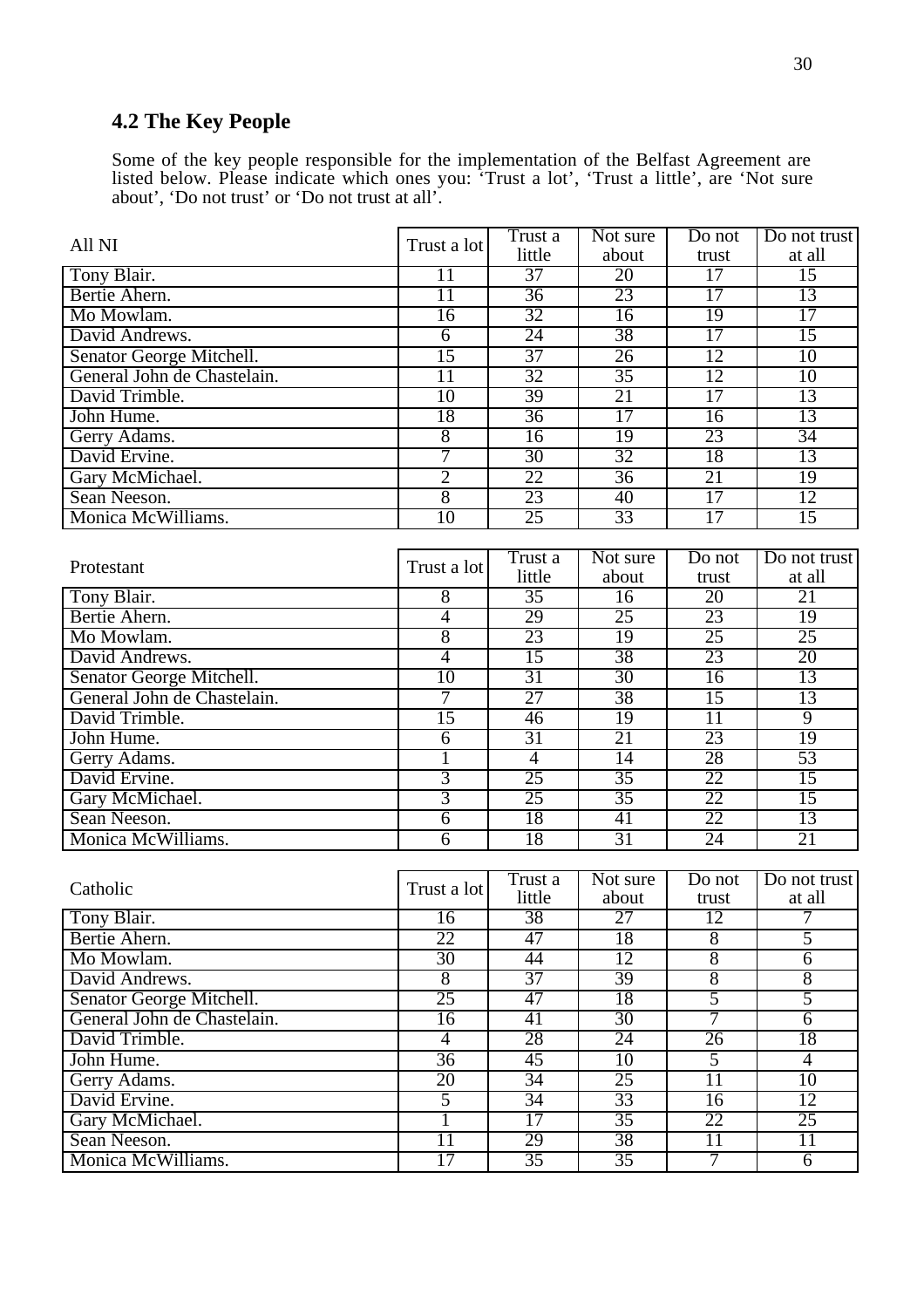# DUP

|                             | Trust a lot    | Trust a         | Not sure        | Do not | Do not trust    |
|-----------------------------|----------------|-----------------|-----------------|--------|-----------------|
|                             |                | little          | about           | trust  | at all          |
| Tony Blair.                 | 3              | 22              | 10              | 31     | 34              |
| Bertie Ahern.               |                | 18              | 16              | 32     | 33              |
| Mo Mowlam.                  |                | 13              | 10              | 33     | 39              |
| David Andrews.              |                | 9               | 27              | 30     | 33              |
| Senator George Mitchell.    | 4              | 28              | 21              | 24     | 23              |
| General John de Chastelain. | $\overline{3}$ | $\overline{25}$ | $\overline{34}$ | 19     | $\overline{19}$ |
| David Trimble.              | 4              | 42              | 21              | 16     | 17              |
| John Hume.                  | $\overline{2}$ | 18              | 16              | 31     | 33              |
| Gerry Adams.                |                |                 | 9               | 32     | $\overline{57}$ |
| David Ervine.               | 2              | 30              | 34              | 17     | 17              |
| Gary McMichael.             | $\overline{2}$ | 26              | 34              | 19     | 19              |
| Sean Neeson.                | $\overline{2}$ | 17              | 42              | 22     | 17              |
| Monica McWilliams.          |                | 13              | 24              | 33     | 29              |

### UUP

|                             | Trust a lot | Trust a         | Not sure        | Do not          | Do not trust    |
|-----------------------------|-------------|-----------------|-----------------|-----------------|-----------------|
|                             |             | little          | about           | trust           | at all          |
| Tony Blair.                 | 10          | 38              | 19              | 20              | 13              |
| Bertie Ahern.               | 5           | $\overline{32}$ | 25              | 26              | 12              |
| Mo Mowlam.                  | 10          | 24              | 18              | 30              | 18              |
| David Andrews.              | 3           | 17              | 43              | 20              | $\overline{17}$ |
| Senator George Mitchell.    | 12          | 33              | $\overline{34}$ | 12              | $\overline{9}$  |
| General John de Chastelain. | 8           | $\overline{32}$ | 39              | 13              | $\overline{8}$  |
| David Trimble.              | 23          | 49              | 12              | 9               |                 |
| John Hume.                  | 6           | 39              | 19              | 25              | 11              |
| Gerry Adams.                | $\Omega$    | 4               | 13              | $\overline{35}$ | 48              |
| David Ervine.               | 5           | $\overline{31}$ | 24              | 25              | 15              |
| Gary McMichael.             | 3           | 23              | 34              | 26              | 14              |
| Sean Neeson.                | 5           | 18              | 38              | 29              | 10              |
| Monica McWilliams.          | 6           | 19              | 35              | 26              | 14              |

### PUP

|                             | Trust a lot    | Trust a<br>little | Not sure<br>about | Do not<br>trust | Do not trust<br>at all |
|-----------------------------|----------------|-------------------|-------------------|-----------------|------------------------|
| Tony Blair.                 | 14             | 32                | 18                | 20              | 16                     |
| Bertie Ahern.               |                | 25                | 32                | 20              | 16                     |
| Mo Mowlam.                  | 9              | $\overline{27}$   | $\overline{27}$   | 18              | $\overline{19}$        |
| David Andrews.              |                | 20                | $\overline{32}$   | 25              | $\overline{16}$        |
| Senator George Mitchell.    |                | $\overline{32}$   | 32                | 16              | 13                     |
| General John de Chastelain. |                | $\overline{34}$   | $\overline{27}$   | 21              | 11                     |
| David Trimble.              | 9              | 43                | 23                | 16              | $\overline{9}$         |
| John Hume.                  | 2              | $\overline{32}$   | 27                | 21              | $1\overline{8}$        |
| Gerry Adams.                | $\theta$       | $\overline{2}$    | 14                | 20              | 64                     |
| David Ervine.               | 43             | 25                | 14                | 9               | 9                      |
| Gary McMichael.             | 11             | 41                | 32                |                 | $\overline{9}$         |
| Sean Neeson.                | $\overline{2}$ | $\overline{27}$   | 50                |                 | 14                     |
| Monica McWilliams.          | 9              | 18                | 34                | 16              | 23                     |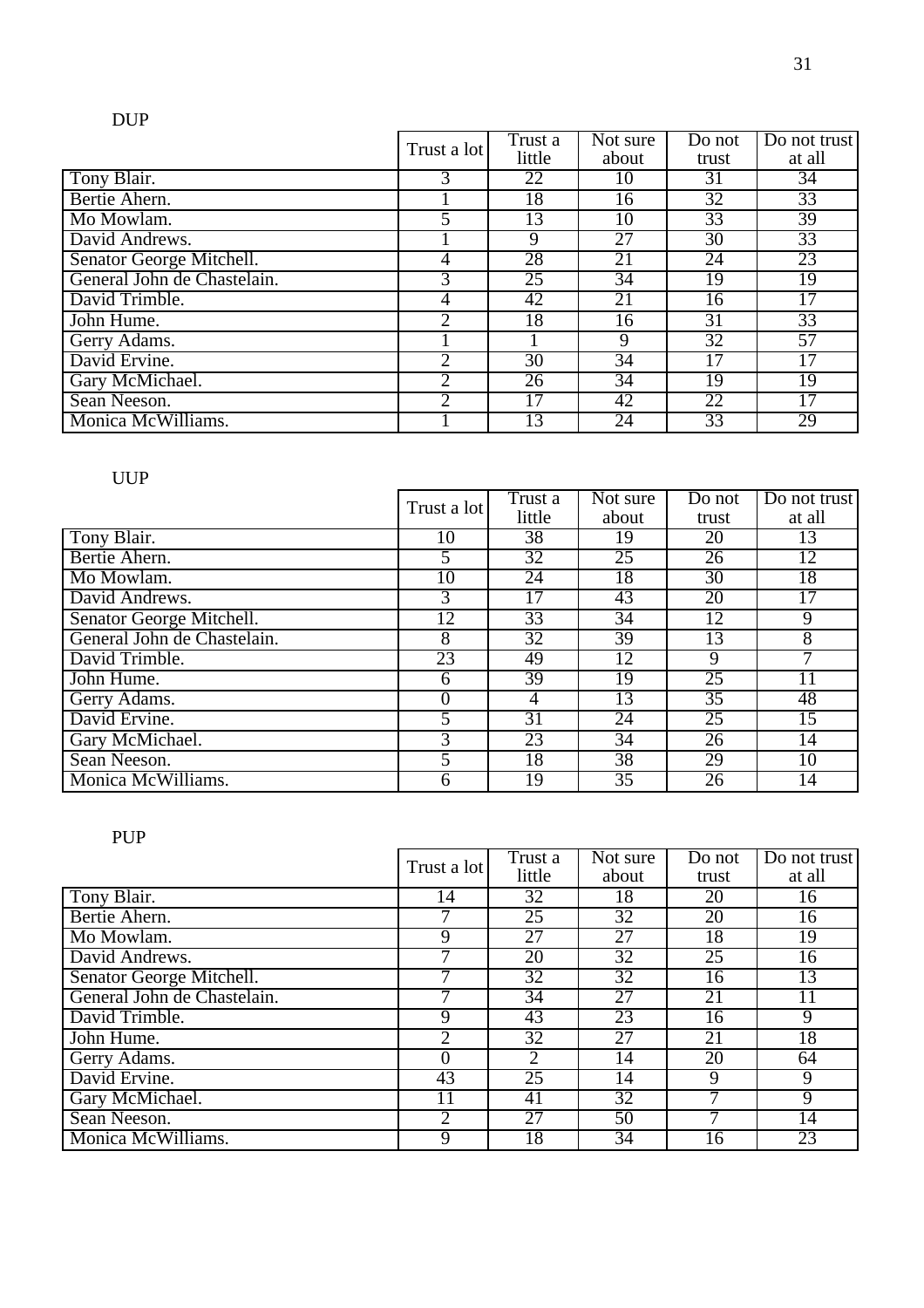#### Alliance

|                             | Trust a lot     | Trust a<br>little | Not sure<br>about | Do not<br>trust | Do not trust<br>at all |
|-----------------------------|-----------------|-------------------|-------------------|-----------------|------------------------|
| Tony Blair.                 | 20              | 41                | 29                |                 | 5                      |
| Bertie Ahern.               | 16              | 39                | 38                | 3               | $\overline{4}$         |
| Mo Mowlam.                  | 25              | 38                | 20                | 11              | 6                      |
| David Andrews.              | 11              | 18                | 57                |                 |                        |
| Senator George Mitchell.    | 28              | 38                | 21                |                 | 6                      |
| General John de Chastelain. | 21              | 33                | $\overline{34}$   |                 |                        |
| David Trimble.              | 13              | 44                | 34                |                 | 4                      |
| John Hume.                  | 25              | 43                | 23                | 3               | 6                      |
| Gerry Adams.                | 2               | 15                | 33                | 16              | $\overline{34}$        |
| David Ervine.               | 8               | 28                | 38                | 18              | $\overline{8}$         |
| Gary McMichael.             | 2               | 15                | 56                | 16              | 11                     |
| Sean Neeson.                | $\overline{34}$ | 25                | 31                |                 | $\overline{3}$         |
| Monica McWilliams.          | 25              | 18                | 33                |                 |                        |

#### SDLP

|                             | Trust a lot     | Trust a | Not sure        | Do not          | Do not trust   |
|-----------------------------|-----------------|---------|-----------------|-----------------|----------------|
|                             |                 | little  | about           | trust           | at all         |
| Tony Blair.                 | 25              | 48      | 16              | 9               | 2              |
| Bertie Ahern.               | $\overline{31}$ | 54      | 9               | 4               | $\overline{2}$ |
| Mo Mowlam.                  | 39              | 44      | 13              |                 | $\overline{2}$ |
| David Andrews.              | 13              | 45      | $\overline{36}$ | 4               | $\overline{2}$ |
| Senator George Mitchell.    | $\overline{35}$ | 46      | 16              |                 |                |
| General John de Chastelain. | $\overline{27}$ | 42      | $\overline{26}$ | 4               |                |
| David Trimble.              |                 | 36      | 26              | 22              | 9              |
| John Hume.                  | 58              | 32      | 8               |                 |                |
| Gerry Adams.                |                 | 41      | 31              | $1\overline{2}$ | 9              |
| David Ervine.               | $\mathbf Q$     | 41      | $\overline{30}$ | 13              |                |
| Gary McMichael.             |                 | 26      | 31              | 21              | 20             |
| Sean Neeson.                | 17              | 40      | 31              | 10              | $\overline{2}$ |
| Monica McWilliams.          | 25              | 39      | 29              |                 | 2              |

|                             | Trust a lot | Trust a<br>little | Not sure<br>about | Do not<br>trust | Do not trust<br>at all |
|-----------------------------|-------------|-------------------|-------------------|-----------------|------------------------|
| Tony Blair.                 | 3           | 31                | 35                |                 | 14                     |
| Bertie Ahern.               | 12          | 46                | 25                | 6               | $\overline{11}$        |
| Mo Mowlam.                  | 20          | 47                | 13                | 10              | $\overline{10}$        |
| David Andrews.              | 5           | 31                | 36                | 14              | 14                     |
| Senator George Mitchell.    | 21          | 55                | 18                | 4               | $\overline{2}$         |
| General John de Chastelain. |             | 39                | 37                | 8               | $\overline{9}$         |
| David Trimble.              |             | 12                | 13                | $\overline{35}$ | 40                     |
| John Hume.                  | 13          | 66                | 11                | 6               | $\overline{4}$         |
| Gerry Adams.                | 56          | 40                | 3                 |                 | $\overline{0}$         |
| David Ervine.               |             | 33                | $\overline{35}$   | 14              | 16                     |
| Gary McMichael.             |             | 10                | 22                | 29              | 38                     |
| Sean Neeson.                |             | 21                | 37                | 16              | 23                     |
| Monica McWilliams.          |             | $\overline{32}$   | 40                | 10              |                        |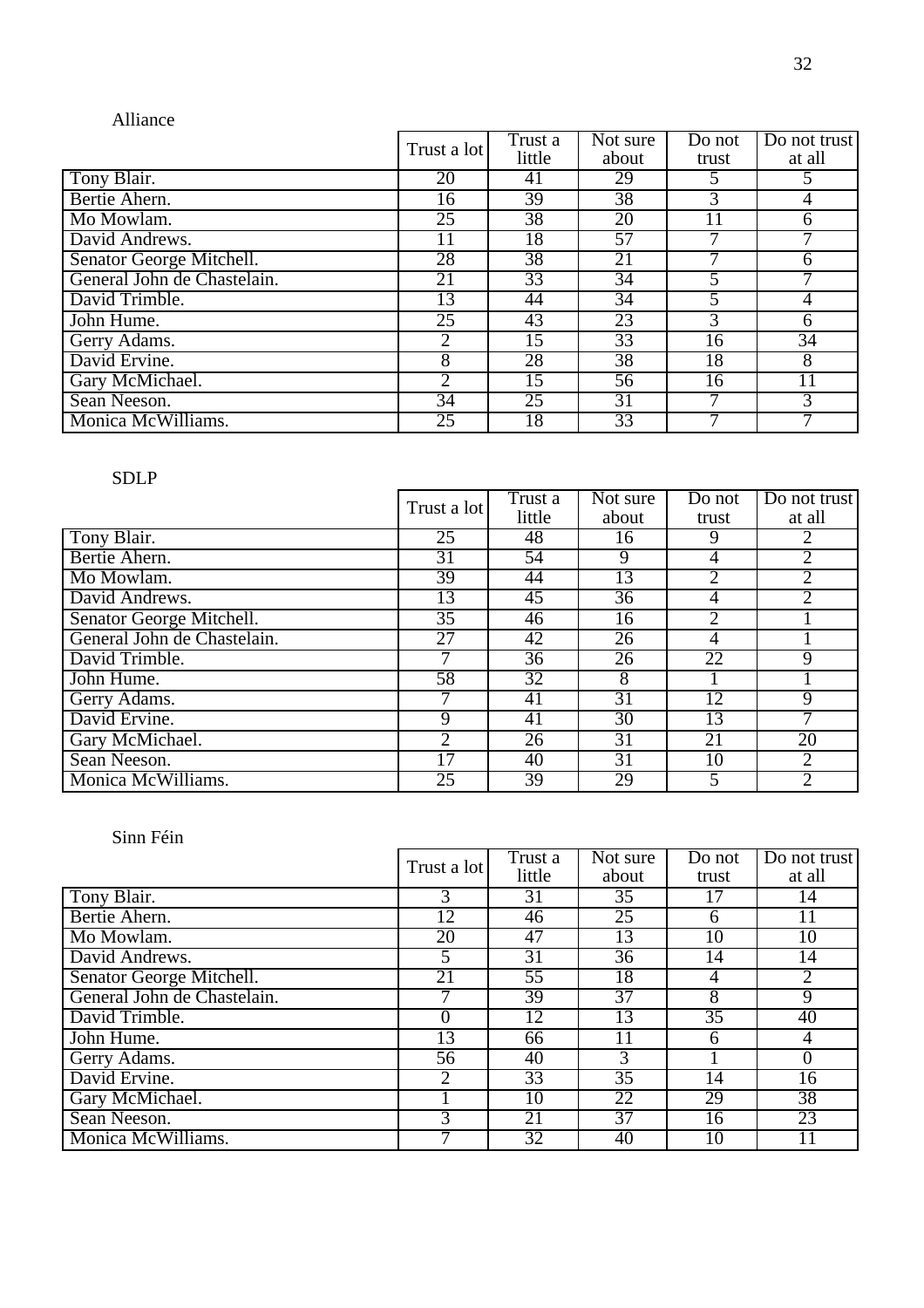#### **5 – Building Trust and Confidence**

I would now like you to consider various options for building trust and confidence between the two communities by indicating which ones you consider to be 'Essential', 'Desirable', 'Acceptable', 'Tolerable' or 'Unacceptable'.

For the purposes of this question the meaning of 'Essential', 'Desirable', 'Acceptable', 'Tolerable' and 'Unacceptable' are outlined on this card:

#### **Do you consider this option to be.....**

**'Essential'** - You believe this option is a necessary part of the peace process if it is to be successful and that it should be fully implemented.

**'Desirable'** - This option is not what you would consider to be 'Essential', but you think this option, or something very similar to it, is a good idea and should be put into practice.

**'Acceptable'** - This option is not what you would consider to be 'Desirable', if you were given a choice, but you could certainly 'live with it'.

**'Tolerable'** - This option is not what you want. But, as part of a successful peace process, you would be willing to put up with it.

**'Unacceptable'** - This option is completely unacceptable. You would not accept it, even as part of a successful peace process.

**You may use each of the terms 'Essential', 'Desirable', 'Acceptable', 'Tolerable' and 'Unacceptable' as many times as you wish in each question.**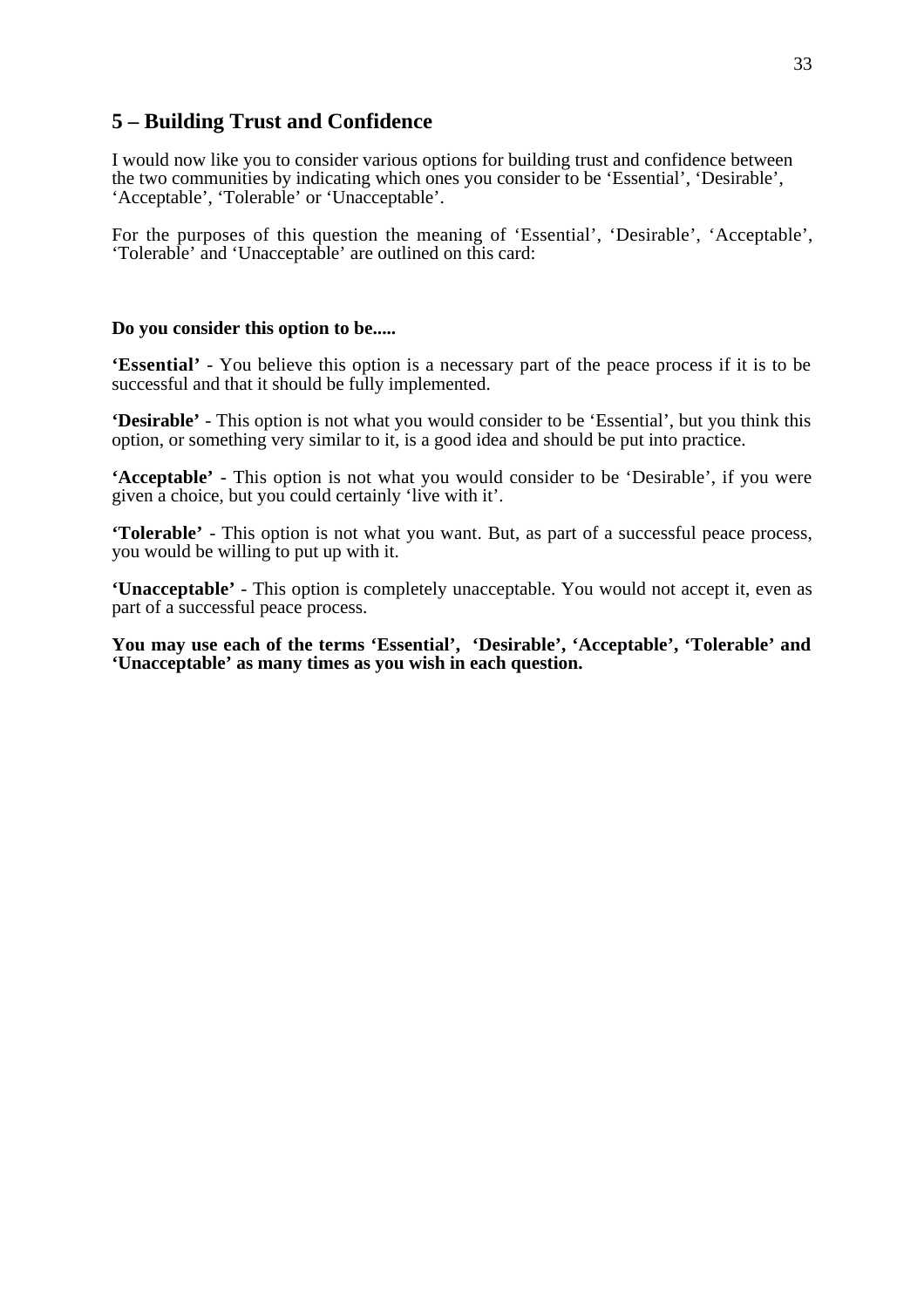Now please read this card carefully and indicate which options you consider to be 'Essential', 'Desirable', 'Acceptable', 'Tolerable' or 'Unacceptable'.

|                                              | Essential | Desirable | Acceptable |                | Tolerable   Unacceptable |
|----------------------------------------------|-----------|-----------|------------|----------------|--------------------------|
| The Review should establish a relationship   |           |           |            |                |                          |
| building process between all the parties, in |           |           |            |                |                          |
| particular Sinn Fein and the Ulster          | 29        | 31        | 19         | 10             | 11                       |
| Unionist Party, with a collective public act |           |           |            |                |                          |
| which marks the beginning of the process     |           |           |            |                |                          |
| of reconciliation.                           |           |           |            |                |                          |
| The 'Yes Parties' should establish a special |           |           |            |                |                          |
| committee to co-ordinate the                 | 24        | 34        | 22         | 8              | 12                       |
| implementation of the Belfast Agreement      |           |           |            |                |                          |
| in full.                                     |           |           |            |                |                          |
| All the parties should accept some           |           |           |            |                |                          |
| responsibility for the conflict and state    | 37        | 30        | 22         | 5              | 6                        |
| their determination not to repeat the        |           |           |            |                |                          |
| mistakes of the past.                        |           |           |            |                |                          |
| All the parties should state their absolute  |           |           |            |                |                          |
| commitment to all the provisions in the      | 36        | 31        | 19         | 7              | $\overline{7}$           |
| Good Friday Agreement.                       |           |           |            |                |                          |
| Temporary arrangements should be put in      |           |           |            |                |                          |
| place to get the Assembly working            |           |           |            |                |                          |
| providing they lead to the implementation    | 22        | 32        | 24         | 10             | 12                       |
| of the Belfast Agreement in full.            |           |           |            |                |                          |
| All the parties should state their           |           |           |            |                |                          |
| recommitment to the Mitchell Principles of   | 39        | 32        | 18         | 7              | $\overline{4}$           |
| Democracy and Non-violence.                  |           |           |            |                |                          |
| The two Governments should clearly say       |           |           |            |                |                          |
| what is meant by a 'Complete and             | 51        | 28        | 15         | 5              | 1                        |
| Unequivocal Ceasefire'.                      |           |           |            |                |                          |
| Both the IRA and Loyalist paramilitary       |           |           |            |                |                          |
| groups should say 'The war is over'.         | 58        | 26        | 9          | $\overline{4}$ | 3                        |
| Both Loyalist and Republican paramilitary    |           |           |            |                |                          |
| groups should indicate their willingness to  | 58        | 25        | 10         | 5              | $\overline{2}$           |
| disarm as part of the peace process.         |           |           |            |                |                          |
| Both Loyalist and Republican paramilitary    |           |           |            |                |                          |
| groups should end all so-called              | 63        | 22        | 9          | 4              | $\mathbf{2}$             |
| 'punishment attacks'.                        |           |           |            |                |                          |
| Both Loyalist and Republican paramilitary    |           |           |            |                |                          |
| groups should co-operate with the new        |           |           |            |                |                          |
| Northern Ireland Police Service to bring an  | 41        | 29        | 16         | 7              | $\tau$                   |
| end to all beatings and violence.            |           |           |            |                |                          |
| Ex-prisoners should be encouraged to         |           |           |            |                |                          |
| make a positive contribution to the          |           |           |            |                |                          |
| establishment of a lasting peace through     | 25        | 27        | 22         | 12             | 14                       |
| community work.                              |           |           |            |                |                          |
| Decommissioning should include all           |           |           |            |                |                          |
| privately held weapons.                      | 27        | 27        | 20         | 10             | 16                       |
| The British Government should publish        |           |           |            |                |                          |
| their paper on the demilitarisation of       | 31        | 38        | 23         | 6              | $\overline{2}$           |
| Northern Ireland.                            |           |           |            |                |                          |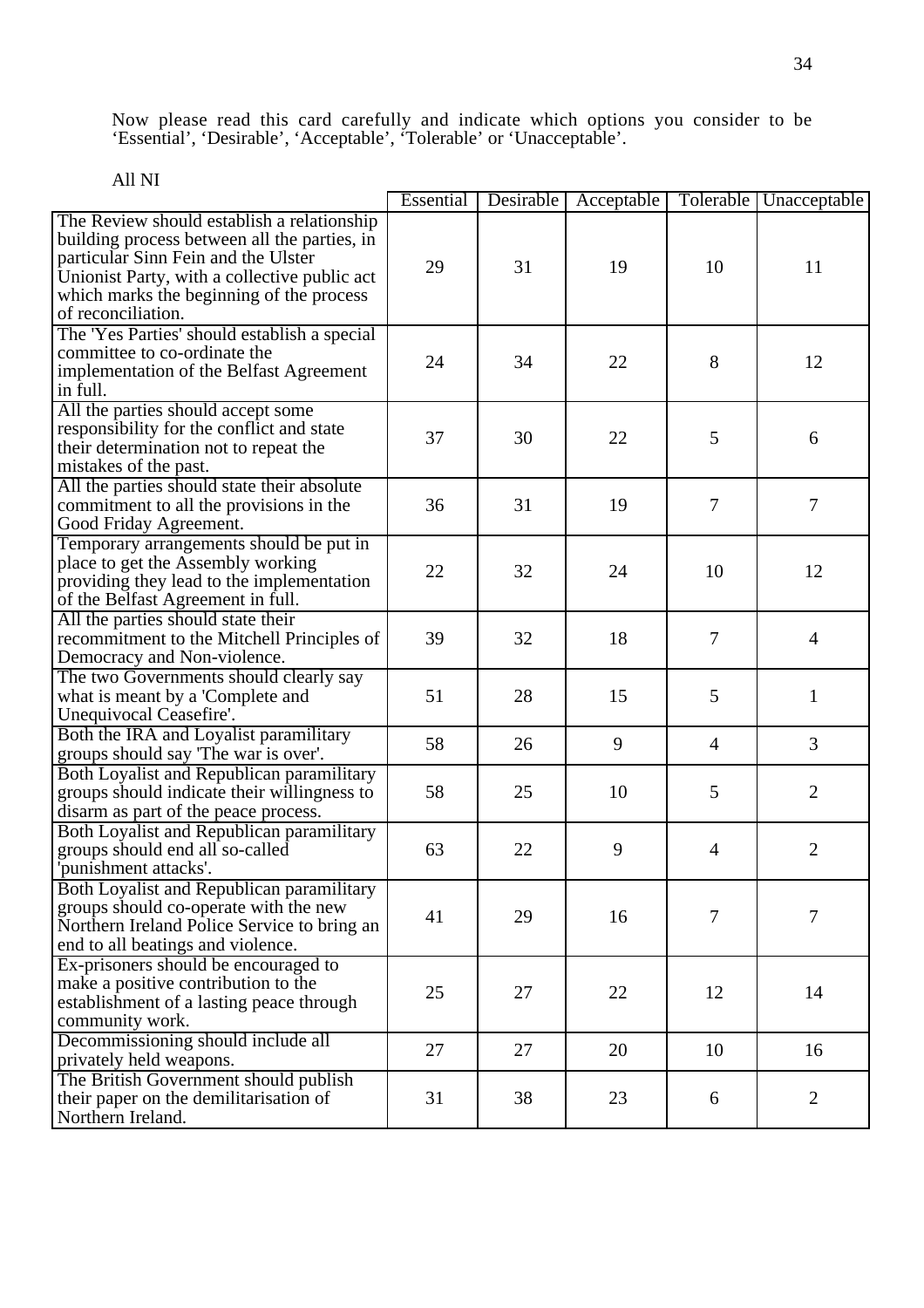#### Protestant

|                                              | Essential | <b>Desirable</b> | Acceptable |    | Tolerable Unacceptable |
|----------------------------------------------|-----------|------------------|------------|----|------------------------|
| Beginning of the process of reconciliation.  | 25        | 26               |            |    |                        |
| Committee to co-ordinate implementation.     | 19        | 28               | 24         |    | 20                     |
| Parties not to repeat mistakes of the past.  | 33        | 26               | 25         | 6  | 10                     |
| Parties commitment to the Agreement.         | 33        | 26               | 22         | 8  | 11                     |
| Temporary arrangements to run Assembly.      | 20        | 26               | 25         | 10 | 19                     |
| Parties commitment to Mitchell Principles.   | 41        | 25               | 22         | 6  |                        |
| A 'Complete and Unequivocal Ceasefire'.      | 60        | 25               | 12         |    |                        |
| Paramilitaries should say 'The war is over'. | 72        | 18               |            |    |                        |
| Paramilitaries should say they will disarm.  |           | 19               |            |    |                        |
| Paramilitaries should end all attacks.       | 74        | 16               |            |    |                        |
| Paramilitaries work with new NI police.      | 53        | 22               | 18         | 3  |                        |
| Ex-prisoners should do community work.       | 27        | 22               | 20         |    | 20                     |
| Decommission all privately held weapons.     | 27        | 20               | 19         | 12 | 22                     |
| Government paper on demilitarisation.        | 37        | 30               | 23         |    |                        |

|                                              | Essential       | Desirable | Acceptable | Tolerable | Unacceptable    |
|----------------------------------------------|-----------------|-----------|------------|-----------|-----------------|
| Beginning of the process of reconciliation.  | 34              | 40        | 18         |           |                 |
| Committee to co-ordinate implementation.     | 30              | 43        | 20         | 6         |                 |
| Parties not to repeat mistakes of the past.  | 41              | 37        |            | 4         |                 |
| Parties commitment to the Agreement.         | 42              | 36        | 14         |           |                 |
| Temporary arrangements to run Assembly.      | 25              | 41        | 21         | 10        |                 |
| Parties commitment to Mitchell Principles.   | 35              | 44        | 12         |           |                 |
| A 'Complete and Unequivocal Ceasefire'.      | 37              | 32        | 18         | 10        |                 |
| Paramilitaries should say 'The war is over'. | $\overline{36}$ | 37        | 12         | 9         | h               |
| Paramilitaries should say they will disarm.  | 38              | 34        | 13         |           | 4               |
| Paramilitaries should end all attacks.       | 44              | 33        | 10         |           | 6               |
| Paramilitaries work with new NI police.      | 24              | 38        | 15         | 13        | $1\overline{0}$ |
| Ex-prisoners should do community work.       | 19              | 34        | 26         | 13        | 8               |
| Decommission all privately held weapons.     | 26              | 36        | 20         | 8         | 10              |
| Government paper on demilitarisation.        | 23              | 50        | 23         | 3         |                 |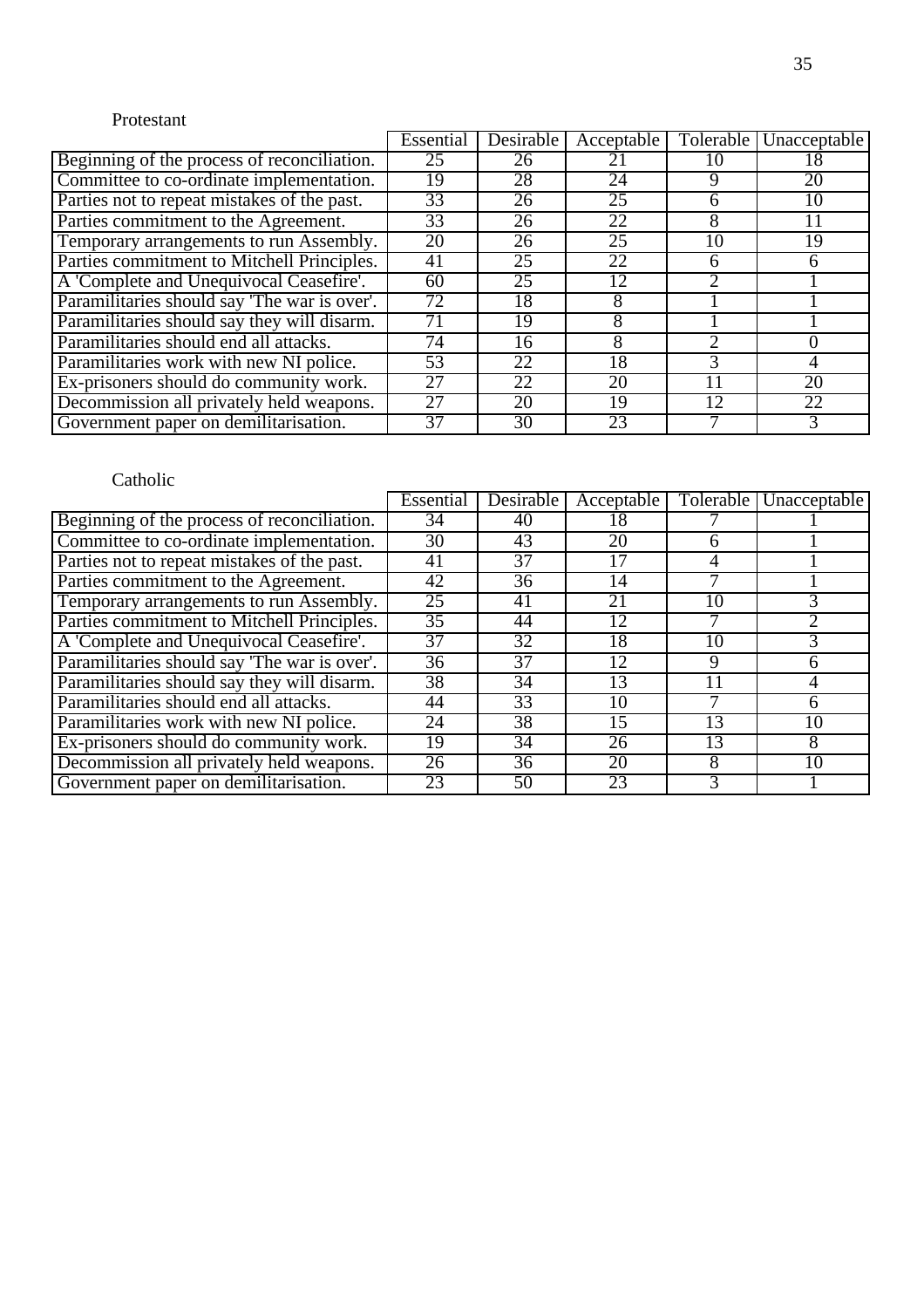# DUP

|                                              | Essential       | Desirable | Acceptable |    | Tolerable Unacceptable |
|----------------------------------------------|-----------------|-----------|------------|----|------------------------|
| Beginning of the process of reconciliation.  |                 |           |            |    |                        |
| Committee to co-ordinate implementation.     | 10              | 20        | 14         | 13 | 43                     |
| Parties not to repeat mistakes of the past.  | 25              | 19        | 27         | 8  | $2\overline{1}$        |
| Parties commitment to the Agreement.         | 24              | 18        | 22         | 13 | 23                     |
| Temporary arrangements to run Assembly.      | 15              | 13        | 22         | 13 | $\overline{37}$        |
| Parties commitment to Mitchell Principles.   | 44              | 15        | 23         | 8  | 10                     |
| A 'Complete and Unequivocal Ceasefire'.      | $\overline{6}7$ | 15        | 14         |    |                        |
| Paramilitaries should say 'The war is over'. | 78              |           | Q          |    |                        |
| Paramilitaries should say they will disarm.  | 77              | 13        |            | 3  |                        |
| Paramilitaries should end all attacks.       | 80              |           |            |    |                        |
| Paramilitaries work with new NI police.      | 47              | 16        | 22         |    | 10                     |
| Ex-prisoners should do community work.       | 27              | 13        | 20         | 15 | $\overline{25}$        |
| Decommission all privately held weapons.     | 24              | 16        | 18         |    | 31                     |
| Government paper on demilitarisation.        | 37              | 28        | 21         | 10 |                        |

### UUP

|                                              | Essential  | Desirable       | Acceptable |    | Tolerable   Unacceptable |
|----------------------------------------------|------------|-----------------|------------|----|--------------------------|
| Beginning of the process of reconciliation.  | 32         |                 | 23         |    |                          |
| Committee to co-ordinate implementation.     | 23         | $\overline{32}$ | 29         | 9  |                          |
| Parties not to repeat mistakes of the past.  | 38         | 32              | 20         |    |                          |
| Parties commitment to the Agreement.         | 36         | 34              | 20         | 8  |                          |
| Temporary arrangements to run Assembly.      | 23         | 32              | 26         |    | 8                        |
| Parties commitment to Mitchell Principles.   | 41         | 30              | 18         | 10 |                          |
| A 'Complete and Unequivocal Ceasefire'.      | 55         | 26              | 15         | 4  |                          |
| Paramilitaries should say 'The war is over'. | 68         | 22              | 8          |    |                          |
| Paramilitaries should say they will disarm.  | 68         | 21              | 8          |    |                          |
| Paramilitaries should end all attacks.       | $\sqrt{3}$ | 16              | 9          |    |                          |
| Paramilitaries work with new NI police.      | 52         | 25              | 18         |    |                          |
| Ex-prisoners should do community work.       | 23         | 26              | 23         | 9  | 19                       |
| Decommission all privately held weapons.     | 24         | 28              | 20         | 10 | 18                       |
| Government paper on demilitarisation.        | 33         | 34              | 25         |    |                          |

#### PUP

|                                              | Essential       | <b>Desirable</b> | Acceptable      | Tolerable | Unacceptable |
|----------------------------------------------|-----------------|------------------|-----------------|-----------|--------------|
| Beginning of the process of reconciliation.  | 8               | 36               | 23              |           |              |
| Committee to co-ordinate implementation.     | 16              | 36               | $\overline{25}$ | 14        |              |
| Parties not to repeat mistakes of the past.  | 32              | 39               | 25              |           |              |
| Parties commitment to the Agreement.         | 39              | 32               | 18              | 9         |              |
| Temporary arrangements to run Assembly.      | $\overline{21}$ | 32               | 29              | 9         | Q            |
| Parties commitment to Mitchell Principles.   | 43              | 21               | 25              | 9         |              |
| A 'Complete and Unequivocal Ceasefire'.      | 62              | 18               | Q               |           |              |
| Paramilitaries should say 'The war is over'. | 64              | 20               | 14              |           |              |
| Paramilitaries should say they will disarm.  | 68              | 18               | Q               | າ         |              |
| Paramilitaries should end all attacks.       | 55              | 29               |                 |           |              |
| Paramilitaries work with new NI police.      | 32              | 30               | 23              | 11        |              |
| Ex-prisoners should do community work.       | 29              | 32               | 30              | 9         |              |
| Decommission all privately held weapons.     | 27              | $3\overline{2}$  | 14              | 18        | Q            |
| Government paper on demilitarisation.        |                 | 41               | 25              |           |              |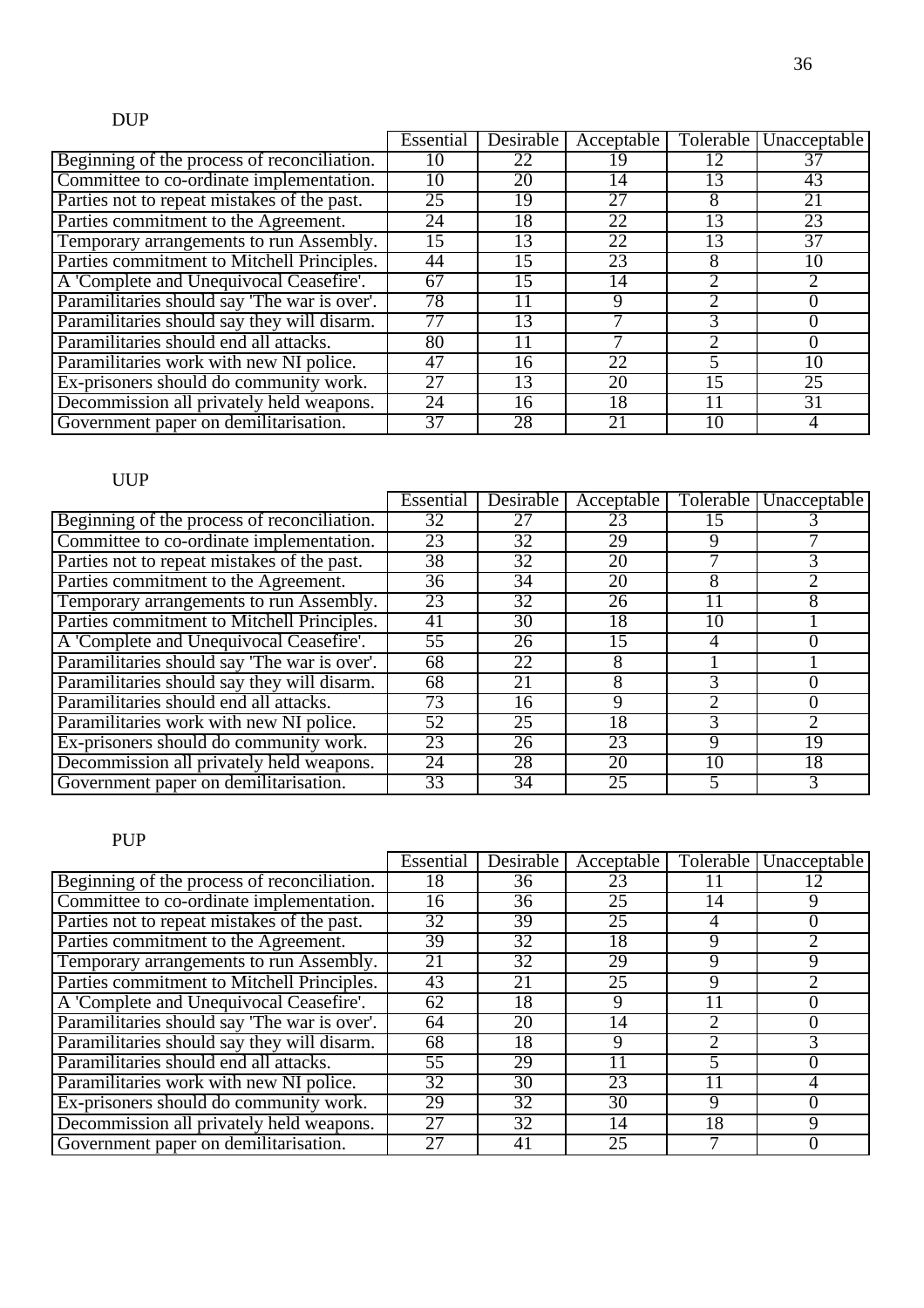#### Alliance

|                                              | Essential       | <b>Desirable</b> | Acceptable |    | Tolerable   Unacceptable |
|----------------------------------------------|-----------------|------------------|------------|----|--------------------------|
| Beginning of the process of reconciliation.  | 33              | 36               | 29         |    |                          |
| Committee to co-ordinate implementation.     | 20              | 48               | 26         |    |                          |
| Parties not to repeat mistakes of the past.  | 49              | 26               | 25         |    |                          |
| Parties commitment to the Agreement.         | 44              | 31               | 25         |    |                          |
| Temporary arrangements to run Assembly.      | 20              | 34               | 39         |    |                          |
| Parties commitment to Mitchell Principles.   | 49              | 30               | 18         |    |                          |
| A 'Complete and Unequivocal Ceasefire'.      | 61              | 21               | 15         |    |                          |
| Paramilitaries should say 'The war is over'. | 67              | 23               | 10         |    |                          |
| Paramilitaries should say they will disarm.  | $\overline{72}$ | 18               | 10         |    |                          |
| Paramilitaries should end all attacks.       | 80              | 13               |            |    |                          |
| Paramilitaries work with new NI police.      | 56              | 33               |            |    |                          |
| Ex-prisoners should do community work.       | 28              | 25               | 34         | 8  |                          |
| Decommission all privately held weapons.     | 31              | 26               | 18         | 10 | $1\overline{5}$          |
| Government paper on demilitarisation.        | 36              | 30               | 26         |    |                          |

### SDLP

|                                              | Essential | <b>Desirable</b> | Acceptable | Tolerable | Unacceptable |
|----------------------------------------------|-----------|------------------|------------|-----------|--------------|
| Beginning of the process of reconciliation.  | 37        | 45               |            |           |              |
| Committee to co-ordinate implementation.     | 36        | 43               | 16         |           |              |
| Parties not to repeat mistakes of the past.  | 42        | 43               | 10         |           |              |
| Parties commitment to the Agreement.         | 48        | 40               | 9          |           |              |
| Temporary arrangements to run Assembly.      | 23        | 53               | 16         | h         |              |
| Parties commitment to Mitchell Principles.   | 42        | 48               |            |           |              |
| A 'Complete and Unequivocal Ceasefire'.      | 49        | 33               | 14         |           |              |
| Paramilitaries should say 'The war is over'. | 49        | 39               | 6          | 4         |              |
| Paramilitaries should say they will disarm.  | 50        | 39               | 8          |           |              |
| Paramilitaries should end all attacks.       | 58        | 33               | 8          |           |              |
| Paramilitaries work with new NI police.      | 35        | 46               | 12         | 5         |              |
| Ex-prisoners should do community work.       | 19        | 42               | 18         | 10        |              |
| Decommission all privately held weapons.     | 21        | 41               | 23         | 8         |              |
| Government paper on demilitarisation.        | 19        | 59               | 19         |           |              |

|                                              | Essential       | Desirable       | Acceptable      | Tolerable | Unacceptable |
|----------------------------------------------|-----------------|-----------------|-----------------|-----------|--------------|
| Beginning of the process of reconciliation.  | 34              | 33              |                 | 16        |              |
| Committee to co-ordinate implementation.     | 22              | 39              | 29              | 10        |              |
| Parties not to repeat mistakes of the past.  | 39              | 26              | 28              |           |              |
| Parties commitment to the Agreement.         | 32              | 38              | 20              | 10        |              |
| Temporary arrangements to run Assembly.      | 23              | $3\overline{3}$ | 27              | 15        |              |
| Parties commitment to Mitchell Principles.   | 24              | 42              | 24              | 9         |              |
| A 'Complete and Unequivocal Ceasefire'.      | 13              | 42              | 18              | 20        |              |
| Paramilitaries should say 'The war is over'. | 9               | 42              | 10              | 22        |              |
| Paramilitaries should say they will disarm.  |                 | 26              | 23              | 29        | 13           |
| Paramilitaries should end all attacks.       |                 | 34              |                 | 22        | 16           |
| Paramilitaries work with new NI police.      |                 | 24              | 9               | 31        | 29           |
| Ex-prisoners should do community work.       | 19              | 28              | 25              | 19        | 9            |
| Decommission all privately held weapons.     | 37              | 29              | $1\overline{5}$ | 4         | 15           |
| Government paper on demilitarisation.        | $\overline{31}$ | 40              | 22              | h         |              |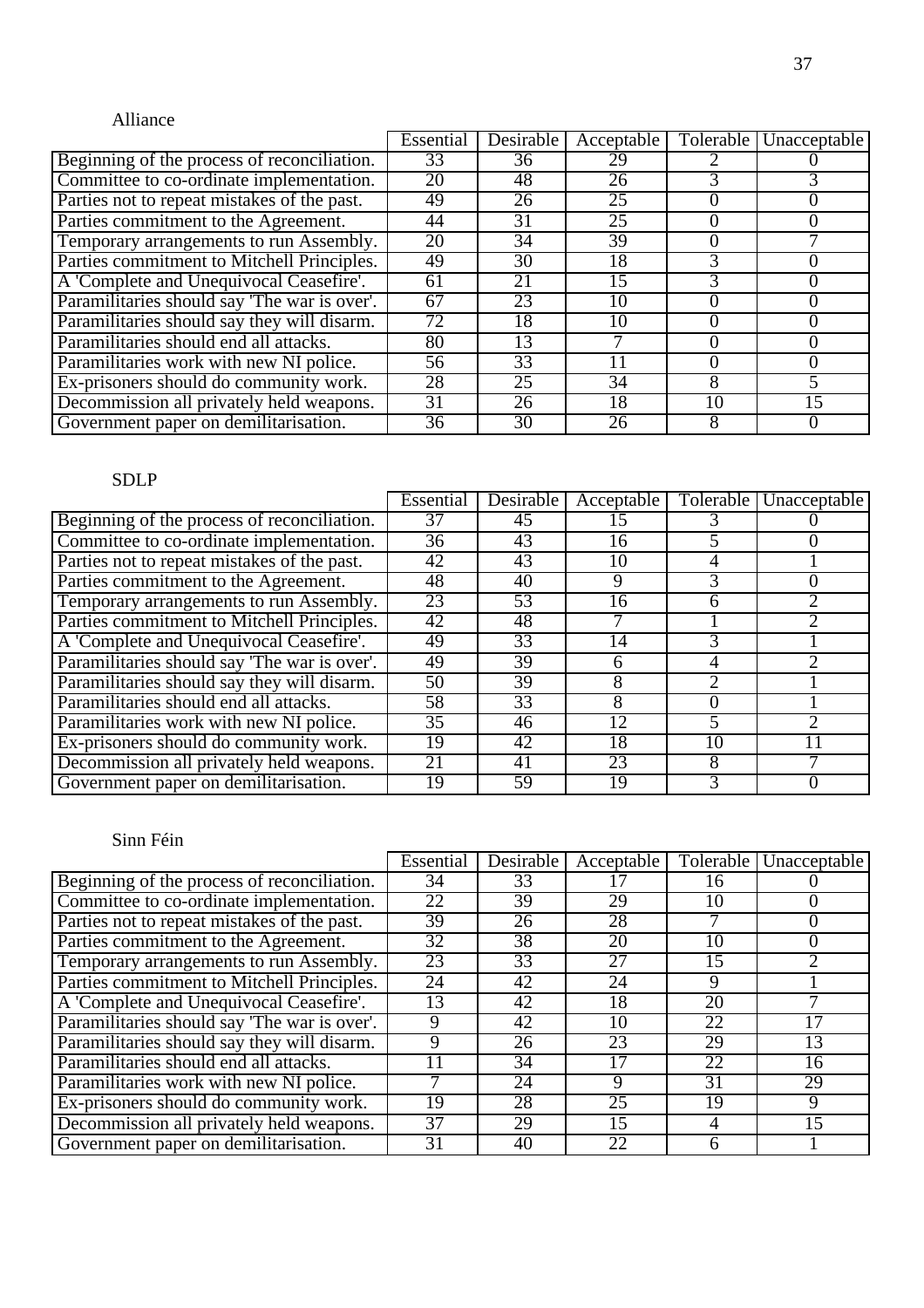#### **6 – Decommissioning Under the Terms of the Belfast Agreement**

In accordance with the terms of the Belfast Agreement General de Chastelain has published his program for the decommissioning of all paramilitary weapons by his Independent International Commission. From the parts of this program listed below please indicate which ones you consider to be 'Essential', 'Desirable', 'Acceptable', 'Tolerable' or 'Unacceptable'.

|                                                                                | Essential | Desirable | Acceptable |   | Tolerable   Unacceptable |
|--------------------------------------------------------------------------------|-----------|-----------|------------|---|--------------------------|
| Paramilitary commitments to undertake<br>decommissioning by May 2000.          | 44        | 29        | 18         |   |                          |
| Appointment of paramilitary<br>representatives to the Commission. <sup>1</sup> | 22        | 26        | 23         |   |                          |
| Confirmation of how, when and where<br>weapons will be decommissioned.         | 44        | 31        | 16         | n |                          |
| Decommissioning with reports made to the<br>two Governments.                   | 38        | 32        |            |   |                          |
| All parts of the Decommissioning Program<br>together.                          | 42        | 31        | 19         |   |                          |

#### All NI

#### Protestant

|                                         | Essential   Desirable | Acceptable | Tolerable   Unacceptable |
|-----------------------------------------|-----------------------|------------|--------------------------|
| Decommissioning by May 2000.            |                       |            |                          |
| Paramilitary representatives appointed. |                       |            |                          |
| Decommissioning modalities confirmed.   |                       |            |                          |
| Decommissioning and reports.            |                       |            |                          |
| All parts of Decommissioning Program.   |                       |            |                          |

| Catholic                                |           |           |            |                          |
|-----------------------------------------|-----------|-----------|------------|--------------------------|
|                                         | Essential | Desirable | Acceptable | Tolerable   Unacceptable |
| Decommissioning by May 2000.            |           |           |            |                          |
| Paramilitary representatives appointed. |           |           |            |                          |
| Decommissioning modalities confirmed.   | 29        |           |            |                          |
| Decommissioning and reports.            |           |           |            |                          |
| All parts of Decommissioning Program.   |           |           | 20         |                          |

 $\overline{1}$ <sup>1</sup> The results for this option seem to be out of step with the other options. Regrettably some people must have interpreted this option as meaning that representatives from paramilitary groups would actually join the Decommissioning Commission and not just cooperate with it. The results for this option should probably therefore be disregarded.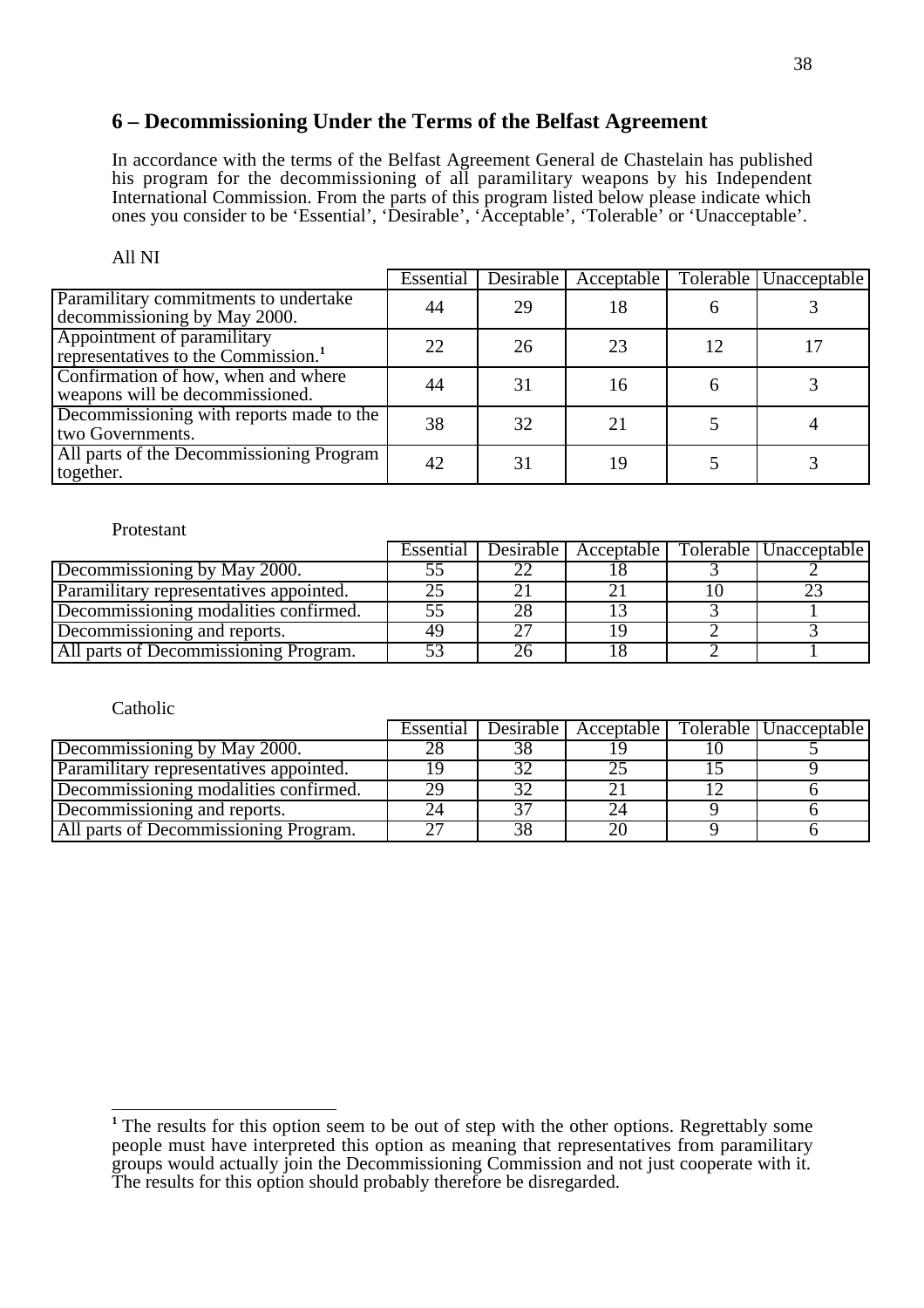### DUP

|                                         | Essential |  | Desirable   Acceptable   Tolerable   Unacceptable |
|-----------------------------------------|-----------|--|---------------------------------------------------|
| Decommissioning by May 2000.            |           |  |                                                   |
| Paramilitary representatives appointed. |           |  |                                                   |
| Decommissioning modalities confirmed.   |           |  |                                                   |
| Decommissioning and reports.            |           |  |                                                   |
| All parts of Decommissioning Program.   |           |  |                                                   |

#### UUP

|                                         | Essential | $\sqrt{\text{Desirable} \mid}$ Acceptable | Tolerable Unacceptable |
|-----------------------------------------|-----------|-------------------------------------------|------------------------|
| Decommissioning by May 2000.            |           |                                           |                        |
| Paramilitary representatives appointed. |           |                                           |                        |
| Decommissioning modalities confirmed.   |           |                                           |                        |
| Decommissioning and reports.            |           |                                           |                        |
| All parts of Decommissioning Program.   |           |                                           |                        |

### PUP

|                                         | Essential | Desirable | Acceptable | Tolerable   Unacceptable |
|-----------------------------------------|-----------|-----------|------------|--------------------------|
| Decommissioning by May 2000.            |           |           |            |                          |
| Paramilitary representatives appointed. |           |           | 30         |                          |
| Decommissioning modalities confirmed.   |           |           |            |                          |
| Decommissioning and reports.            |           |           | 30         |                          |
| All parts of Decommissioning Program.   |           |           |            |                          |

### Alliance

|                                         | Essential |  | Desirable   Acceptable   Tolerable   Unacceptable |
|-----------------------------------------|-----------|--|---------------------------------------------------|
| Decommissioning by May 2000.            | n4        |  |                                                   |
| Paramilitary representatives appointed. |           |  |                                                   |
| Decommissioning modalities confirmed.   |           |  |                                                   |
| Decommissioning and reports.            |           |  |                                                   |
| All parts of Decommissioning Program.   |           |  |                                                   |

#### SDLP

|                                         | Essential |    |  | Desirable   Acceptable   Tolerable   Unacceptable |
|-----------------------------------------|-----------|----|--|---------------------------------------------------|
| Decommissioning by May 2000.            |           |    |  |                                                   |
| Paramilitary representatives appointed. |           |    |  |                                                   |
| Decommissioning modalities confirmed.   |           |    |  |                                                   |
| Decommissioning and reports.            |           | 40 |  |                                                   |
| All parts of Decommissioning Program.   |           |    |  |                                                   |

|                                         | Essential | Desirable | Acceptable | Tolerable   Unacceptable |
|-----------------------------------------|-----------|-----------|------------|--------------------------|
| Decommissioning by May 2000.            |           |           |            |                          |
| Paramilitary representatives appointed. |           |           |            |                          |
| Decommissioning modalities confirmed.   |           |           |            |                          |
| Decommissioning and reports.            |           |           |            |                          |
| All parts of Decommissioning Program.   |           |           |            |                          |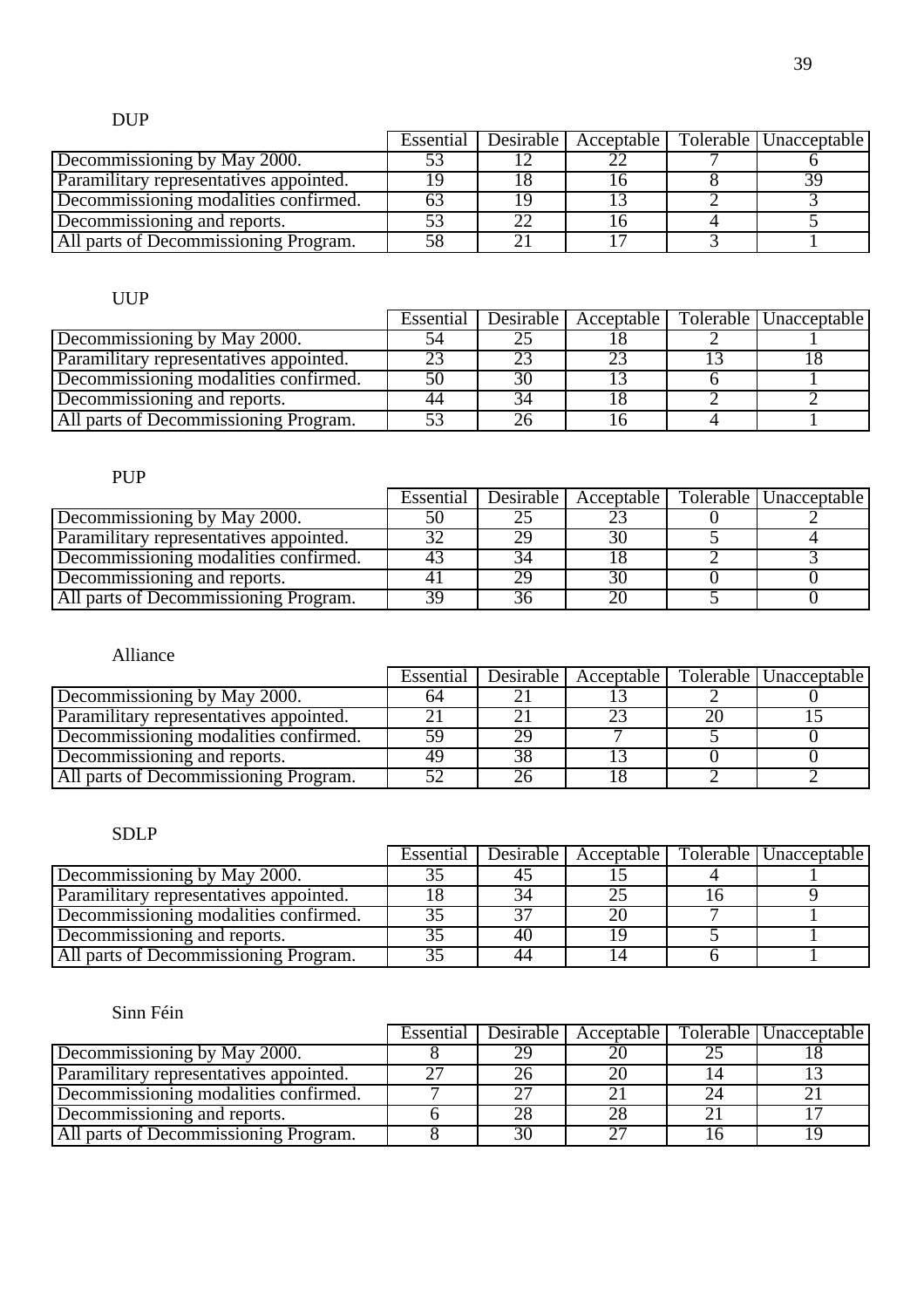### **7 – Review of the Implementation of the Belfast Agreement**

The Belfast Agreement is presently under review in an effort to resolve problems of implementation. From the options listed below please indicate which ones you consider to be 'Essential', 'Desirable', 'Acceptable', 'Tolerable' or 'Unacceptable'.

|                                                                                                                                                                                                                                                                | Essential | Desirable | Acceptable | Tolerable | Unacceptable |
|----------------------------------------------------------------------------------------------------------------------------------------------------------------------------------------------------------------------------------------------------------------|-----------|-----------|------------|-----------|--------------|
| The Executive of the New Northern Ireland<br>Assembly should be established, including<br>Sinn Féin, without any preconditions and<br>without any further delay.                                                                                               | 18        | 25        | 15         | 14        | 28           |
| An inclusive Executive of the New<br>Northern Ireland Assembly should be<br>established and the decommissioning<br>process should be dealt with by General de<br>Chastelain in accordance with his program.                                                    | 16        | 28        | 29         | 13        | 14           |
| An inclusive Executive, the de Chastelain<br>program for decommissioning and a day of<br>reconciliation when arms are placed<br>beyond use.                                                                                                                    | 17        | 32        | 28         | 13        | 10           |
| An inclusive Executive, the de Chastelain<br>program for decommissioning and an end<br>to devolution if these requirements are not<br>met.                                                                                                                     | 12        | 28        | 34         | 12        | 14           |
| A step by step implementation of the<br>Belfast Agreement in parallel with the de<br>Chastelain program for decommissioning.                                                                                                                                   | 11        | 35        | 31         | 12        | 11           |
| A combination of the best features of these<br>different proposals that can be agreed to by<br>the parties in the Review.                                                                                                                                      | 13        | 32        | 34         | 10        | 11           |
| Given the delays in establishing an<br>inclusive Executive and starting the<br>decommissioning process General de<br>Chastelain should be given a little more<br>time to complete his program of work<br>beyond the Belfast Agreement deadline of<br>May 2000. | 14        | 24        | 32         | 12        | 18           |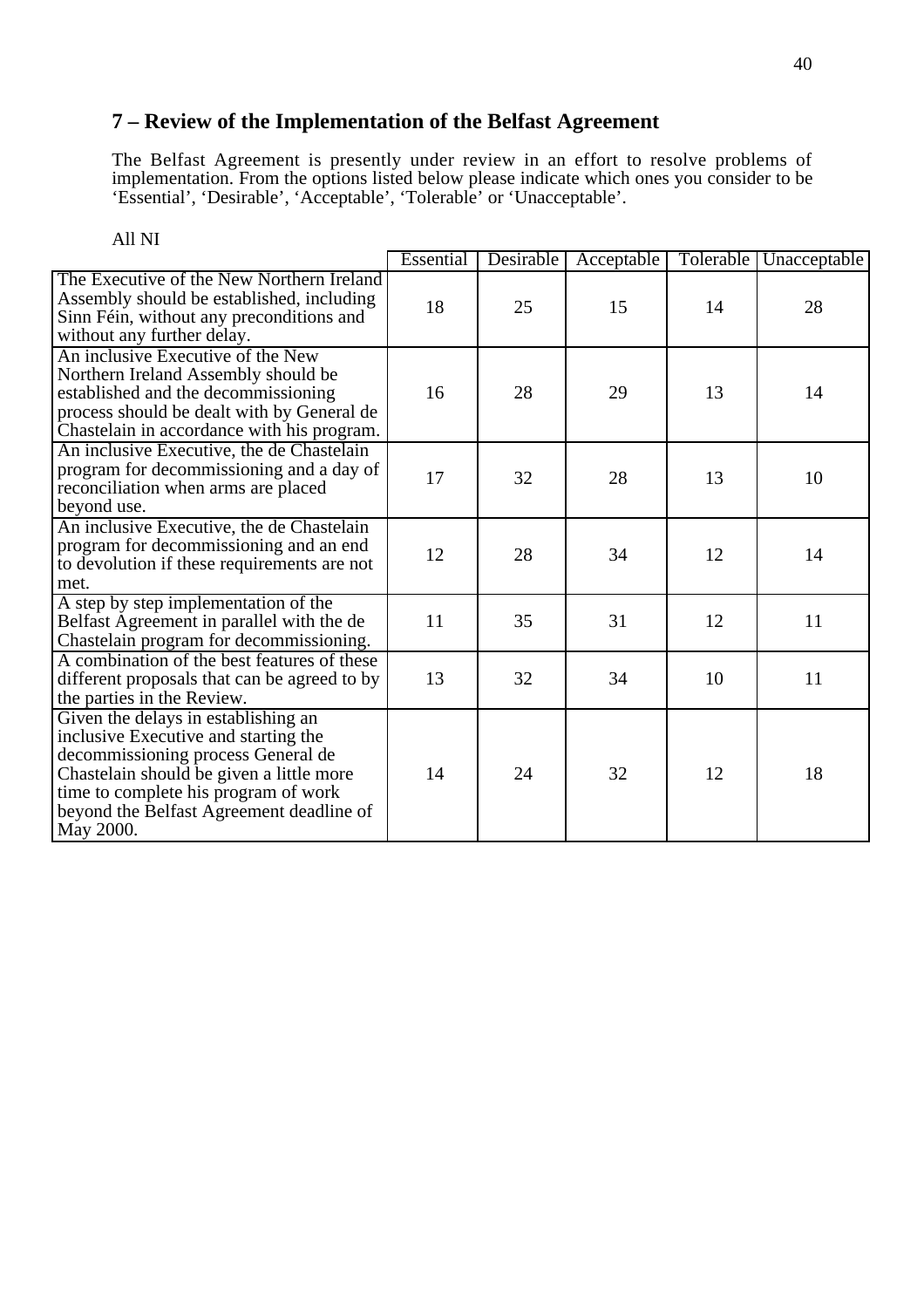#### Protestant

|                                              |    |    | Essential Desirable Acceptable | Tolerable Unacceptable |
|----------------------------------------------|----|----|--------------------------------|------------------------|
| Executive without any preconditions.         |    |    |                                |                        |
| Executive with de Chastelain program.        |    |    | 30                             | 22                     |
| Executive, Chastelain & arms beyond use.     | 14 | 28 | 30                             |                        |
| Executive, Chastelain & penalties.           |    |    | 34                             |                        |
| Step by step implementation & Chastelain.    |    | 30 | 33                             |                        |
| A combination of the best features of these. |    | 28 | 35                             |                        |
| Extension of May 2000 deadline.              |    |    | 33                             | 24                     |

#### Catholic

|                                              |    |    | Essential   Desirable   Acceptable | Tolerable   Unacceptable |
|----------------------------------------------|----|----|------------------------------------|--------------------------|
| Executive without any preconditions.         | 30 | 54 |                                    |                          |
| Executive with de Chastelain program.        | 23 |    | フフ                                 |                          |
| Executive, Chastelain & arms beyond use.     | 10 | 40 | 26                                 |                          |
| Executive, Chastelain & penalties.           |    |    | 34                                 |                          |
| Step by step implementation $& Chastelain.$  |    |    | 29                                 |                          |
| A combination of the best features of these. |    | 36 | 32                                 |                          |
| Extension of May 2000 deadline.              |    |    | 30                                 |                          |

### DUP

|                                              | Essential | Desirable I |    | Acceptable   Tolerable   Unacceptable |
|----------------------------------------------|-----------|-------------|----|---------------------------------------|
| Executive without any preconditions.         |           |             |    |                                       |
| Executive with de Chastelain program.        |           |             |    |                                       |
| Executive, Chastelain & arms beyond use.     |           |             | 10 | 28                                    |
| Executive, Chastelain & penalties.           |           |             | 29 | 25                                    |
| Step by step implementation $&$ Chastelain.  |           |             | 28 | 26                                    |
| A combination of the best features of these. |           |             | 31 | 26                                    |
| Extension of May 2000 deadline.              |           |             |    |                                       |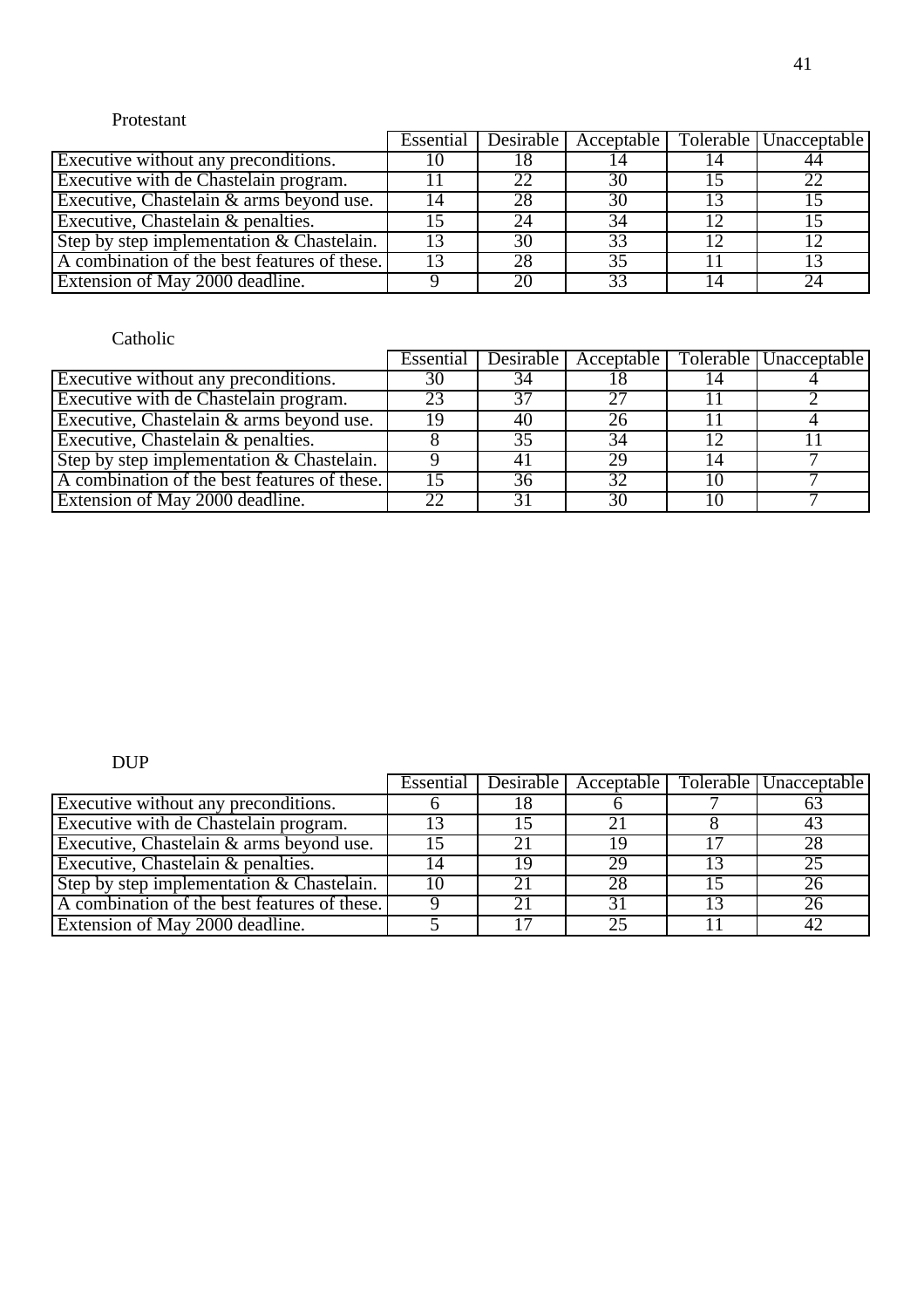### UUP

|                                              |    |    |    |    | Essential   Desirable   Acceptable   Tolerable   Unacceptable |
|----------------------------------------------|----|----|----|----|---------------------------------------------------------------|
| Executive without any preconditions.         |    |    |    |    |                                                               |
| Executive with de Chastelain program.        |    | 24 | 32 | 22 |                                                               |
| Executive, Chastelain & arms beyond use.     | 14 | 29 | 34 |    |                                                               |
| Executive, Chastelain & penalties.           |    |    | 40 |    |                                                               |
| Step by step implementation & Chastelain.    |    | 33 | 34 |    |                                                               |
| A combination of the best features of these. |    |    | 42 |    |                                                               |
| Extension of May 2000 deadline.              |    |    |    |    |                                                               |

#### PUP

|                                              | Essential Desirable |                 | Acceptable   Tolerable   Unacceptable |
|----------------------------------------------|---------------------|-----------------|---------------------------------------|
| <b>Executive without any preconditions.</b>  |                     | 36              |                                       |
| Executive with de Chastelain program.        | 30                  | 36              |                                       |
| Executive, Chastelain & arms beyond use.     | 39                  | $\overline{27}$ |                                       |
| Executive, Chastelain & penalties.           | 36                  | 30              |                                       |
| Step by step implementation & Chastelain.    |                     | 39              |                                       |
| A combination of the best features of these. | 32                  | 46              |                                       |
| Extension of May 2000 deadline.              |                     | 34              |                                       |

#### Alliance

|                                              | Essential |    | Desirable   Acceptable | Tolerable   Unacceptable |
|----------------------------------------------|-----------|----|------------------------|--------------------------|
| Executive without any preconditions.         |           |    | 33                     |                          |
| Executive with de Chastelain program.        |           | 26 | 46                     |                          |
| Executive, Chastelain & arms beyond use.     |           |    | 34                     |                          |
| Executive, Chastelain & penalties.           | 25        | 23 |                        |                          |
| Step by step implementation $&$ Chastelain.  | 21        | 39 | 31                     |                          |
| A combination of the best features of these. | 21        | 46 | 28                     |                          |
| Extension of May 2000 deadline.              |           |    | 36                     |                          |

#### SDLP

|                                              |    |    | Essential Desirable   Acceptable | Tolerable   Unacceptable |
|----------------------------------------------|----|----|----------------------------------|--------------------------|
| Executive without any preconditions.         |    | 36 |                                  |                          |
| Executive with de Chastelain program.        |    | 39 | 29                               |                          |
| Executive, Chastelain & arms beyond use.     | 25 |    | 22                               |                          |
| Executive, Chastelain & penalties.           |    |    | 35                               |                          |
| Step by step implementation $&$ Chastelain.  |    |    | 29                               |                          |
| A combination of the best features of these. | 16 | 45 | 32                               |                          |
| Extension of May 2000 deadline.              | 25 | 30 | 33                               |                          |

|                                              | Essential |    |    |    | Desirable   Acceptable   Tolerable   Unacceptable |
|----------------------------------------------|-----------|----|----|----|---------------------------------------------------|
| <b>Executive without any preconditions.</b>  | 64        | Zh |    |    |                                                   |
| Executive with de Chastelain program.        |           | 39 |    |    |                                                   |
| Executive, Chastelain & arms beyond use.     |           | 29 | 30 | 19 |                                                   |
| Executive, Chastelain & penalties.           |           |    |    |    |                                                   |
| Step by step implementation $&$ Chastelain.  |           | 22 | 27 | 24 | 22                                                |
| A combination of the best features of these. |           |    | 27 | 25 |                                                   |
| Extension of May 2000 deadline.              |           | 33 | 24 |    |                                                   |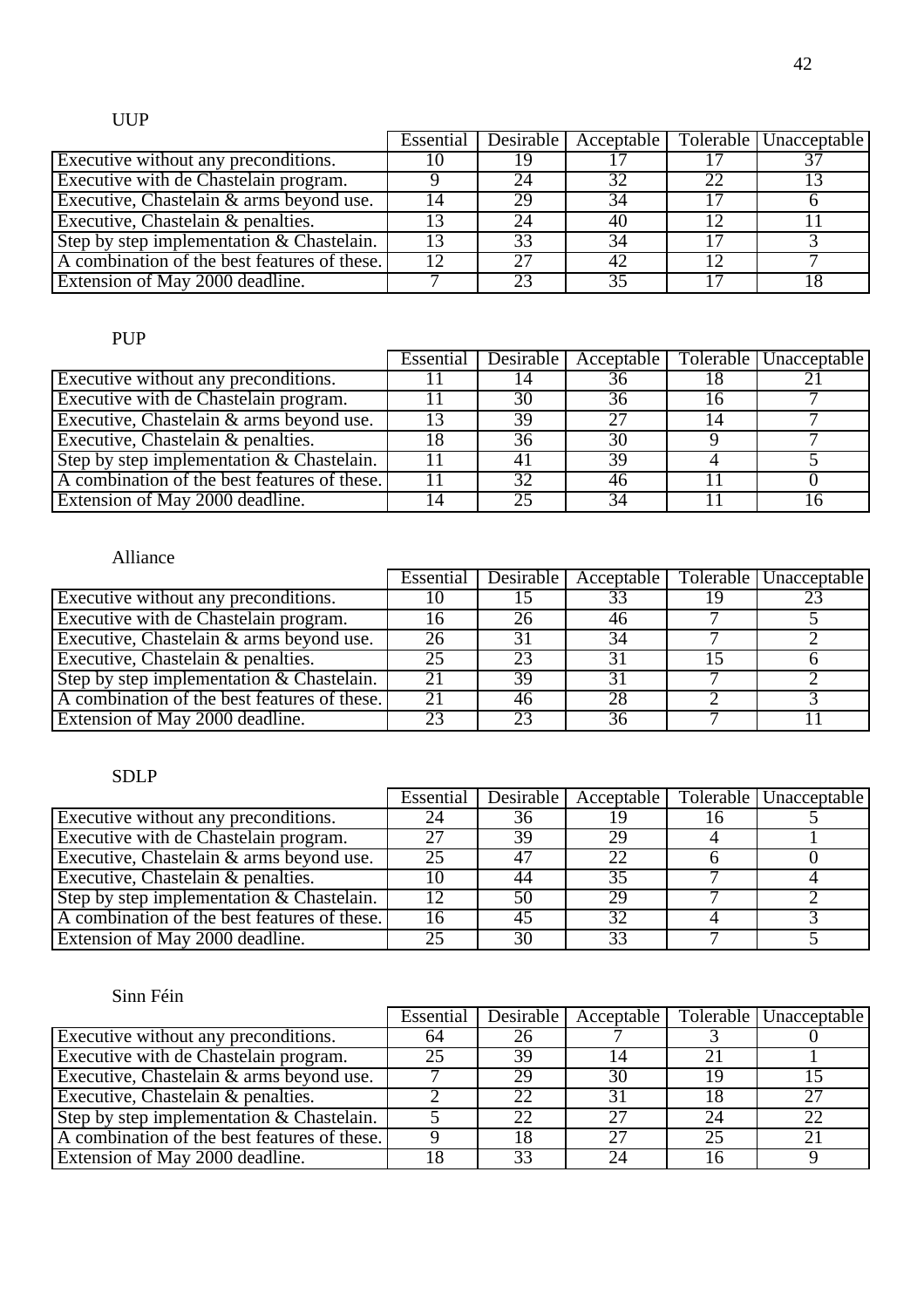Do you want the review of the Belfast Agreement to be successful?

|             |                           | $\overline{ }$  |
|-------------|---------------------------|-----------------|
| Protestant  |                           |                 |
|             | Yes                       | 80              |
|             | No                        | $\overline{20}$ |
|             |                           |                 |
| Catholic    |                           |                 |
|             | Yes                       | $\overline{93}$ |
|             | $\overline{\text{No}}$    | 7               |
| <b>DUP</b>  |                           |                 |
|             | Yes                       | 58              |
|             | N <sub>0</sub>            | 42              |
|             |                           |                 |
| <b>UUP</b>  |                           |                 |
|             | Yes                       | $\overline{91}$ |
|             | N <sub>0</sub>            | $\overline{9}$  |
| <b>PUP</b>  |                           |                 |
|             | Yes                       | 91              |
|             | N <sub>0</sub>            | $\overline{9}$  |
|             |                           |                 |
| Alliance    |                           |                 |
|             | Yes                       | 98              |
|             | No                        | $\overline{2}$  |
| <b>SDLP</b> |                           |                 |
|             | Yes                       | $\overline{96}$ |
|             | N <sub>o</sub>            | $\overline{4}$  |
|             |                           |                 |
| Sinn Féin   |                           |                 |
|             | $\overline{\mathrm{Yes}}$ | 94              |
|             | $\overline{\text{No}}$    | $\overline{6}$  |

| Yes |  |
|-----|--|
| 0   |  |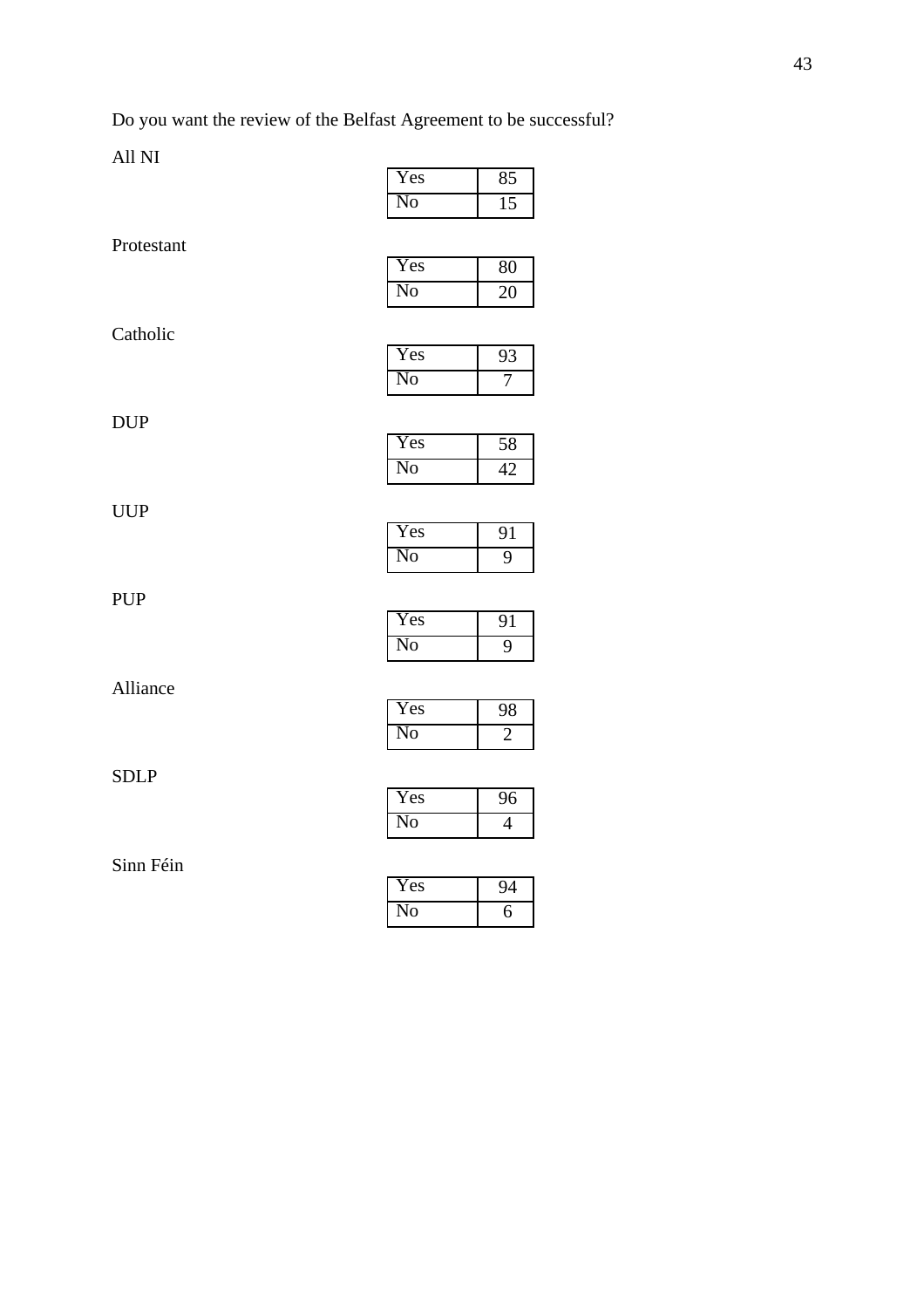Do you think the review of the Belfast Agreement will be successful?

| $\overline{\mathrm{Yes}}$ | 44              |
|---------------------------|-----------------|
| $\overline{No}$           | 56              |
|                           |                 |
| Yes                       | $\overline{36}$ |
| $\overline{No}$           | 64              |
|                           |                 |
| Yes                       | $\overline{58}$ |
| N <sub>o</sub>            | 42              |
|                           |                 |
| Yes                       | 21              |
| N <sub>0</sub>            | 79              |
|                           |                 |
| Yes                       | $\overline{45}$ |
| N <sub>o</sub>            | $\overline{55}$ |
|                           |                 |
| Yes                       | 41              |
| $\overline{\text{No}}$    | 59              |
|                           |                 |
| Yes                       | 72              |
|                           | $\overline{28}$ |
|                           |                 |
| Yes                       | $\overline{63}$ |
| N <sub>0</sub>            | 37              |
|                           |                 |
| Yes                       | 45              |
| No                        | $\overline{55}$ |
|                           | N <sub>0</sub>  |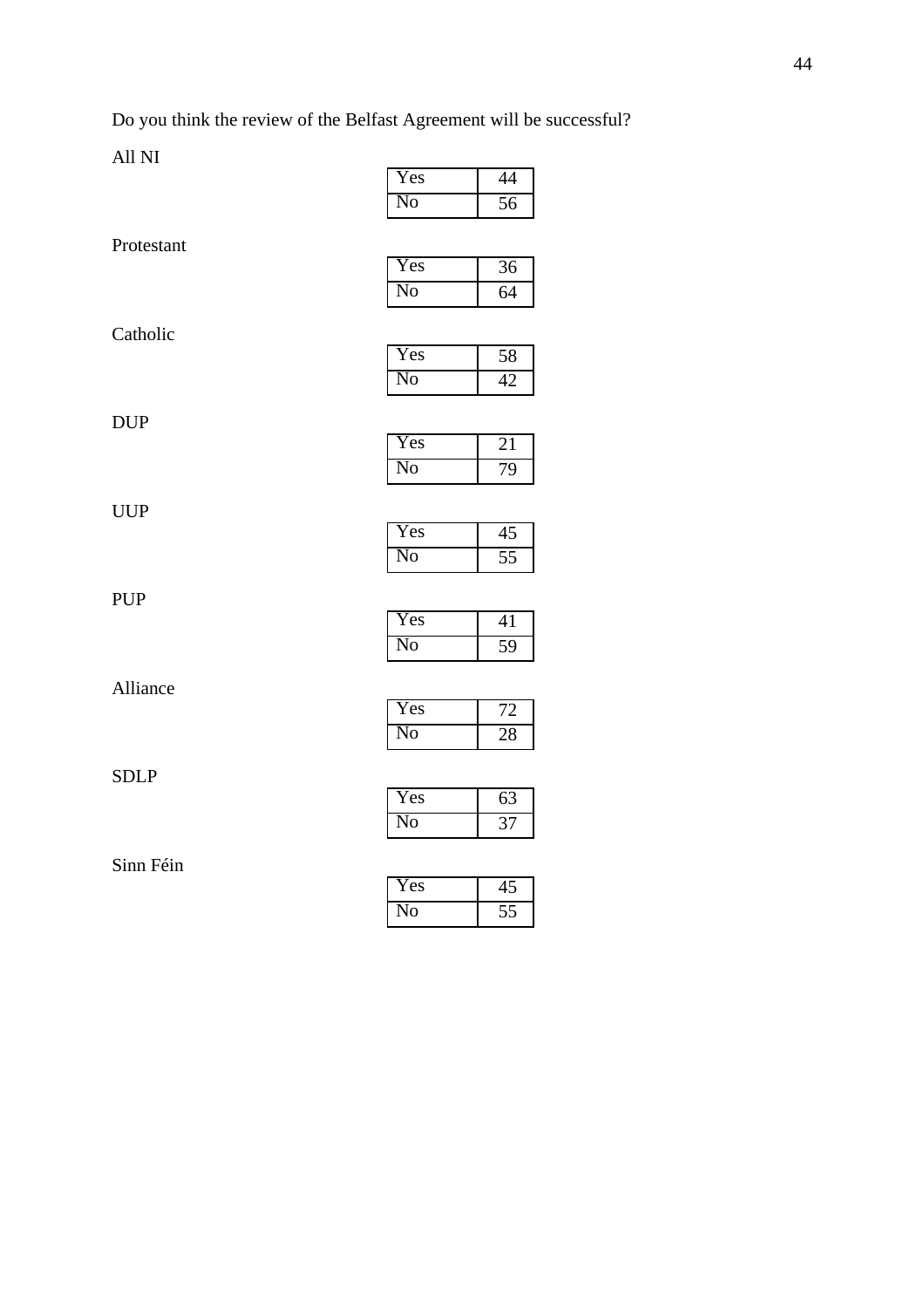### **8 - What Can be Done if the Review Fails**

If the review of the implementation of the Belfast Agreement fails what should the Governments and parties do?

Please indicate which options you consider to be 'Essential', 'Desirable', 'Acceptable', 'Tolerable' or 'Unacceptable'.

|                                                                                                                                     | Essential | Desirable       | Acceptable | Tolerable       | Unacceptable |
|-------------------------------------------------------------------------------------------------------------------------------------|-----------|-----------------|------------|-----------------|--------------|
| The two Governments should move<br>quickly and decisively to fill the political<br>vacuum.                                          | 40        | 26              | 20         | 6               | 8            |
| The Ulster Unionists and Sinn Féin should<br>try and reach an agreement through intense<br>negotiations away from Northern Ireland. | 28        | 32              | 18         | 7               | 16           |
| The Civic Forum should be established as<br>a consultative body to government.                                                      | 16        | 28              | 34         | 13              | 9            |
| A Shadow Executive should be established<br>to advise the Government.                                                               | 14        | 29              | 31         | 15              | 11           |
| Assembly Committees should be<br>established to advise each Government<br>department.                                               | 16        | 27              | 32         | 15              | 10           |
| <b>Continuation of Direct Rule from London</b><br>with no Northern Ireland Assembly.                                                | 14        | 21              | 30         | 17              | 18           |
| A new Anglo-Irish Agreement.                                                                                                        | 8         | $\overline{14}$ | 21         | $\overline{15}$ | 42           |
| Joint Authority by Direct Rule from both<br>London and Dublin.                                                                      | 8         | 16              | 25         | 16              | 35           |
| Joint Authority in combination with a<br>Northern Ireland Assembly.                                                                 | 9         | 20              | 35         | 18              | 18           |
| Scrap the Belfast Agreement and negotiate<br>a new agreement.                                                                       | 16        | 18              | 26         | 13              | 27           |
| The British and Irish governments should<br>implement as much of the Belfast<br>Agreement as they possibly can.                     | 14        | 28              | 29         | 12              | 17           |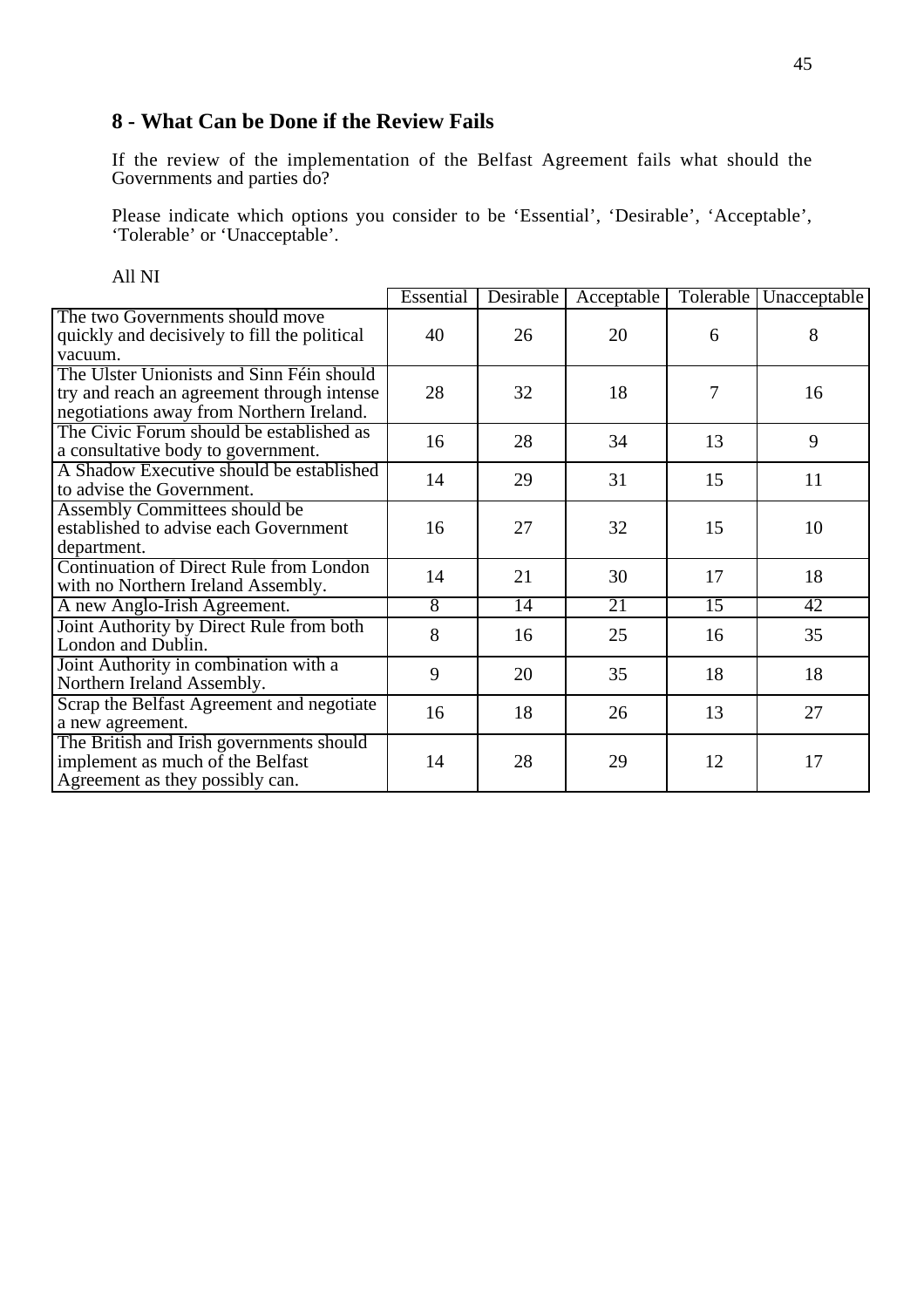#### Protestant

|                                         | Essential | Desirable       | Acceptable |    | Tolerable Unacceptable |
|-----------------------------------------|-----------|-----------------|------------|----|------------------------|
| Governments fill the political vacuum.  |           | 23              | 19         |    |                        |
| Intense negotiations away from NI.      | 22        | $2\overline{5}$ |            |    | 26                     |
| The Civic Forum as a consultative body. | 14        | 22              | 36         | 15 | 13                     |
| Shadow Executive to advise Government.  | 13        | 22              | 33         |    | 15                     |
| Committees to advise each department.   | 13        | 22              | 34         |    | 14                     |
| London Direct Rule and no NI Assembly.  |           | 23              | 32         | 13 | 15                     |
| A new Anglo-Irish Agreement.            |           |                 |            |    |                        |
| Joint Authority from London and Dublin. |           |                 | 18         | 15 | 53                     |
| Joint Authority and NI Assembly.        |           | 16              | 32         | 19 | 25                     |
| Scrap BA and negotiate a new agreement. | 25        | 20              | 31         |    | 15                     |
| The 2 governments implement Agreement.  |           |                 | 29         |    | 24                     |

|                                         | Essential | Desirable | Acceptable |    | Tolerable Unacceptable |
|-----------------------------------------|-----------|-----------|------------|----|------------------------|
| Governments fill the political vacuum.  | 44        | 30        | 22         |    |                        |
| Intense negotiations away from NI.      | 36        | 43        |            |    |                        |
| The Civic Forum as a consultative body. | 18        | 37        | 32         | 10 |                        |
| Shadow Executive to advise Government.  | 14        |           | 28         |    |                        |
| Committees to advise each department.   | 19        | 37        | 28         | 12 |                        |
| London Direct Rule and no NI Assembly.  |           | 18        | 29         | 23 | 22                     |
| A new Anglo-Irish Agreement.            |           | 20        | 25         | 16 | 31                     |
| Joint Authority from London and Dublin. | 12        | 27        | 36         | 16 |                        |
| Joint Authority and NI Assembly.        |           | 25        | 42         | 16 |                        |
| Scrap BA and negotiate a new agreement. |           | 14        | 19         | 19 | 46                     |
| The 2 governments implement Agreement.  | 16        | 42        | 28         |    |                        |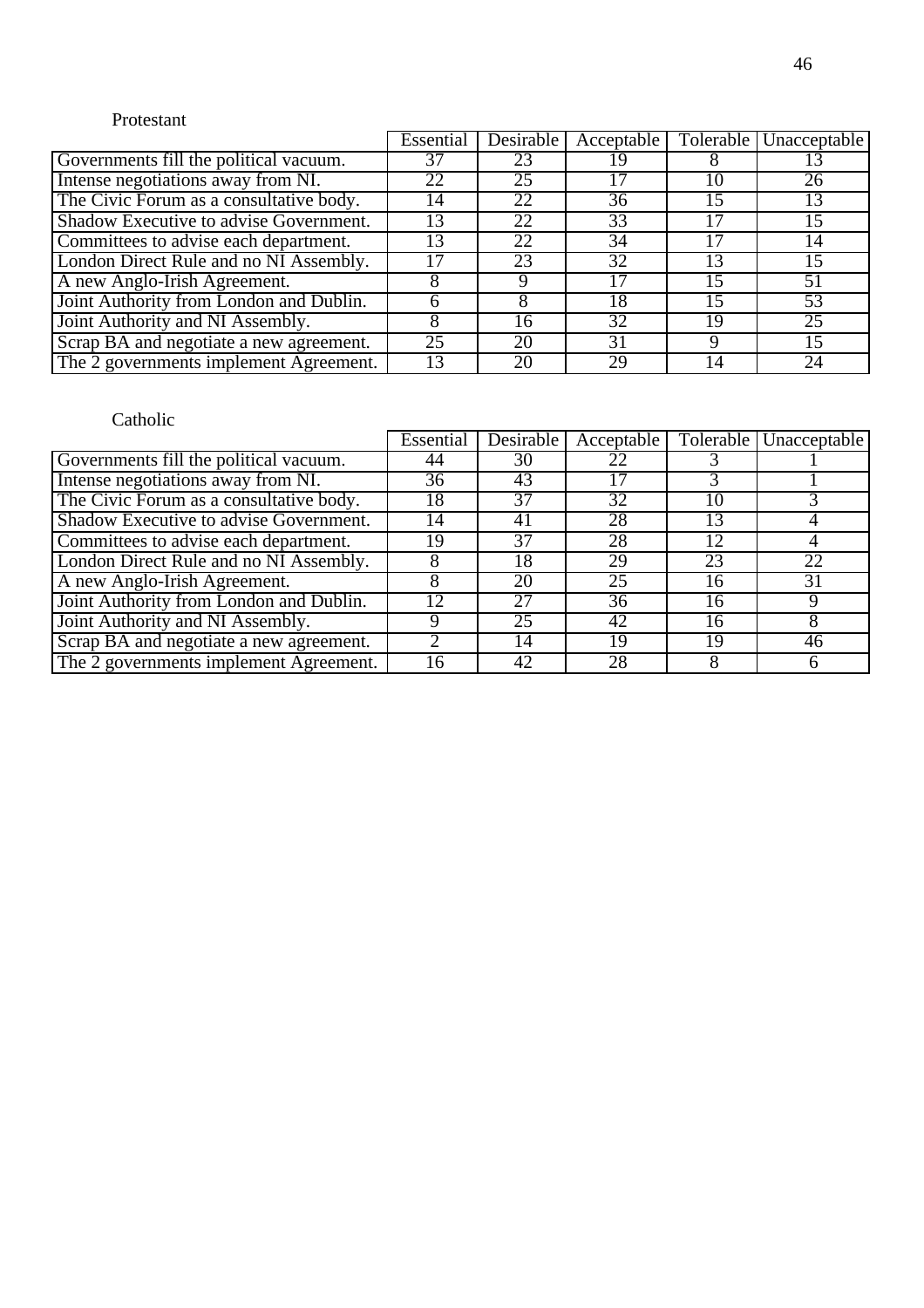### DUP

|                                         | Essential | Desirable | Acceptable |    | Tolerable Unacceptable |
|-----------------------------------------|-----------|-----------|------------|----|------------------------|
| Governments fill the political vacuum.  | 22        |           |            |    |                        |
| Intense negotiations away from NI.      |           |           |            | 12 | 50                     |
| The Civic Forum as a consultative body. |           |           | 32         | 16 | 28                     |
| Shadow Executive to advise Government.  |           | რ         | 24         | 18 | 31                     |
| Committees to advise each department.   | 3         | 14        | 27         | 21 | $\overline{25}$        |
| London Direct Rule and no NI Assembly.  | 14        | 19        | 36         | 14 | 17                     |
| A new Anglo-Irish Agreement.            |           |           |            |    | 65                     |
| Joint Authority from London and Dublin. |           |           | 16         | 10 | 66                     |
| Joint Authority and NI Assembly.        |           |           | 24         | 21 | 40                     |
| Scrap BA and negotiate a new agreement. | 39        | 23        | 18         |    | 13                     |
| The 2 governments implement Agreement.  |           |           | 19         | 14 | 46                     |

#### UUP

|                                         | Essential | Desirable | Acceptable      |    | Tolerable   Unacceptable |
|-----------------------------------------|-----------|-----------|-----------------|----|--------------------------|
| Governments fill the political vacuum.  | 40        |           | 23              |    |                          |
| Intense negotiations away from NI.      | 21        | 34        | 23              |    |                          |
| The Civic Forum as a consultative body. |           | 30        | 33              | 20 |                          |
| Shadow Executive to advise Government.  | 10        | 28        | 35              | 19 |                          |
| Committees to advise each department.   |           | 28        | 37              |    |                          |
| London Direct Rule and no NI Assembly.  |           | 30        | 28              | 16 |                          |
| A new Anglo-Irish Agreement.            |           |           | 20              | 20 | 42                       |
| Joint Authority from London and Dublin. |           |           | 20              | 18 | 47                       |
| Joint Authority and NI Assembly.        |           | 22        | $\overline{32}$ | 21 | 18                       |
| Scrap BA and negotiate a new agreement. |           | 19        | 33              |    | 18                       |
| The 2 governments implement Agreement.  |           |           | 30              | 18 |                          |

# PUP

|                                         | Essential | Desirable | Acceptable |    | Tolerable Unacceptable |
|-----------------------------------------|-----------|-----------|------------|----|------------------------|
| Governments fill the political vacuum.  | 41        | 20        |            |    |                        |
| Intense negotiations away from NI.      | 25        |           | 25         | 16 |                        |
| The Civic Forum as a consultative body. | 25        | 23        |            | 14 |                        |
| Shadow Executive to advise Government.  | 27        | 25        | 25         | 16 |                        |
| Committees to advise each department.   | 21        | 25        | 34         | Q  |                        |
| London Direct Rule and no NI Assembly.  | 16        |           | 27         | 16 | 14                     |
| A new Anglo-Irish Agreement.            |           |           | 23         | 18 | 37                     |
| Joint Authority from London and Dublin. |           |           | 25         | 23 | 32                     |
| Joint Authority and NI Assembly.        |           | 21        | 36         | 25 |                        |
| Scrap BA and negotiate a new agreement. | 16        | 25        | 34         | a  | 16                     |
| The 2 governments implement Agreement.  |           | l 6       | 50         | Q  | 14                     |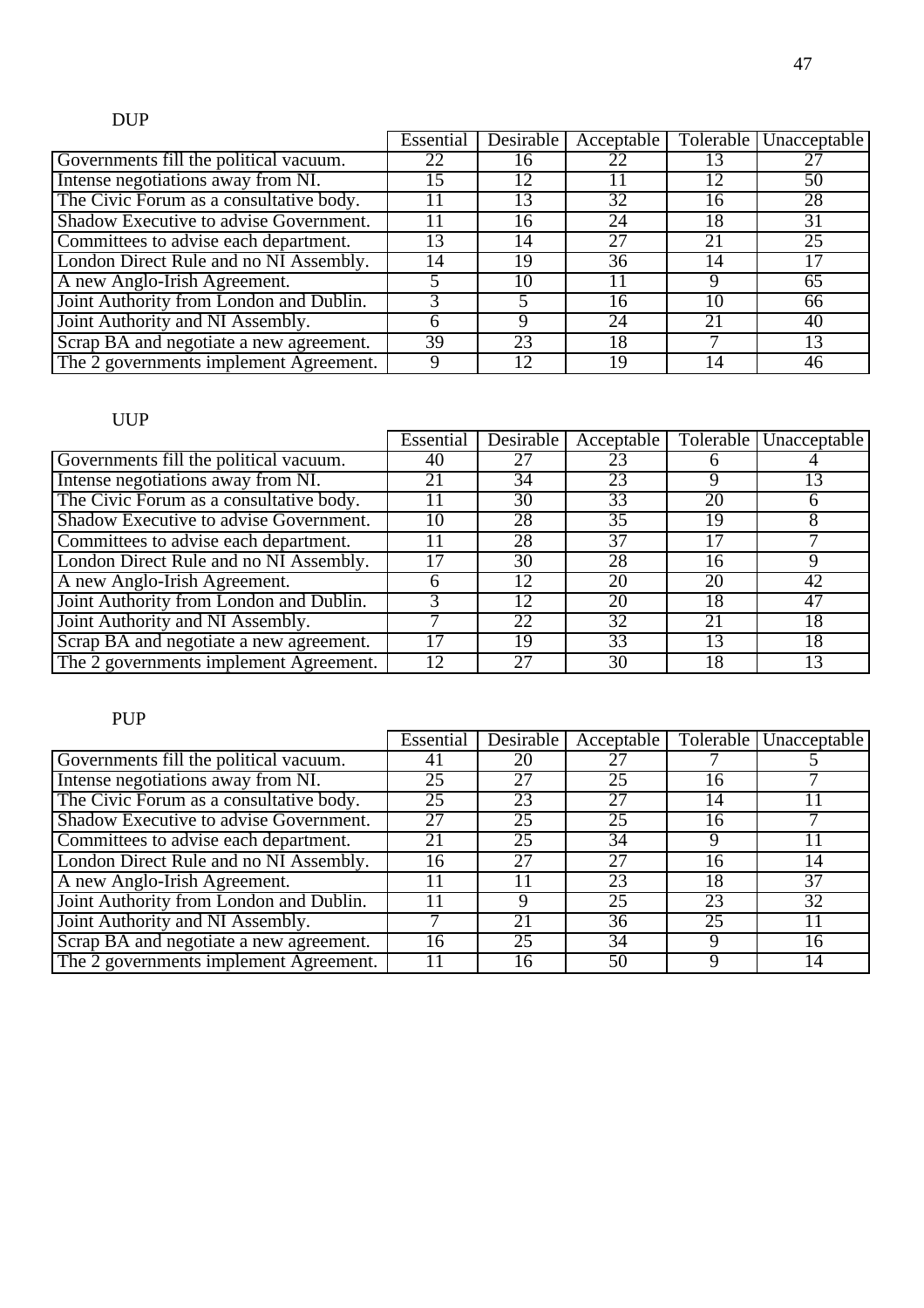#### Alliance

|                                         | <b>Essential</b> | Desirable | Acceptable |    | Tolerable Unacceptable |
|-----------------------------------------|------------------|-----------|------------|----|------------------------|
| Governments fill the political vacuum.  | 49               | 23        |            |    |                        |
| Intense negotiations away from NI.      | $3\overline{8}$  | 39        | 20         |    |                        |
| The Civic Forum as a consultative body. | 26               | 25        | 41         |    |                        |
| Shadow Executive to advise Government.  | 25               | 35        | 34         |    |                        |
| Committees to advise each department.   | 23               | 36        | 33         |    |                        |
| London Direct Rule and no NI Assembly.  | 26               | 18        | 33         |    | 15                     |
| A new Anglo-Irish Agreement.            | 8                |           | 26         |    | 31                     |
| Joint Authority from London and Dublin. | 18               | 16        | 28         | 17 | 21                     |
| Joint Authority and NI Assembly.        | 8                | 18        | 41         | 15 |                        |
| Scrap BA and negotiate a new agreement. | 20               | 23        | 24         | 13 | 20                     |
| The 2 governments implement Agreement.  | 26               |           | 28         |    |                        |

#### SDLP

|                                         | Essential | Desirable | Acceptable |    | Tolerable   Unacceptable |
|-----------------------------------------|-----------|-----------|------------|----|--------------------------|
| Governments fill the political vacuum.  | 53        | 31        |            |    |                          |
| Intense negotiations away from NI.      | 41        | 44        | 12         |    |                          |
| The Civic Forum as a consultative body. | 20        | 38        | 35         |    |                          |
| Shadow Executive to advise Government.  |           | 46        | 25         |    |                          |
| Committees to advise each department.   | 24        | 39        | 28         |    |                          |
| London Direct Rule and no NI Assembly.  | 12        | 19        | 34         | 21 | 14                       |
| A new Anglo-Irish Agreement.            |           |           | 28         | 15 | 27                       |
| Joint Authority from London and Dublin. | 4         | 29        | 40         |    |                          |
| Joint Authority and NI Assembly.        | 14        | 30        | 42         | 10 |                          |
| Scrap BA and negotiate a new agreement. |           |           | 19         | 19 | 46                       |
| The 2 governments implement Agreement.  | 21        | 43        | 30         |    |                          |

|                                         | Essential | Desirable | Acceptable |    | Tolerable Unacceptable |
|-----------------------------------------|-----------|-----------|------------|----|------------------------|
| Governments fill the political vacuum.  | 30        | 36        | 24         |    |                        |
| Intense negotiations away from NI.      | 24        | 49        | 24         |    |                        |
| The Civic Forum as a consultative body. | 16        | 32        | 25         | 19 |                        |
| Shadow Executive to advise Government.  | 14        | 26        | 29         | 22 |                        |
| Committees to advise each department.   |           | 30        | 23         | 26 |                        |
| London Direct Rule and no NI Assembly.  |           | I ()      | 15         | 18 | 52                     |
| A new Anglo-Irish Agreement.            | 13        | 20        |            | Q  | 47                     |
| Joint Authority from London and Dublin. |           | 24        | 24         | 22 | 13                     |
| Joint Authority and NI Assembly.        |           | 20        | 30         | 22 | 22                     |
| Scrap BA and negotiate a new agreement. |           |           |            |    | 64                     |
| The 2 governments implement Agreement.  |           | 4         | 20         | 16 | 12                     |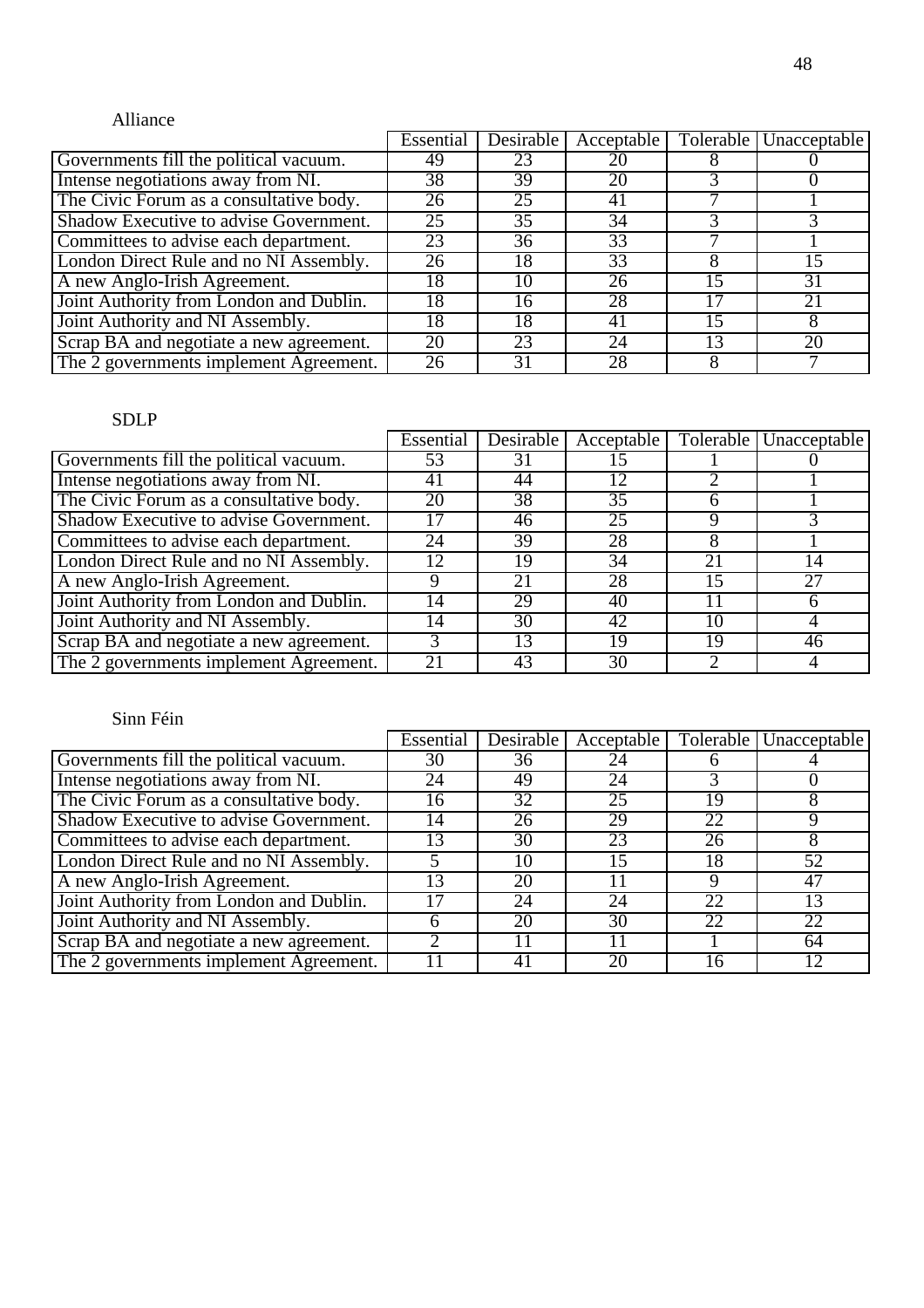### **9 - If the Governments Implement the Agreement**

If the Governments implement the Belfast Agreement this could be done in a number of different ways.

Please indicate which options for government implementation you consider to be 'Essential', 'Desirable', 'Acceptable', 'Tolerable' or 'Unacceptable'.

|                                                                                                                                                                         | Essential | Desirable | Acceptable | Tolerable | Unacceptable |
|-------------------------------------------------------------------------------------------------------------------------------------------------------------------------|-----------|-----------|------------|-----------|--------------|
| The British and Irish governments should<br>implement the Belfast Agreement but only<br>devolve powers to the new institutions of<br>government when this is possible.  | 10        | 28        | 33         | 15        | 14           |
| Temporary arrangements should be put in<br>place to get the Assembly working<br>providing they lead to the implementation<br>of the Belfast Agreement in full.          | 10        | 30        | 32         | 13        | 15           |
| The Assembly should be responsible for<br>the administration of Northern Ireland but<br>should not have powers to make laws until<br>the parties can form an Executive. | 12        | 30        | 33         | 14        | 11           |
| The Assembly should be run by<br>departmental committees until the parties<br>can form an Executive.                                                                    | 8         | 25        | 34         | 18        | 15           |
| All parts of the Belfast Agreement should<br>be worked by the Assembly under any<br>temporary arrangements agreed for its<br>operation.                                 | 9         | 29        | 31         | 15        | 16           |
| A new referendum should be held to<br>approve any new or partial arrangements<br>made for the implementation of the<br>Agreement.                                       | 16        | 25        | 30         | 14        | 13           |

All NI

#### Protestant

|                                          | Essential | Desirable l |    | Acceptable   Tolerable   Unacceptable |
|------------------------------------------|-----------|-------------|----|---------------------------------------|
| Implement BA $&$ devolution as possible. |           |             |    |                                       |
| Temporary arrangements to run Assembly.  |           |             |    |                                       |
| Administrative Assembly then Executive.  |           |             | 27 |                                       |
| Departmental committees then Executive.  |           |             |    |                                       |
| All BA under temporary arrangements.     |           |             | 23 |                                       |
| New referendum to approve any changes.   |           |             | 32 |                                       |

|                                         | Essential | <b>Desirable</b> | Acceptable | Tolerable   Unacceptable |
|-----------------------------------------|-----------|------------------|------------|--------------------------|
| Implement BA & devolution as possible.  |           |                  |            |                          |
| Temporary arrangements to run Assembly. |           |                  |            |                          |
| Administrative Assembly then Executive. |           |                  |            |                          |
| Departmental committees then Executive. |           |                  | 26         |                          |
| All BA under temporary arrangements.    |           |                  | 25         |                          |
| New referendum to approve any changes.  |           |                  | 28         |                          |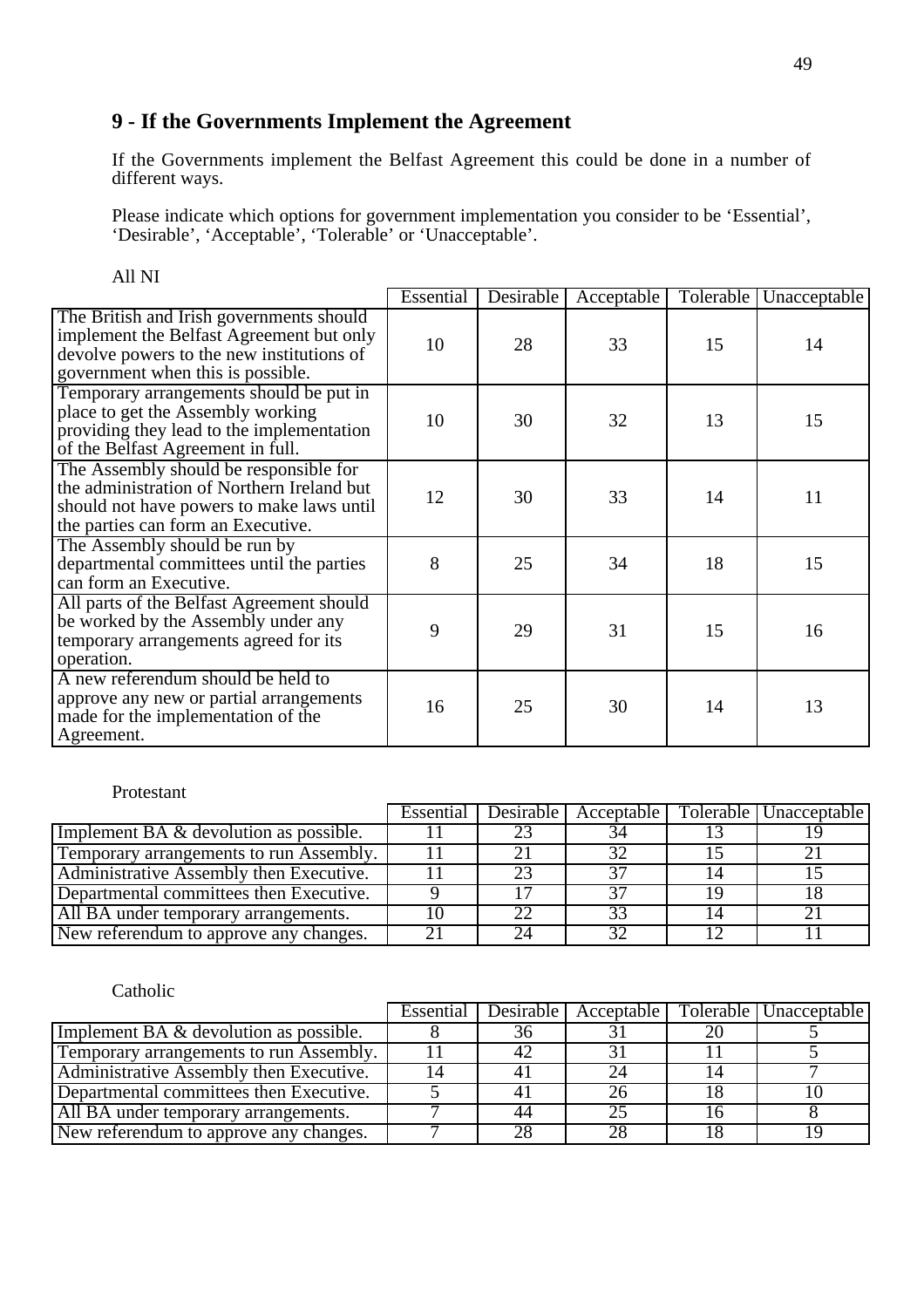# DUP

|                                         |     | Essential   Desirable | Acceptable |    | Tolerable   Unacceptable |
|-----------------------------------------|-----|-----------------------|------------|----|--------------------------|
| Implement BA & devolution as possible.  | 1 V |                       |            |    |                          |
| Temporary arrangements to run Assembly. |     |                       | つつ         | 14 | 46                       |
| Administrative Assembly then Executive. |     |                       |            |    | つワ                       |
| Departmental committees then Executive. |     |                       | 29         | 26 |                          |
| All BA under temporary arrangements.    |     |                       | 25         |    | 38                       |
| New referendum to approve any changes.  | 33  | 20                    |            | 14 |                          |

### UUP

|                                          |    | Essential   Desirable | Acceptable |     | Tolerable   Unacceptable |
|------------------------------------------|----|-----------------------|------------|-----|--------------------------|
| Implement BA $&$ devolution as possible. | ГU |                       | 38         |     |                          |
| Temporary arrangements to run Assembly.  |    |                       |            |     |                          |
| Administrative Assembly then Executive.  |    | 29                    | 27         | 1 Q |                          |
| Departmental committees then Executive.  | 10 |                       |            | 22  |                          |
| All BA under temporary arrangements.     |    |                       | 38         |     |                          |
| New referendum to approve any changes.   |    | 28                    |            |     |                          |

### PUP

|                                          | Essential | Desirable | Acceptable | Tolerable   Unacceptable |
|------------------------------------------|-----------|-----------|------------|--------------------------|
| Implement BA $&$ devolution as possible. |           |           |            |                          |
| Temporary arrangements to run Assembly.  |           |           |            |                          |
| Administrative Assembly then Executive.  |           |           |            |                          |
| Departmental committees then Executive.  |           |           | 39         |                          |
| All BA under temporary arrangements.     |           |           | 34         |                          |
| New referendum to approve any changes.   |           |           | 30         |                          |

#### Alliance

|                                                     | Essential | Desirable |    | Acceptable   Tolerable   Unacceptable |
|-----------------------------------------------------|-----------|-----------|----|---------------------------------------|
| Implement $\overline{BA}$ & devolution as possible. |           |           |    |                                       |
| Temporary arrangements to run Assembly.             |           |           |    |                                       |
| Administrative Assembly then Executive.             |           |           | 38 |                                       |
| Departmental committees then Executive.             |           |           |    |                                       |
| All BA under temporary arrangements.                |           |           | 44 |                                       |
| New referendum to approve any changes.              |           |           | 36 |                                       |

#### SDLP

|                                          | Essential | Desirable I | Acceptable   | Tolerable   Unacceptable |
|------------------------------------------|-----------|-------------|--------------|--------------------------|
| Implement BA $&$ devolution as possible. |           |             | 28           |                          |
| Temporary arrangements to run Assembly.  |           |             |              |                          |
| Administrative Assembly then Executive.  |           |             | 28           |                          |
| Departmental committees then Executive.  |           |             | $32^{\circ}$ |                          |
| All BA under temporary arrangements.     |           |             | つワ           |                          |
| New referendum to approve any changes.   |           |             | 29           |                          |

|                                          | Essential Desirable |    | Acceptable   Tolerable   Unacceptable |
|------------------------------------------|---------------------|----|---------------------------------------|
| Implement BA $&$ devolution as possible. |                     | 36 |                                       |
| Temporary arrangements to run Assembly.  |                     |    |                                       |
| Administrative Assembly then Executive.  |                     |    |                                       |
| Departmental committees then Executive.  |                     | 26 |                                       |
| All BA under temporary arrangements.     | $2^{\prime}$        |    |                                       |
| New referendum to approve any changes.   |                     |    |                                       |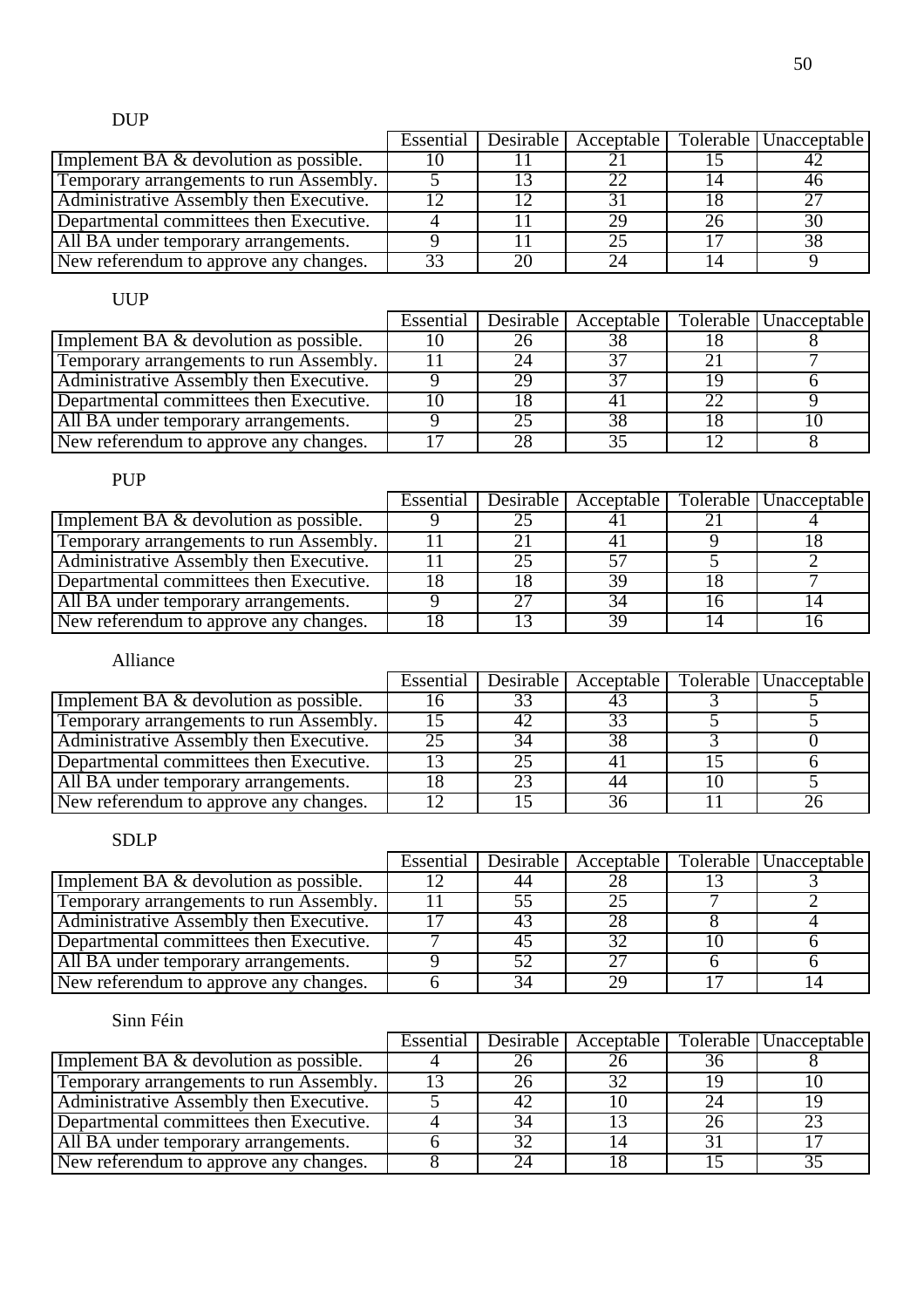# **10 - What do you Believe?**

### **Do you believe the Belfast Agreement requires.....?**

### All NI

|                                                                                                                                                                                                                                              | Yes |    |
|----------------------------------------------------------------------------------------------------------------------------------------------------------------------------------------------------------------------------------------------|-----|----|
| All parties to cooperate with the Independent Commission<br>and use any influence they may have to achieve the<br>decommissioning of all paramilitary arms by May 2000 in<br>the context of the implementation of the overall<br>settlement. | 92  |    |
| No Executive including Sinn Féin without an end to all<br>IRA violence and intimidation.                                                                                                                                                     | 69  | 31 |
| No Executive including Sinn Féin without a simultaneous<br>start on decommissioning by the IRA.                                                                                                                                              | 70  | 30 |
| No Executive including Sinn Féin without a guarantee<br>that IRA decommissioning will be completed by May<br>2000.                                                                                                                           | 72  | 28 |

#### Protestant

|                                                        | Yes | Nο |
|--------------------------------------------------------|-----|----|
|                                                        | 94  |    |
| All parties to cooperate to achieve decommissioning.   |     |    |
| No inclusive Executive without an end to IRA violence. |     | 19 |
| No inclusive Executive without IRA decommissioning.    | -80 | 20 |
| No inclusive Executive without IRA May 2000 deadline.  | 70  |    |

|                                                        | Yes | No. |
|--------------------------------------------------------|-----|-----|
| All parties to cooperate to achieve decommissioning.   | 87  |     |
| No inclusive Executive without an end to IRA violence. | 52  | 48  |
| No inclusive Executive without IRA decommissioning.    | 57  | 43  |
| No inclusive Executive without IRA May 2000 deadline.  | 66  | 34  |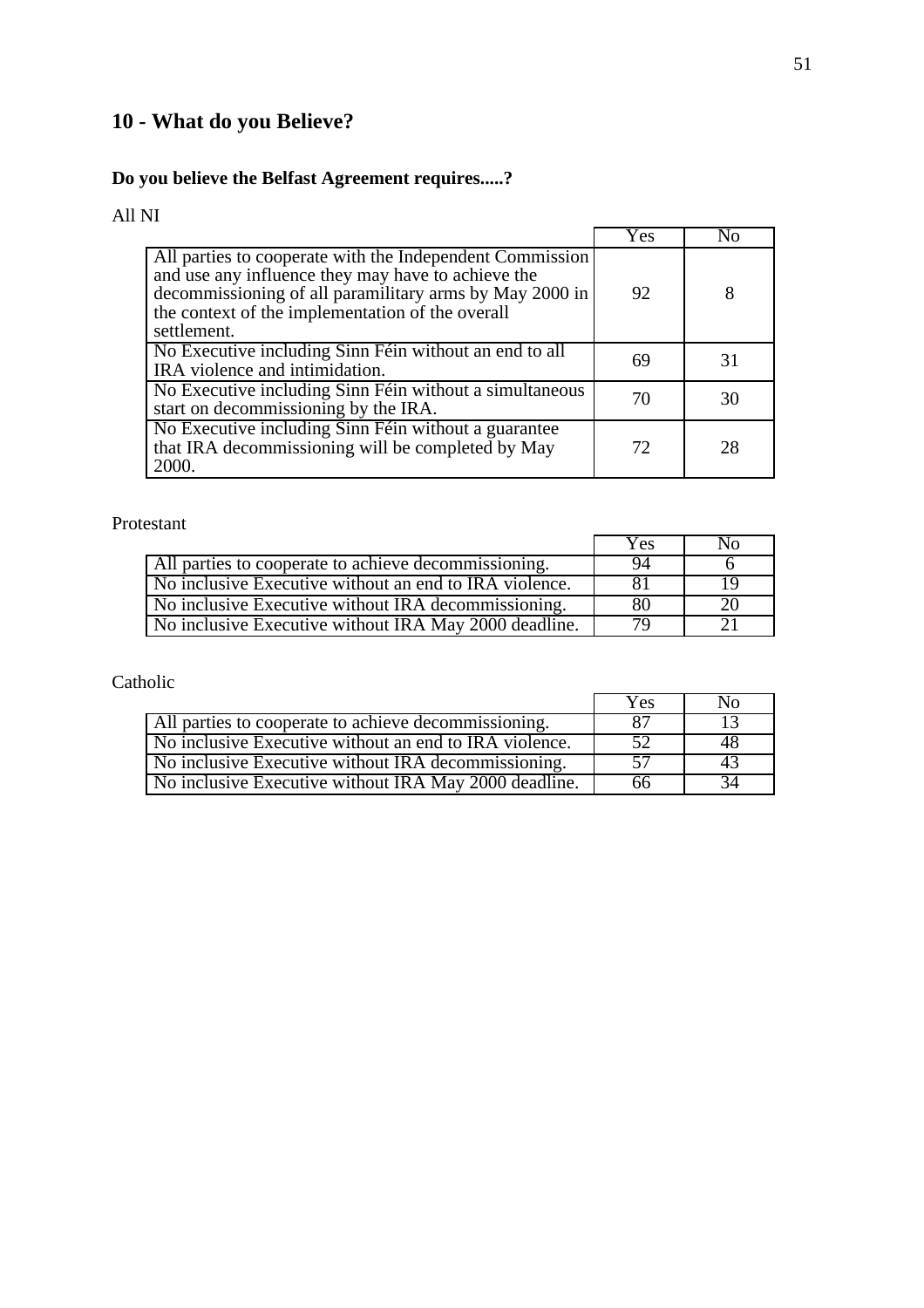### DUP

|                                                        | Yes | Nο |
|--------------------------------------------------------|-----|----|
| All parties to cooperate to achieve decommissioning.   | 92  |    |
| No inclusive Executive without an end to IRA violence. | 83  |    |
| No inclusive Executive without IRA decommissioning.    | 82  |    |
| No inclusive Executive without IRA May 2000 deadline.  | 80  |    |

#### UUP

|                                                        | Yes | NΩ |
|--------------------------------------------------------|-----|----|
| All parties to cooperate to achieve decommissioning.   | 93  |    |
| No inclusive Executive without an end to IRA violence. | 80  | 2O |
| No inclusive Executive without IRA decommissioning.    | 80  | 20 |
| No inclusive Executive without IRA May 2000 deadline.  |     |    |

### PUP

|                                                        | Yes | Nο |
|--------------------------------------------------------|-----|----|
| All parties to cooperate to achieve decommissioning.   | 89  |    |
| No inclusive Executive without an end to IRA violence. |     | 29 |
| No inclusive Executive without IRA decommissioning.    | 68  |    |
| No inclusive Executive without IRA May 2000 deadline.  |     | 30 |

### Alliance

|                                                        | Yes            | No |
|--------------------------------------------------------|----------------|----|
| All parties to cooperate to achieve decommissioning.   | -Q)            |    |
| No inclusive Executive without an end to IRA violence. |                | 26 |
| No inclusive Executive without IRA decommissioning.    | 80             | 20 |
| No inclusive Executive without IRA May 2000 deadline.  | Q <sub>3</sub> |    |

### SDLP

|                                                        | Yes | Nο |
|--------------------------------------------------------|-----|----|
| All parties to cooperate to achieve decommissioning.   | 92  |    |
| No inclusive Executive without an end to IRA violence. | 60  | 40 |
| No inclusive Executive without IRA decommissioning.    | 65  | 35 |
| No inclusive Executive without IRA May 2000 deadline.  |     |    |

#### Sinn Féin

|                                                        | Yes | No. |
|--------------------------------------------------------|-----|-----|
| All parties to cooperate to achieve decommissioning.   | 86  | 14  |
| No inclusive Executive without an end to IRA violence. | 28  |     |
| No inclusive Executive without IRA decommissioning.    | 28  |     |
| No inclusive Executive without IRA May 2000 deadline.  | 34  | 66  |

l,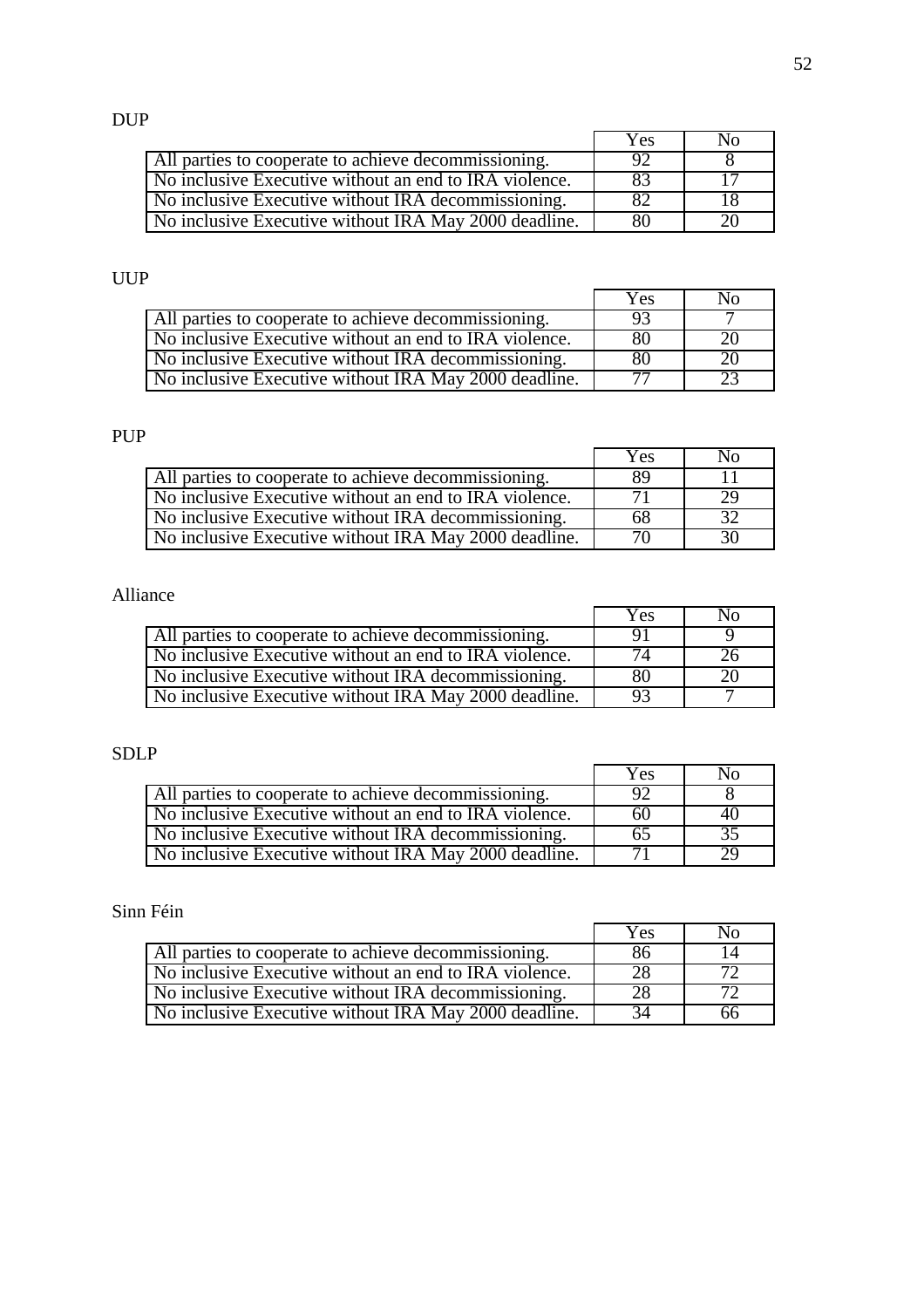# **Do you believe IRA decommissioning can be completed without.....?**

### All NI

|                                                                            | Yes | N0 |
|----------------------------------------------------------------------------|-----|----|
| Sinn Féin in the Executive.                                                | 23  |    |
| An end to Loyalist violence.                                               | 23  |    |
| Implementation of the Patten Report on police reform.                      | 37  |    |
| Full Implementation of all of the other parts of the Belfast<br>Agreement. | 38  | 62 |

#### Protestant

|                                                                            | Yes | N <sub>0</sub> |
|----------------------------------------------------------------------------|-----|----------------|
| Sinn Féin in the Executive.                                                | 32  | 68             |
| An end to Loyalist violence.                                               |     |                |
| Implementation of the Patten Report on police reform.                      | 4 I | 59             |
| Full Implementation of all of the other parts of the Belfast<br>Agreement. | 44  | 56             |

|                                                                            | Yes | N0. |
|----------------------------------------------------------------------------|-----|-----|
| Sinn Féin in the Executive.                                                |     | 89  |
| An end to Loyalist violence.                                               |     | 84  |
| Implementation of the Patten Report on police reform.                      | 36  | 64  |
| Full Implementation of all of the other parts of the Belfast<br>Agreement. | 32  | 68  |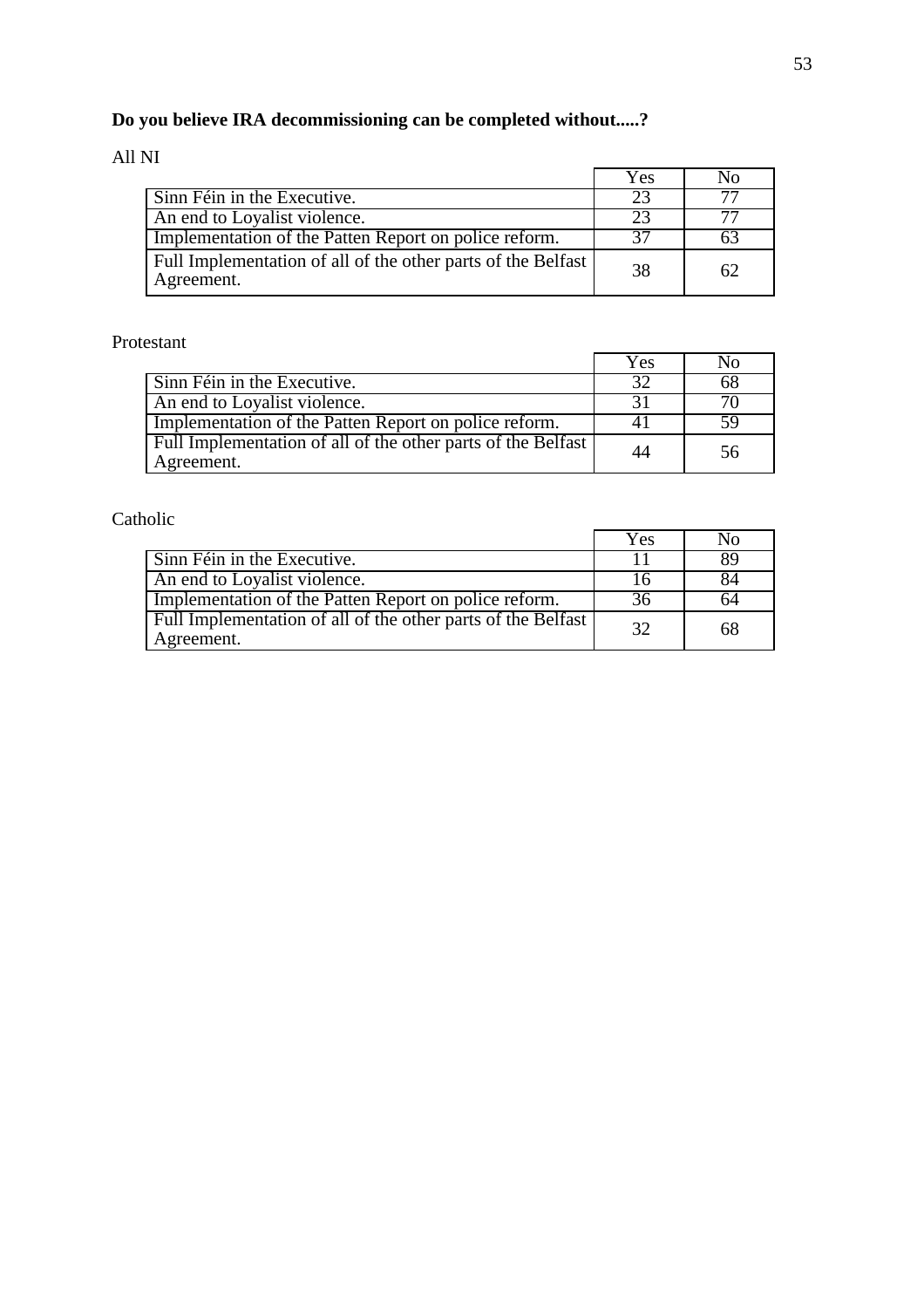# DUP

|                                                                            | Yes | NΩ |
|----------------------------------------------------------------------------|-----|----|
| Sinn Féin in the Executive.                                                | -36 | 64 |
| An end to Loyalist violence.                                               | 35  |    |
| Implementation of the Patten Report on police reform.                      | 36  | 64 |
| Full Implementation of all of the other parts of the Belfast<br>Agreement. | 47  | 53 |

### UUP

|                                                                            | Yes | N0 |
|----------------------------------------------------------------------------|-----|----|
| Sinn Féin in the Executive.                                                | 29  |    |
| An end to Loyalist violence.                                               | 29  |    |
| Implementation of the Patten Report on police reform.                      | 46  | 54 |
| Full Implementation of all of the other parts of the Belfast<br>Agreement. | 43  | 57 |

### PUP

|                                                                            | Yes | Nο |
|----------------------------------------------------------------------------|-----|----|
| Sinn Féin in the Executive.                                                | 16  | 84 |
| An end to Loyalist violence.                                               |     |    |
| Implementation of the Patten Report on police reform.                      |     |    |
| Full Implementation of all of the other parts of the Belfast<br>Agreement. | 32  | 68 |

### Alliance

|                                                                            | Yes | N <sub>0</sub> |
|----------------------------------------------------------------------------|-----|----------------|
| Sinn Féin in the Executive.                                                |     |                |
| An end to Loyalist violence.                                               |     |                |
| Implementation of the Patten Report on police reform.                      | 38  |                |
| Full Implementation of all of the other parts of the Belfast<br>Agreement. | -34 | 66             |

### SDLP

|                                                                            | Yes | N <sub>0</sub> |
|----------------------------------------------------------------------------|-----|----------------|
| Sinn Féin in the Executive.                                                |     |                |
| An end to Loyalist violence.                                               |     | 84             |
| Implementation of the Patten Report on police reform.                      |     |                |
| Full Implementation of all of the other parts of the Belfast<br>Agreement. | -36 | 64             |

|                                                                            | Yes | Nο |
|----------------------------------------------------------------------------|-----|----|
| Sinn Féin in the Executive.                                                |     |    |
| An end to Loyalist violence.                                               |     |    |
| Implementation of the Patten Report on police reform.                      |     | 80 |
| Full Implementation of all of the other parts of the Belfast<br>Agreement. | 28  | 72 |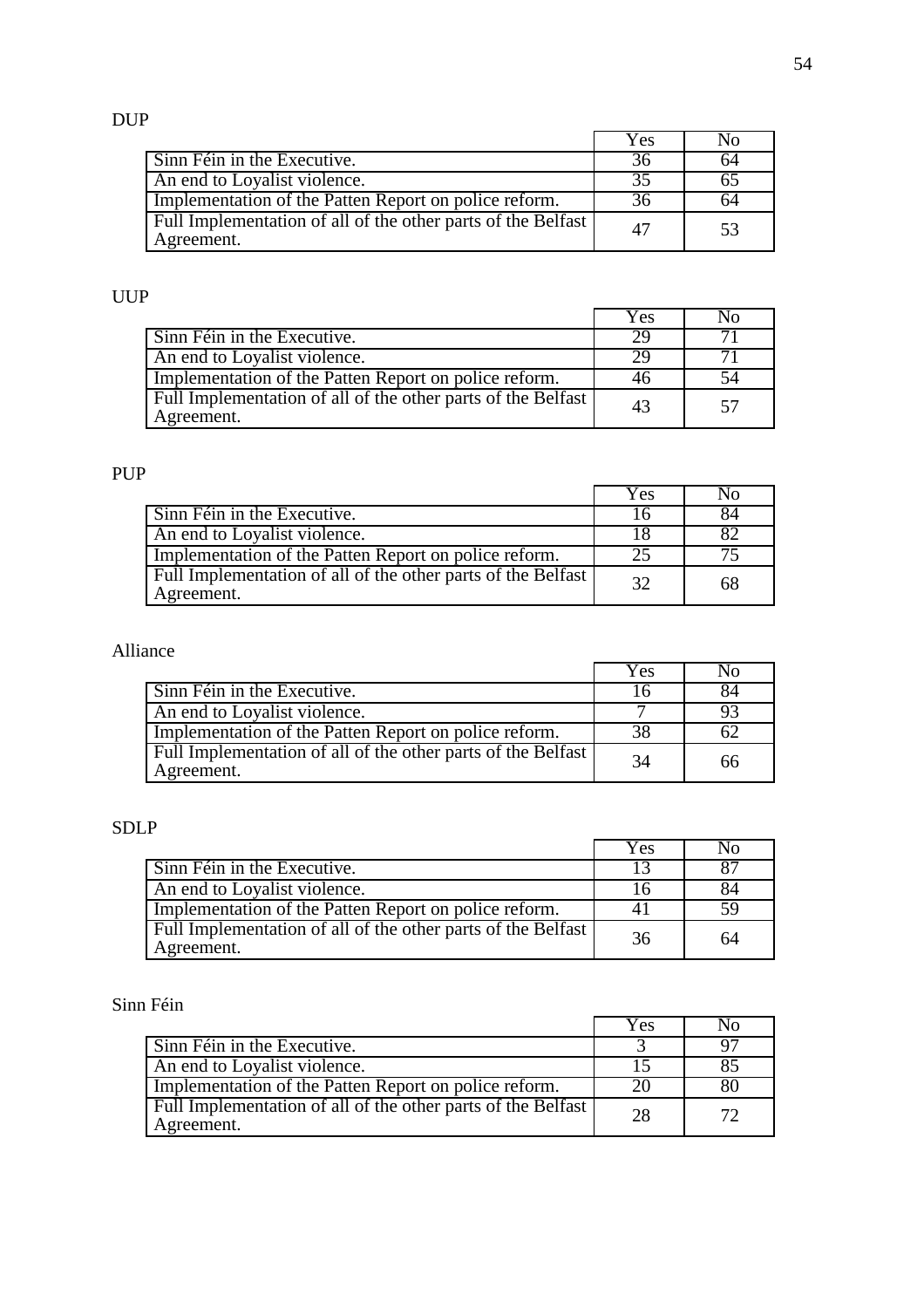# **Do you believe an inclusive Executive can be established without.....?**

### All NI

|                                                                                                             | Yes | N <sub>0</sub> |
|-------------------------------------------------------------------------------------------------------------|-----|----------------|
| An end to IRA violence.                                                                                     | 29  |                |
| A start on decommissioning by the IRA.                                                                      | 39  |                |
| The completion of IRA decommissioning by May 2000.                                                          | 42  | 58             |
| Full Implementation of all of the decommissioning and<br>non-violence commitments of the Belfast Agreement. | 41  | .59            |

#### Protestant

|                                                                                                                          | Yes           | No |
|--------------------------------------------------------------------------------------------------------------------------|---------------|----|
| An end to IRA violence.                                                                                                  | $\mathcal{D}$ |    |
| A start on decommissioning by the IRA.                                                                                   |               | 74 |
| The completion of IRA decommissioning by May 2000.                                                                       | 31            | 69 |
| Full Implementation of all $\overline{of}$ the decommissioning and<br>non-violence commitments of the Belfast Agreement. | 35            | 65 |

|                                                                                                             | Yes         | No. |
|-------------------------------------------------------------------------------------------------------------|-------------|-----|
| An end to IRA violence.                                                                                     | $4'_{\ell}$ | 58  |
| A start on decommissioning by the IRA.                                                                      | 59          |     |
| The completion of IRA decommissioning by May 2000.                                                          | 61          | 39  |
| Full Implementation of all of the decommissioning and<br>non-violence commitments of the Belfast Agreement. | 52          | 48  |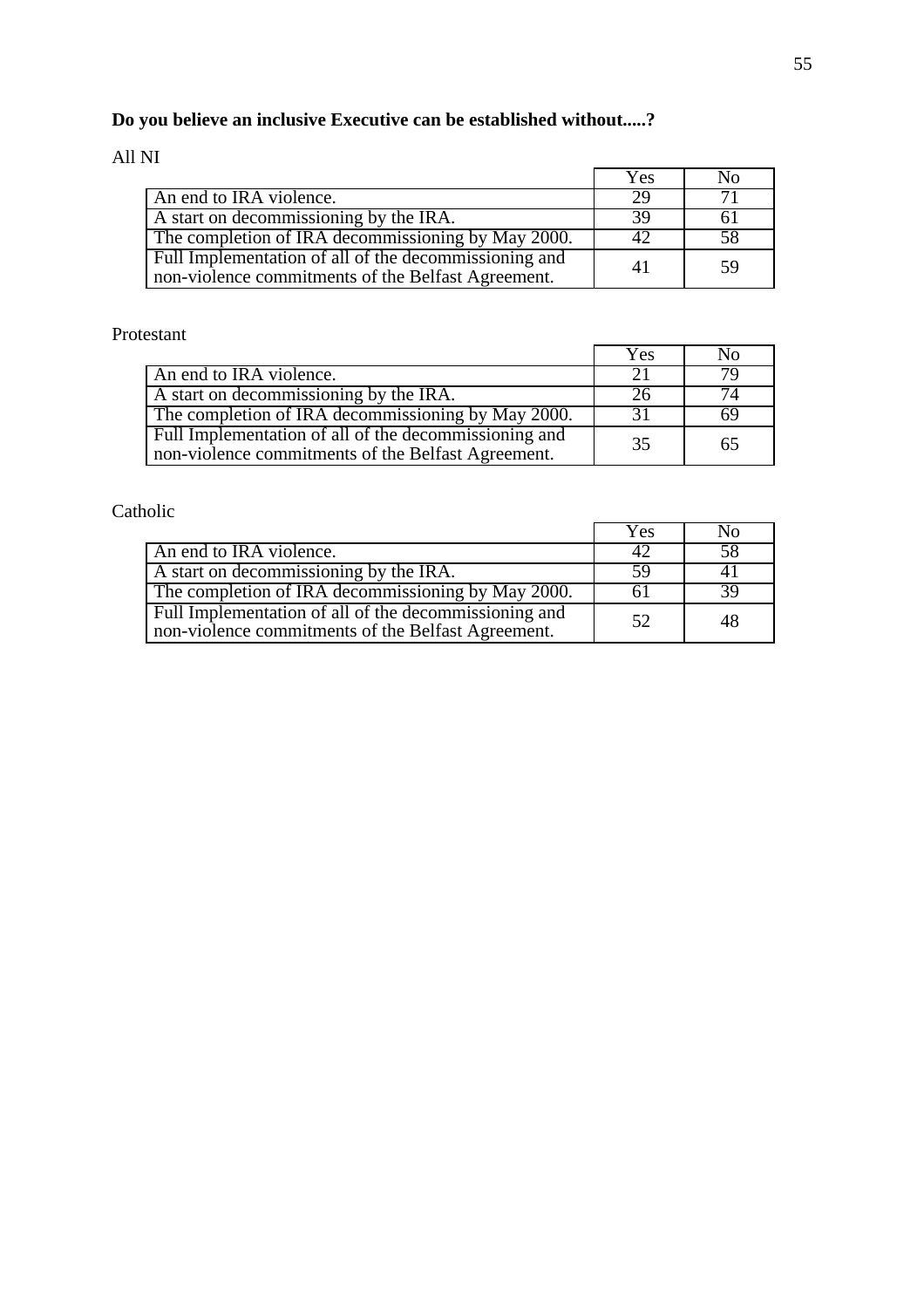# DUP

|                                                                                                             | Yes | No  |
|-------------------------------------------------------------------------------------------------------------|-----|-----|
| An end to IRA violence.                                                                                     |     | 82  |
| A start on decommissioning by the IRA.                                                                      | 22  | 78  |
| The completion of IRA decommissioning by May 2000.                                                          | 25  | 75. |
| Full Implementation of all of the decommissioning and<br>non-violence commitments of the Belfast Agreement. | 35  | 65  |

### UUP

|                                                                                                             | Yes | No |
|-------------------------------------------------------------------------------------------------------------|-----|----|
| An end to IRA violence.                                                                                     | 22  | 78 |
| A start on decommissioning by the IRA.                                                                      | 29  |    |
| The completion of IRA decommissioning by May 2000.                                                          | 34  | 66 |
| Full Implementation of all of the decommissioning and<br>non-violence commitments of the Belfast Agreement. | 35  | 65 |

### PUP

|                                                                                                             | Yes | N <sub>0</sub> |
|-------------------------------------------------------------------------------------------------------------|-----|----------------|
| An end to IRA violence.                                                                                     | 29  |                |
| A start on decommissioning by the IRA.                                                                      | 30  |                |
| The completion of IRA decommissioning by May 2000.                                                          | 27  |                |
| Full Implementation of all of the decommissioning and<br>non-violence commitments of the Belfast Agreement. | 32  | 68             |

### Alliance

|                                                                                                             | Yes | N <sub>0</sub> |
|-------------------------------------------------------------------------------------------------------------|-----|----------------|
| An end to IRA violence.                                                                                     |     | 74             |
| A start on decommissioning by the IRA.                                                                      |     | 80             |
| The completion of IRA decommissioning by May 2000.                                                          | 23  |                |
| Full Implementation of all of the decommissioning and<br>non-violence commitments of the Belfast Agreement. | 29  | 71             |

### SDLP

|                                                                                                             | Yes | No  |
|-------------------------------------------------------------------------------------------------------------|-----|-----|
| An end to IRA violence.                                                                                     | 29  |     |
| A start on decommissioning by the IRA.                                                                      | 44  | 56  |
| The completion of IRA decommissioning by May 2000.                                                          | .51 |     |
| Full Implementation of all of the decommissioning and<br>non-violence commitments of the Belfast Agreement. | 46  | -54 |

|                                                                                                             | Yes | Nο |
|-------------------------------------------------------------------------------------------------------------|-----|----|
| An end to IRA violence.                                                                                     | .67 | 33 |
| A start on decommissioning by the IRA.                                                                      |     |    |
| The completion of IRA decommissioning by May 2000.                                                          | 90  |    |
| Full Implementation of all of the decommissioning and<br>non-violence commitments of the Belfast Agreement. | -68 | 32 |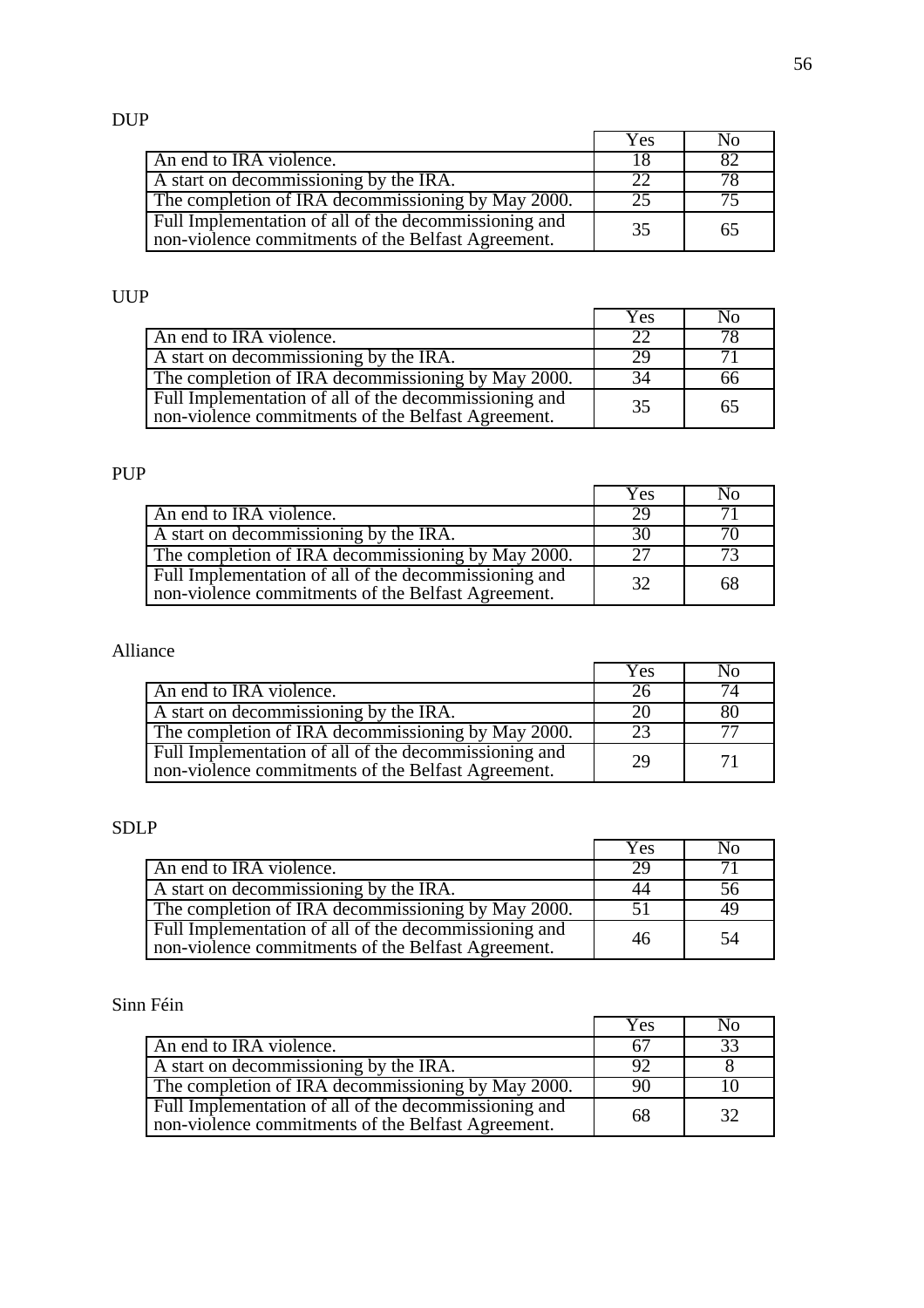# **11 - Have you Changed your Mind?**

Finally can I please ask you how you voted in the referendum for the Belfast Agreement?

All NI

| Yes          |  |
|--------------|--|
| No           |  |
| Did not vote |  |

Protestant

| Yes          |     |
|--------------|-----|
| No           |     |
| Did not vote | 6 ا |

Catholic

| Yes          | 6 |
|--------------|---|
| រក           |   |
| Did not vote |   |

DUP

| Yes          | 26 |
|--------------|----|
| No           | 56 |
| Did not vote |    |

#### UUP

| Yes          |    |
|--------------|----|
| J٥           | 16 |
| Did not vote |    |

#### PUP

| Yes          |   |
|--------------|---|
| N٥           | 4 |
| Did not vote |   |

#### Alliance

| Yes          |  |
|--------------|--|
| √ი           |  |
| Did not vote |  |

#### SDLP

| Yes          |  |
|--------------|--|
| √ი           |  |
| Did not vote |  |

| Yes          |  |
|--------------|--|
| IΟ           |  |
| Did not vote |  |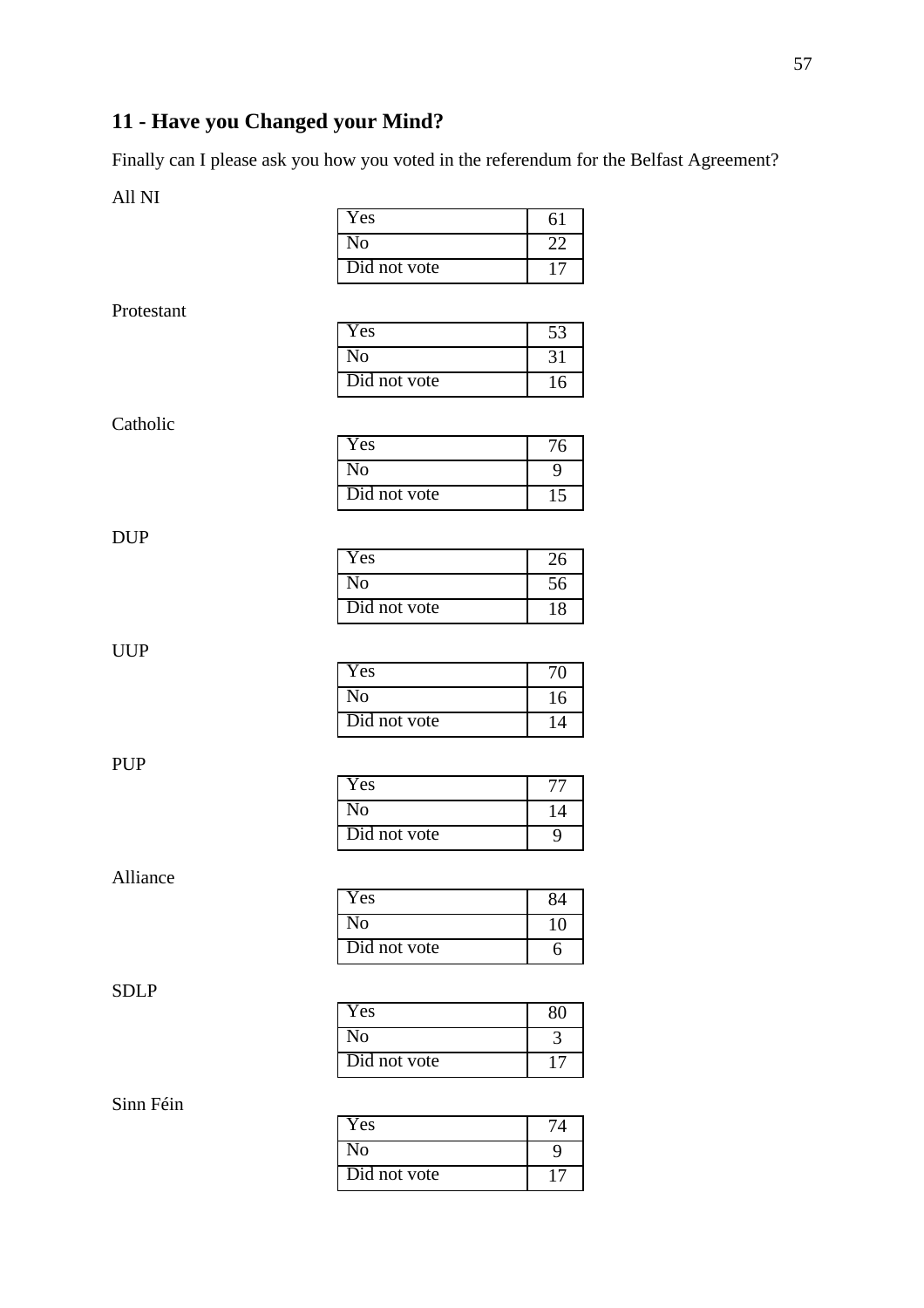Finally can I please ask you how you voted in the referendum for the Belfast Agreement? (with 'did not vote' removed)

All NI

| Yes | 74 |
|-----|----|
| No  | 26 |

Protestant

| 'es | 64 |
|-----|----|
| 0   | 6  |

Catholic

| Yes      |  |
|----------|--|
| $\Omega$ |  |

Yes 32 No 68

DUP

| I<br>ŗ,<br>٠ |  |
|--------------|--|

| Yes | 82 |
|-----|----|
| No  | 18 |

PUP

| Yes |  |
|-----|--|
| 'O  |  |

Alliance

| Yes | Q  |
|-----|----|
| NO  | 10 |

SDLP

| Yes    | б |
|--------|---|
| $^1$ O |   |

| 'es |  |
|-----|--|
| о   |  |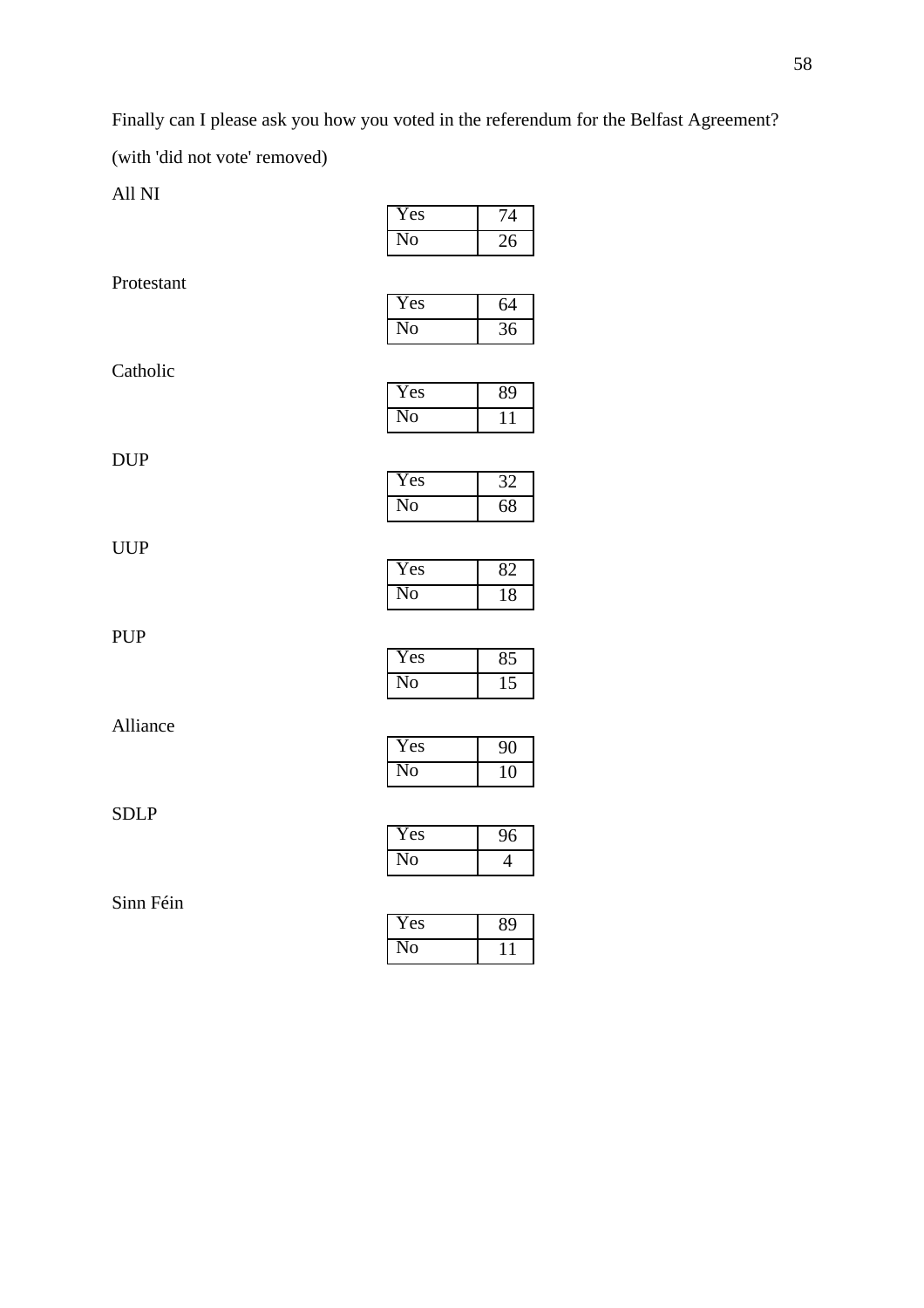And if the Referendum was held today how would you vote?

### All NI

|             | Yes            | 58              |
|-------------|----------------|-----------------|
|             | N <sub>0</sub> | $\overline{31}$ |
|             | Would not vote | 11              |
| Protestant  |                |                 |
|             | Yes            | 43              |
|             | N <sub>o</sub> | 46              |
|             | Would not vote | 11              |
|             |                |                 |
| Catholic    | Yes            | 80              |
|             | N <sub>o</sub> | 11              |
|             | Would not vote | 9               |
|             |                |                 |
| <b>DUP</b>  | Yes            | 29              |
|             | N <sub>o</sub> | 65              |
|             | Would not vote | 6               |
|             |                |                 |
| <b>UUP</b>  | Yes            | $\overline{50}$ |
|             | N <sub>0</sub> | 39              |
|             | Would not vote | 11              |
|             |                |                 |
| <b>PUP</b>  | Yes            | $\overline{52}$ |
|             | N <sub>o</sub> | 41              |
|             | Would not vote | $\overline{7}$  |
|             |                |                 |
| Alliance    | Yes            | 72              |
|             | N <sub>o</sub> | 20              |
|             | Would not vote | 8               |
|             |                |                 |
| <b>SDLP</b> | Yes            | 89              |
|             | N <sub>o</sub> | $\overline{4}$  |
|             | Would not vote | 7               |
|             |                |                 |
| Sinn Féin   |                |                 |
|             | Yes            | 80              |

No 10 Would not vote 10

### Protestant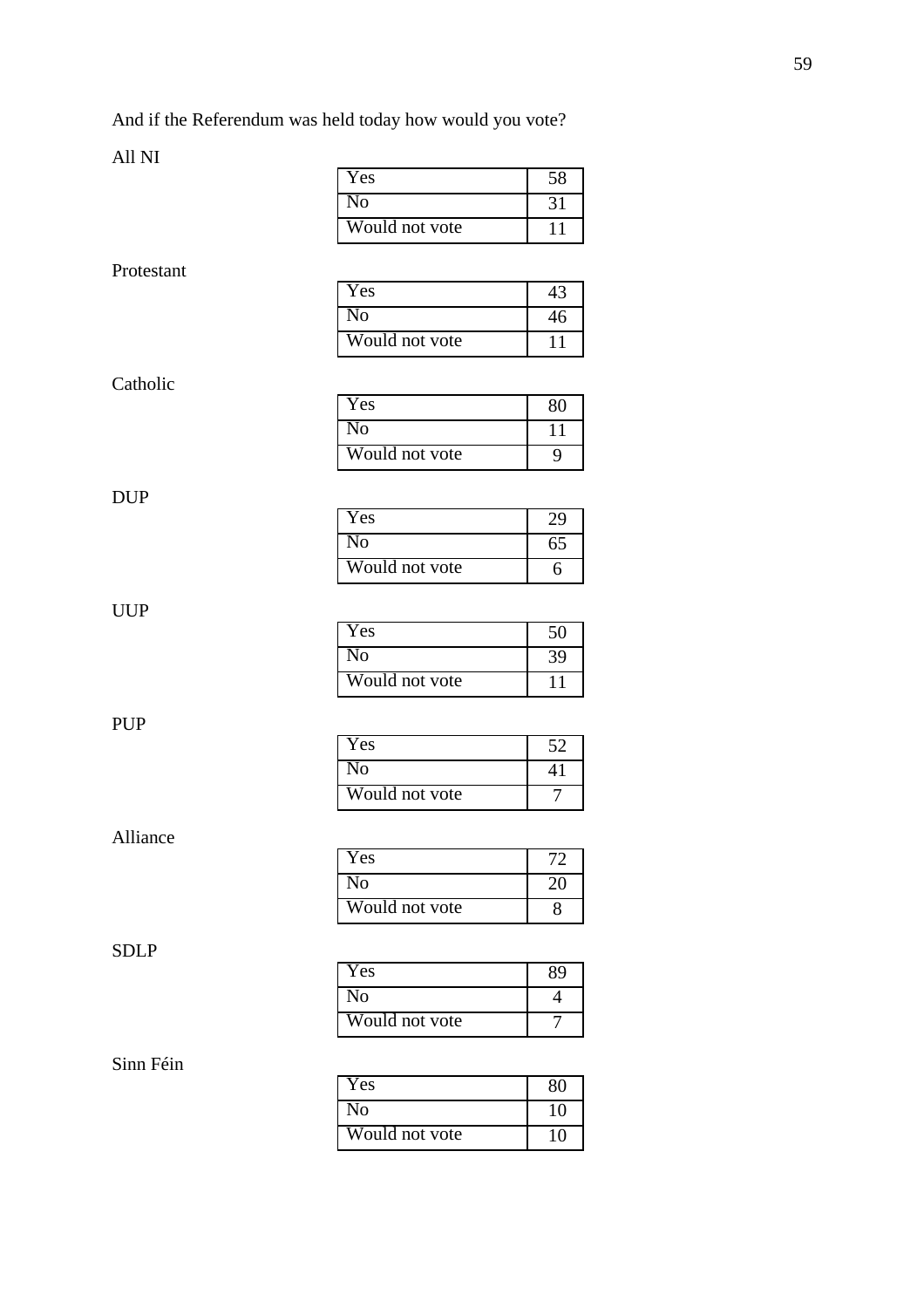And if the Referendum was held today how would you vote?

(with 'would not vote' removed)

All NI

| Yes | 65 |
|-----|----|
| Nο  |    |

Protestant

| 'es | Q  |
|-----|----|
| 0   | ₹. |

Catholic

| Yes    | ×× |
|--------|----|
| റ<br>ı |    |

Yes 31 No 69

DUP

| Yes | 56 |
|-----|----|
| No  | 44 |

PUP

| r es        | E |
|-------------|---|
| $ 0\rangle$ |   |

Alliance

| r es     |  |
|----------|--|
| $\Omega$ |  |

SDLP

| Yes |  |
|-----|--|
| O   |  |

| 'es |  |
|-----|--|
| 0   |  |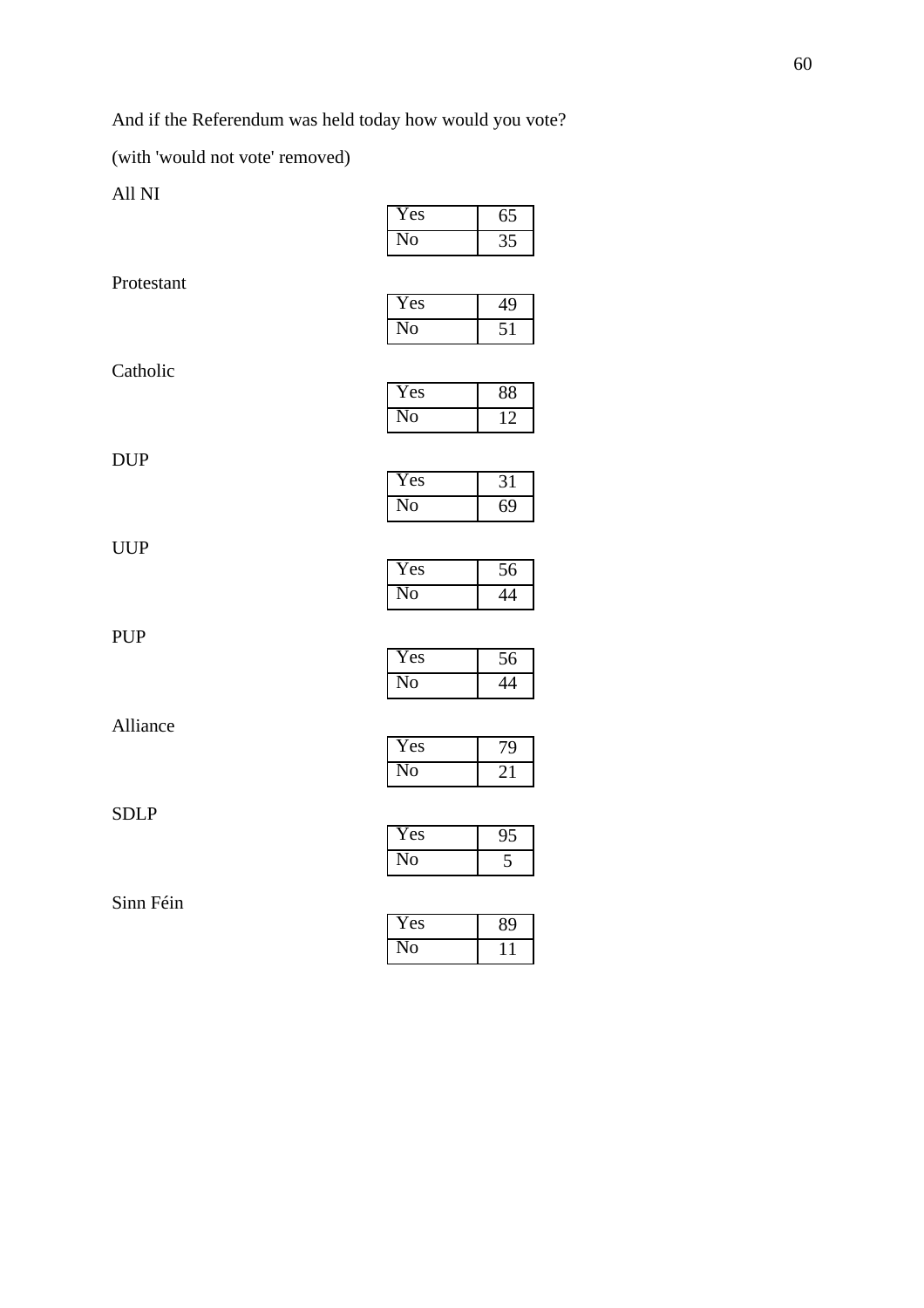Cross tabulations of voting change:

### All NI

| Yes to Yes                     |                             |
|--------------------------------|-----------------------------|
| Yes to No                      | 10                          |
| Yes to Would not vote          | 4                           |
| No to Yes                      | 2                           |
| No to $N0$                     | 18                          |
| No to Would not vote           | $\mathcal{D}_{\mathcal{L}}$ |
| Did not vote to Yes            | 9                           |
| Did not vote to No             | 3                           |
| Did not vote to Would not vote | 5                           |

#### Protestant

| <b>Yes to Yes</b>              | 34 |
|--------------------------------|----|
| Yes to No                      | 15 |
| Yes to Would not vote          | 5  |
| No to Yes                      | 2  |
| No to No                       | 27 |
| No to Would not vote           | 1  |
| Did not vote to Yes            | 8  |
| Did not vote to No             | 3  |
| Did not vote to Would not vote | 5  |

| Yes to Yes                     | 70                          |
|--------------------------------|-----------------------------|
| Yes to No                      |                             |
| Yes to Would not vote          |                             |
| No to Yes                      | 3                           |
| No to No                       | 5                           |
| No to Would not vote           | $\mathcal{D}_{\mathcal{L}}$ |
| Did not vote to Yes            | 8                           |
| Did not vote to No             | 2                           |
| Did not vote to Would not vote |                             |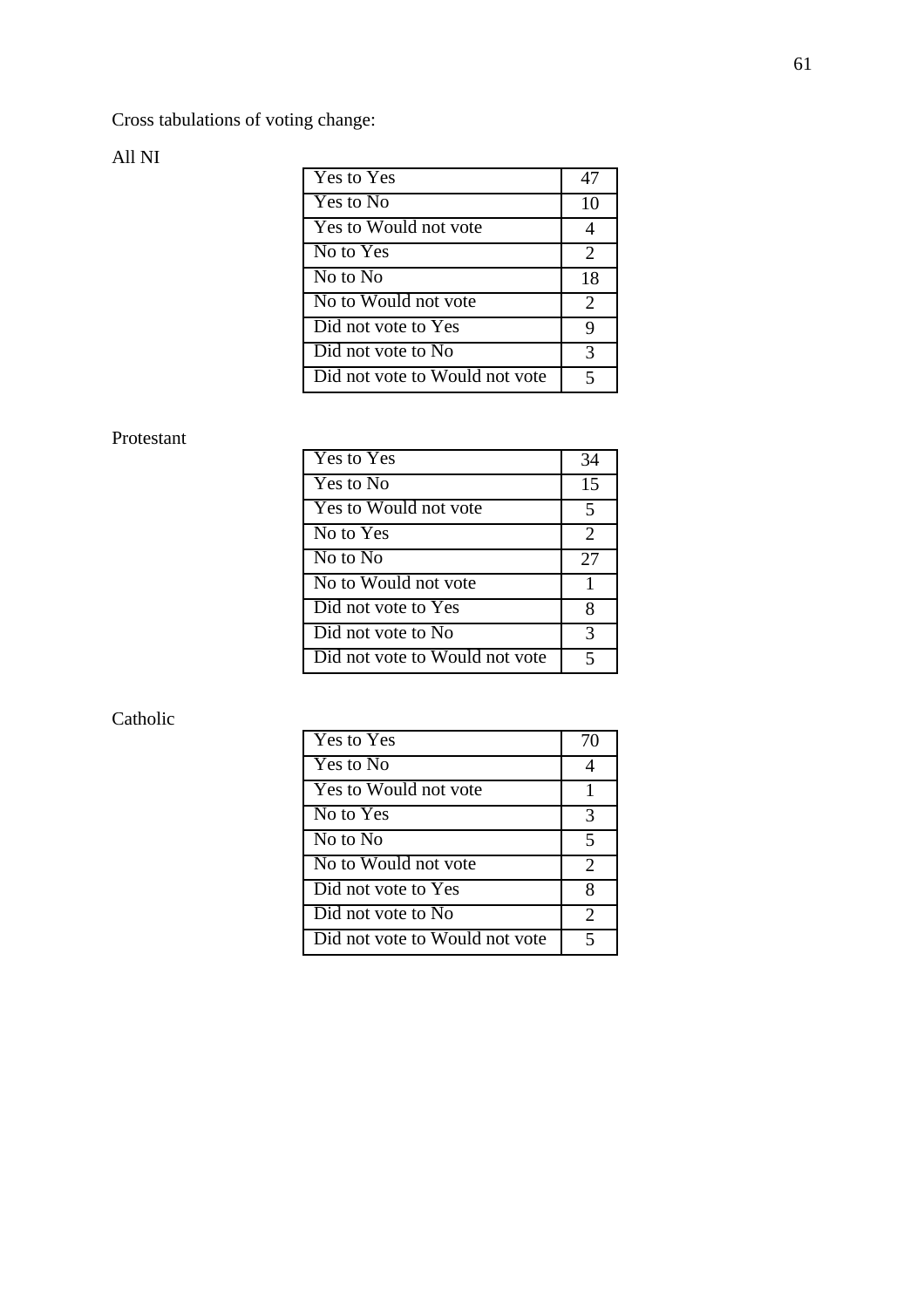DUP

| Yes to Yes                     | 16 |
|--------------------------------|----|
| Yes to No                      |    |
| Yes to Would not vote          | 3  |
| No to $Y_{\text{es}}$          | 3  |
| $No$ to $No$                   | 53 |
| No to Would not vote           | 0  |
| Did not vote to Yes            | 10 |
| Did not vote to No             |    |
| Did not vote to Would not vote |    |

UUP

| Yes to Yes                     | 43 |
|--------------------------------|----|
| Yes to No                      | 21 |
| Yes to Would not vote          | 6  |
| No to Yes                      | 1  |
| No to No                       | 14 |
| No to Would not vote           | 1  |
| Did not vote to Yes            |    |
| Did not vote to No             | 3  |
| Did not vote to Would not vote |    |

PUP

| Yes to Yes                     | 43 |
|--------------------------------|----|
| Yes to No                      | 27 |
| Yes to Would not vote          |    |
| No to Yes                      | 5  |
| No to No                       | 9  |
| No to Would not vote           | 0  |
| Did not vote to Yes            | 5  |
| Did not vote to No             |    |
| Did not vote to Would not vote |    |